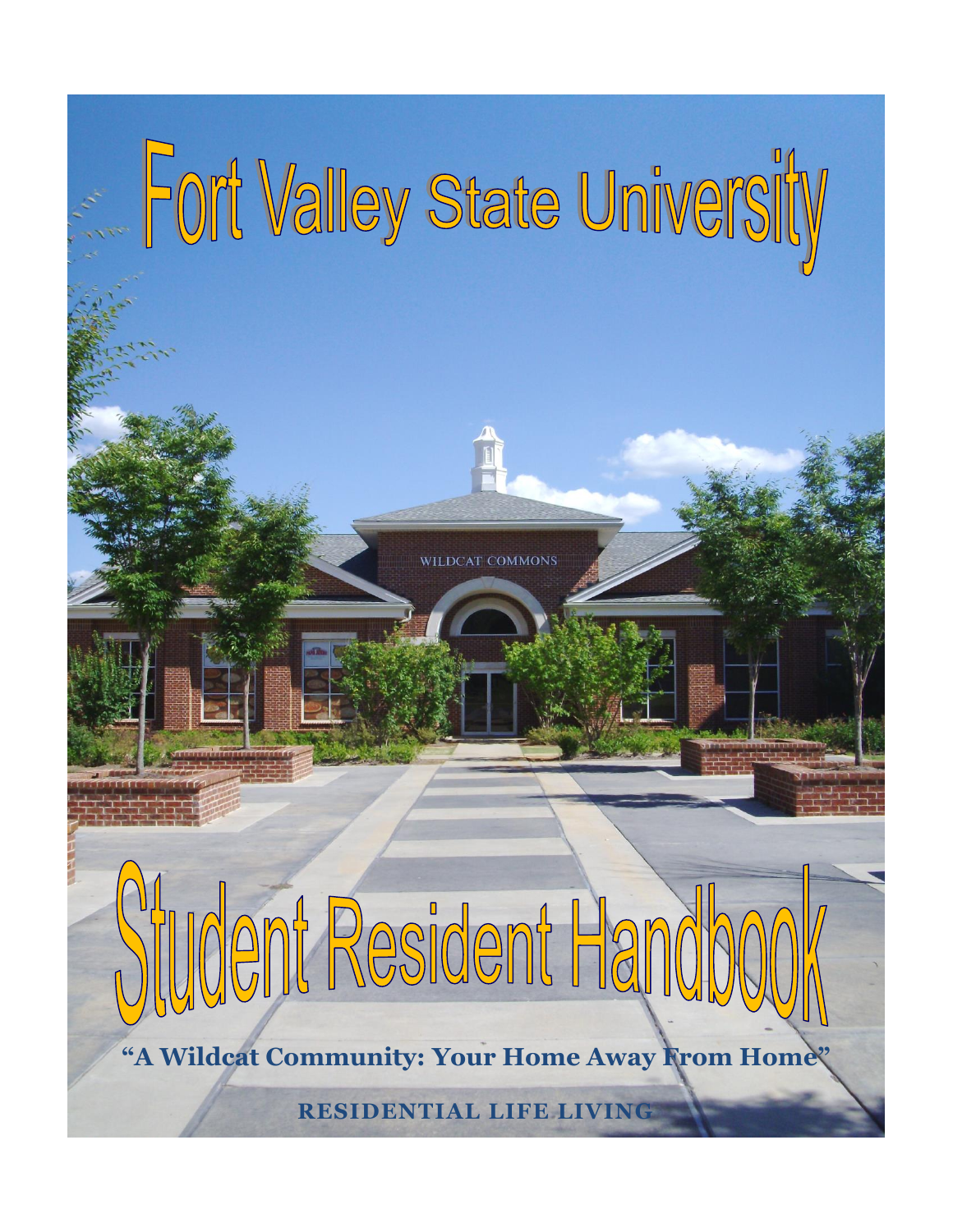Fort Valley State University's Office of Residential Life is a part of the Division of Student Affairs. Through this office, university living opportunities are available. Students attending FVSU are encouraged to live in university housing. The campus recognizes the many advantages and benefits that residential housing affords. Currently, the university offers a single-sex, co-ed, apartment-style, suite, and semi-suites living for men and women.

Students are required to comply with all Georgia laws, rules, regulations, policies, and procedures of the University System of Georgia's Board of Regents, as they relate to the Code of Student Conduct and Housing. The provision of this policy shall be incorporated by reference to each student's residence agreement.

FVSU is an affirmative action, equal opportunity institution and does not discriminate against applicants, students, or employees based on race, gender, ethnicity, national origin, sexual orientation, religion, age, disability, marital or veteran status.

*This booklet will provide you with information that will make your living accommodations and your matriculation at Fort Valley State University successful.*



**Fort Valley State University**

**A-State and Land Grant University**

**University System of Georgia**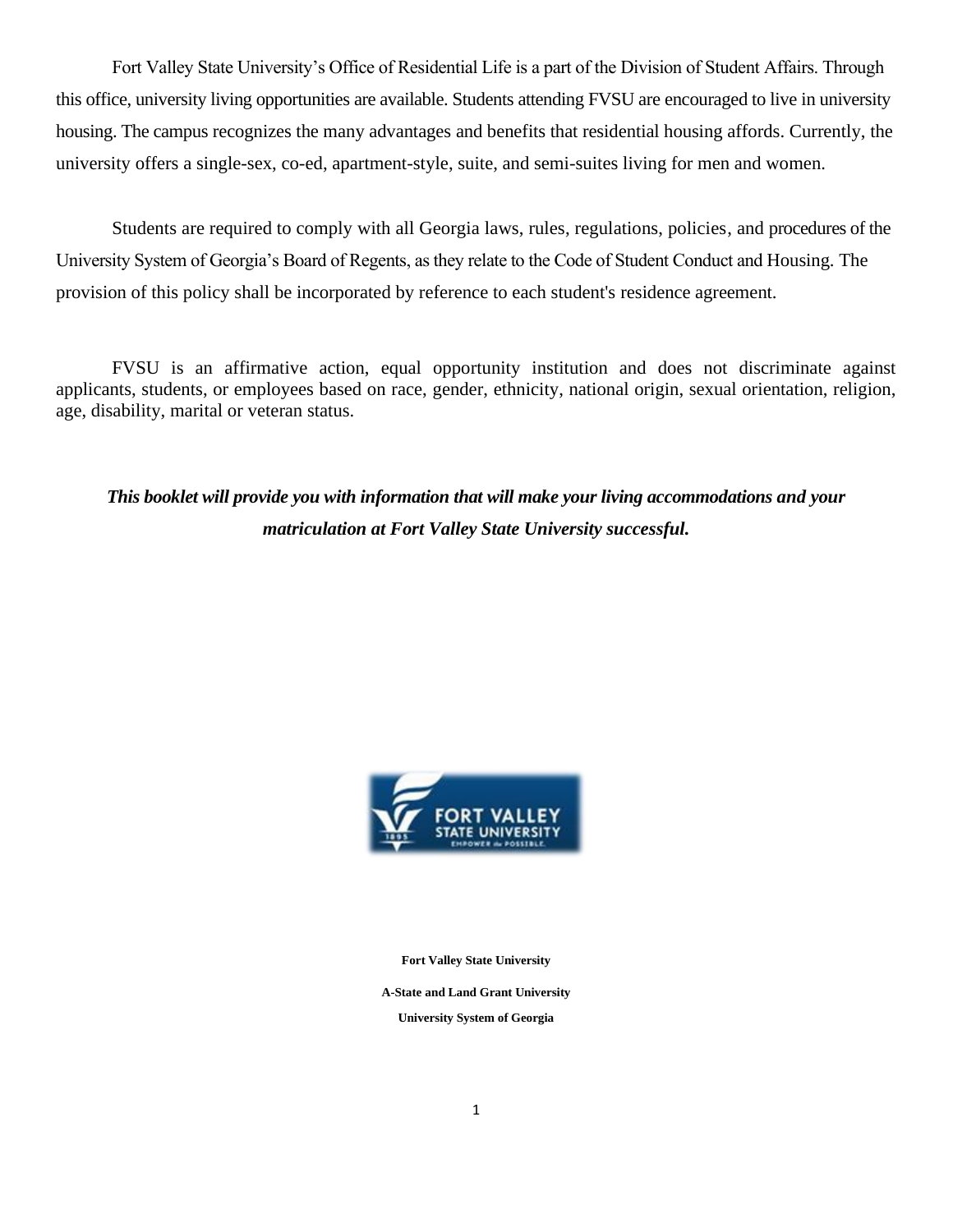# **TABLE OF CONTENTS**

#### **WELCOME MESSAGES**

#### **UNIVERSITY HOUSING**

#### **GENERAL INFORMATION**

#### **COMMUNITY LIVING**

#### RESIDENTIAL HALLS VISITATION POLICY

#### **RESIDENTIAL LIFE POLICIES & SERVICES**

#### **RESIDENTIAL INFORMATION POLICY & PROCEDURES**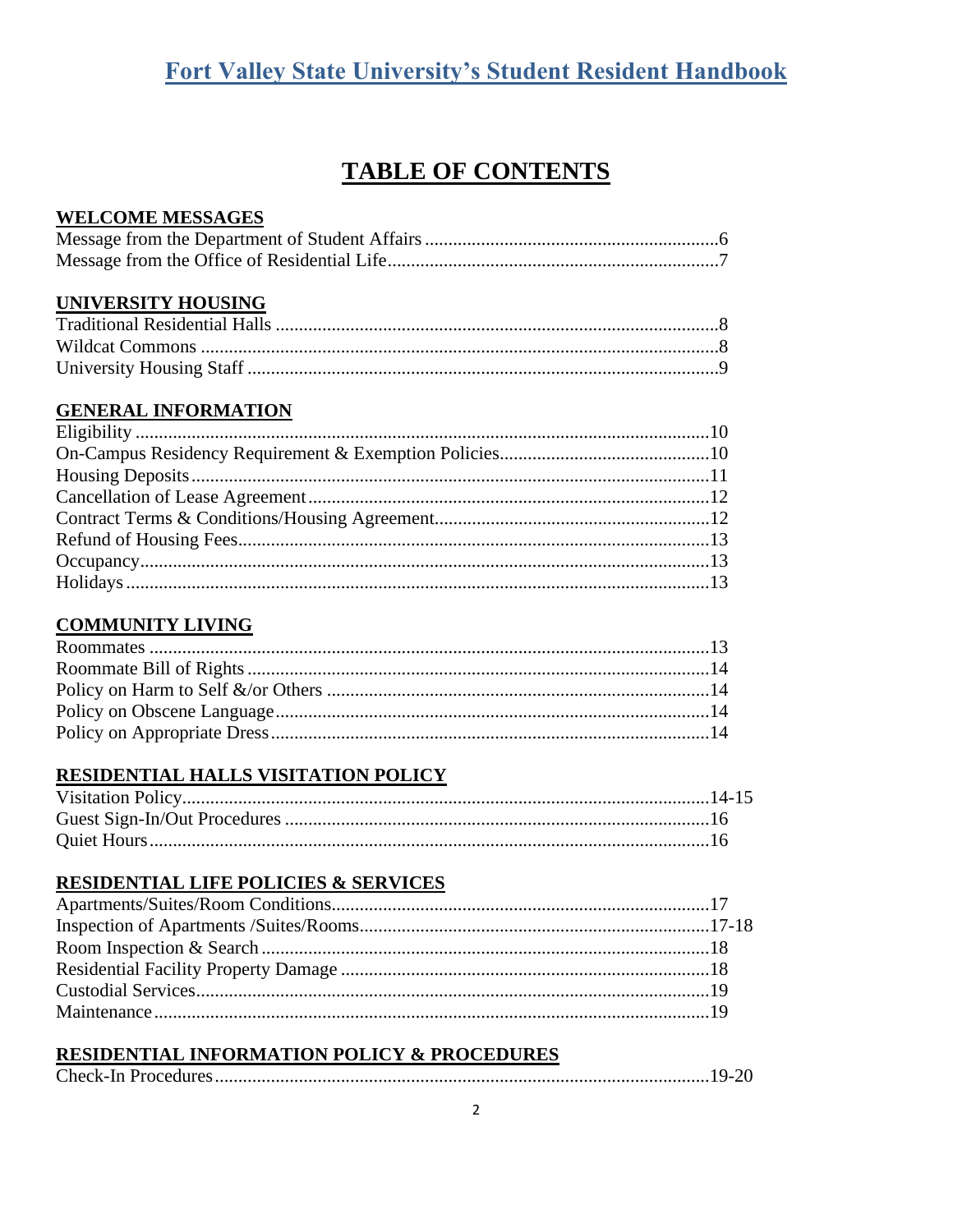#### RESIDENTIAL LIVING SAFETY REGULATIONS

## RESIDENTIAL LIFE/JUDICIAL PROCESS

#### RESIDENTIAL LIFE/CAMPUS SAFETY

|--|--|--|--|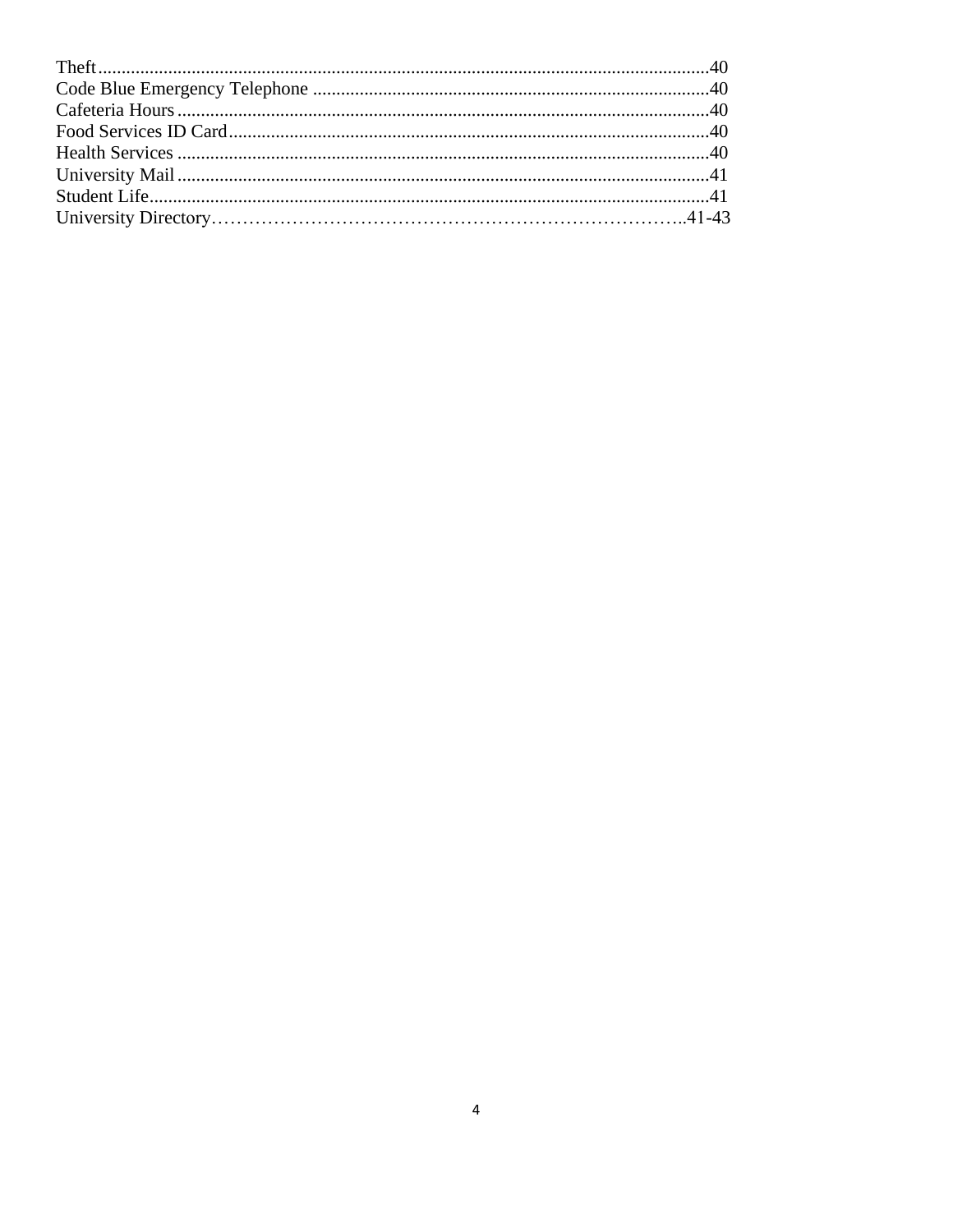# **Welcome to University Housing**

Living in a residence hall community requires considerable cooperation, maturity, and, above all, respect for others. What you choose to do in your living, studying, and recreational environment will greatly influence your total academic experience. A room, apartment, or house will come to mean many things to each student. More than just a place to live and study, it will provide a place where college memories are made. Living with roommates and other students provides you an opportunity to learn about others as members of the university residential community, and gain effective communication skills.

This community offers an environment that can contribute not only to academic achievement, but to social, recreational, and spiritual development as well. University residence halls have much to offer, but it is the responsibility of the students to make their housing unit a pleasant and meaningful place in which to live.

In this manual, you will find descriptions of each residence hall, policies & procedures, and services available to resident students. It is each resident's responsibility to read the manual carefully and adhere to the policies within. Please feel free to contact your Resident Assistant, Resident Director, or the Department of Housing and Residence Life whenever you have questions.

# **Statement of Purpose**

The Department of Housing and Residential Life (HRL) is committed to working with students, staff, and faculty in the creation of a caring, learning environment in which students can find opportunities to excel academically and interpersonally. The department continuously strives to provide ways in which students can better understand themselves and others in the community. In collaboration with other departments and university personnel, the Housing and Residential Life staff works hard to provide a clean, comfortable, secure, and safe environment in which students can learn, reflect and serve. The staff acts as catalysts in the development of a healthy, vibrant community where involvement, leadership, spiritual development, and life-long learning are natural components of day-to-day living. This commitment supports the continued evolution of the Fort Valley State University Mission.

# **Introduction**

Residents living in University Housing are expected to conduct themselves by the University Housing Standards for Community Living. Each resident agrees to be responsible for knowing and abiding by the rules and procedures in the University Housing Contract, the Student Code of Conduct, The Student Resident Handbook, and official University publications. These documents are published to provide residents with general notice of appropriate conduct. The rules in this Manual should be read broadly, and are not designed to define misconduct in exhaustive terms. Many of the rules, policies, and procedures provided in this Manual are a summary for residents.

Violators of the University rules outlined in the Student Code of Conduct, The Student Resident Handbook, or the University Housing Contract will be subject to disciplinary action. The University Housing staff reserves the right to amend or add additional rules, procedures, dates, and/or times as judgment necessitates for the safety, care, cleanliness, and smooth operation of the facilities. Residents are responsible for reading all University Housing materials and information placed in on-campus mailboxes or posted on bulletin boards and resident access areas. Residents are responsible for complying with instructions provided by University Housing staff. The University Housing Staff has broad supervisory authority for the administration of University Housing rules. Finally, residents are required to check their FVSU E-mail accounts by University policy, as this is the main form of communication with students.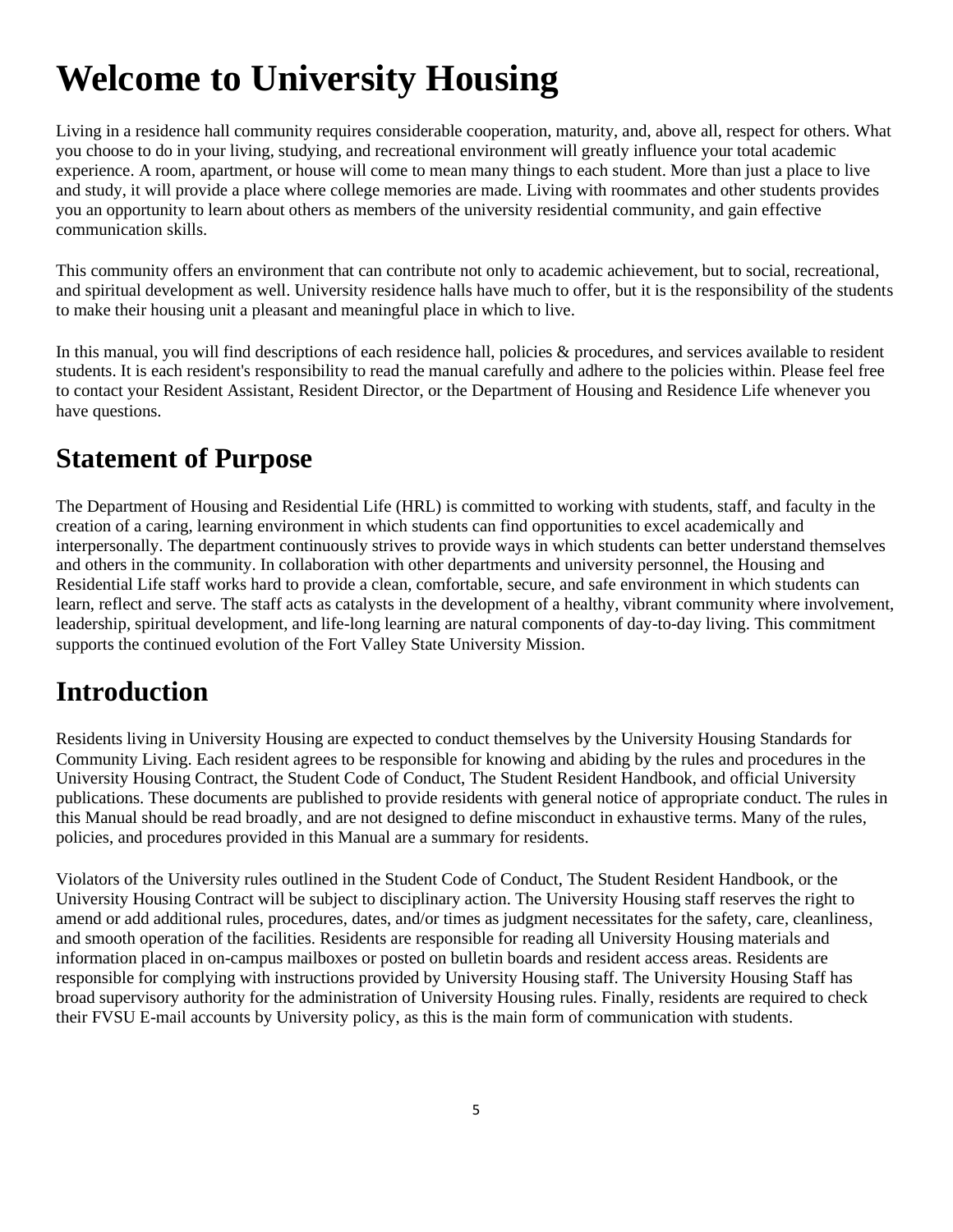## Message from the Department of Student Affairs

#### WELCOME

Dear Resident,

Our Fort Valley State University's Department of Student Affairs wants to take this opportunity to thank you for including campus housing as part of your university experience, and we would like to welcome you to our campus.

The Wildcat Community is your home away from home. Living in a residence hall is an experience in group living. You will find many opportunities for social, educational, and cultural development in your hall. Making the most of these opportunities will take an effort on your part. We hope that you will take advantage of the opportunities to make your residence hall experience an important part of your growth at FVSU.

You will quickly learn that living in a residential community requires that you be aware of and sensitive to, the needs of your fellow residents. This may necessitate adjustments in your habits and attitudes. As a member of the residential hall community, you will have a responsibility to create a living environment that contributes to the attainment of academic goals.

One of your first responsibilities as a resident is to read and become familiar with the information in the handbook. If you need further clarification on any item, please contact a Residential Life staff member. The Residential Life staff is eager to serve you in making the residence halls a comfortable place in which to live. We wish you much success in the upcoming year.

Sincerely,

Fort Valley State University's Division of Student Affairs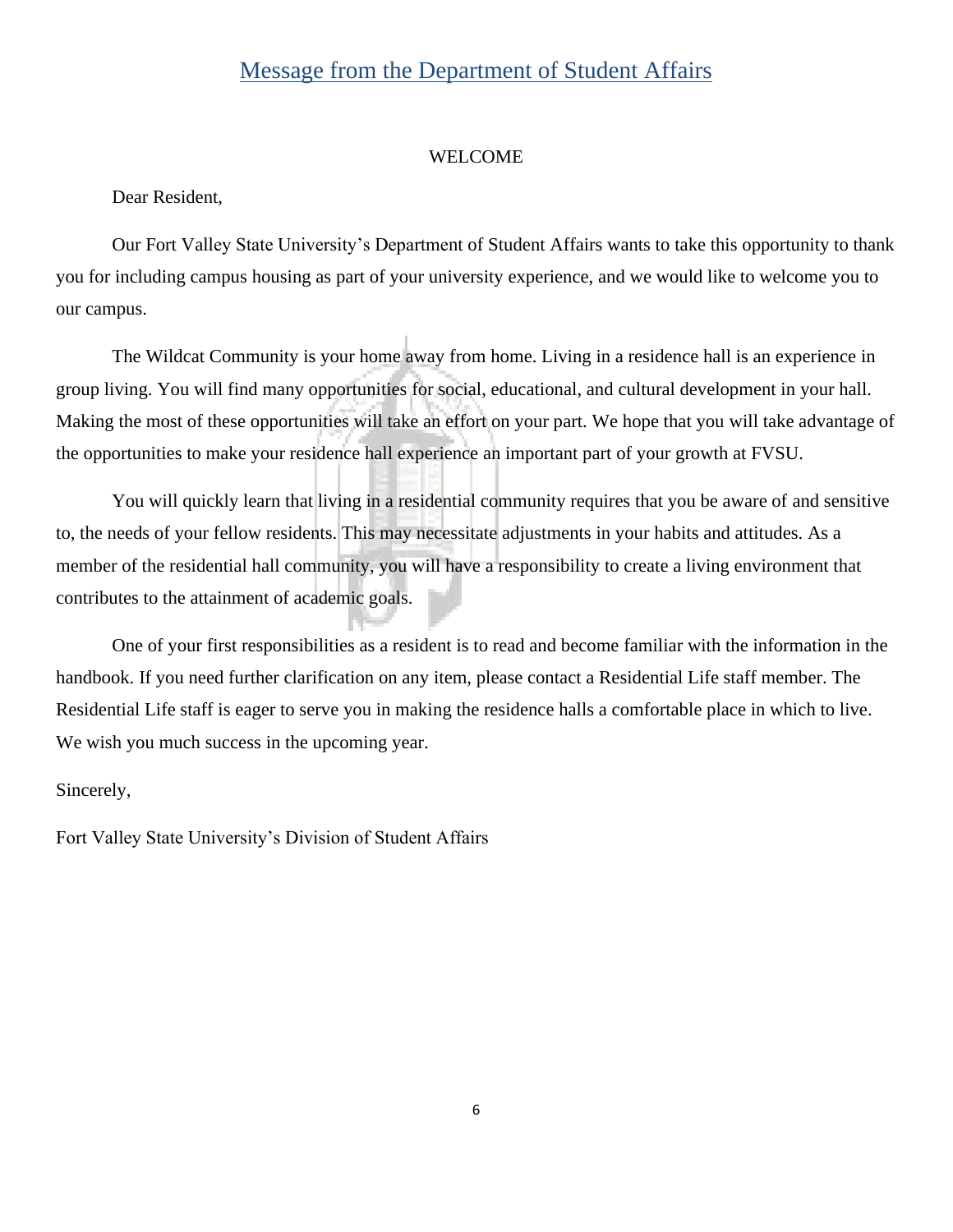## Message from the Office of Residential Life

Welcome to Residential Life at Fort Valley State University. Residential living is a significant part of the college experience. Fort Valley's Residential Program is designed to provide a living environment that is conducted for living and learning while enhancing the opportunity for Student Affairs.

The Office of Residential Life currently coordinates housing for over 1,300 students. The traditional residential hall is rich in tradition and the apartment complexes are on the cutting-edge of suite-style living for both male and female students. These suite-style units are the most sophisticated college suites in the southern region of Georgia.

Our Residential Life program focuses on academic success, diversity, healthy relationships, civic and community engagement, and social and recreational involvement. Additionally, the residential community offers a variety of options for leadership, peer relationships, and employment.

As you begin your collegiate experience, the Office of Residential Life encourages you to consider the many benefits of campus living and invites you to join our community.

Sincerely,

Housing and Residential Life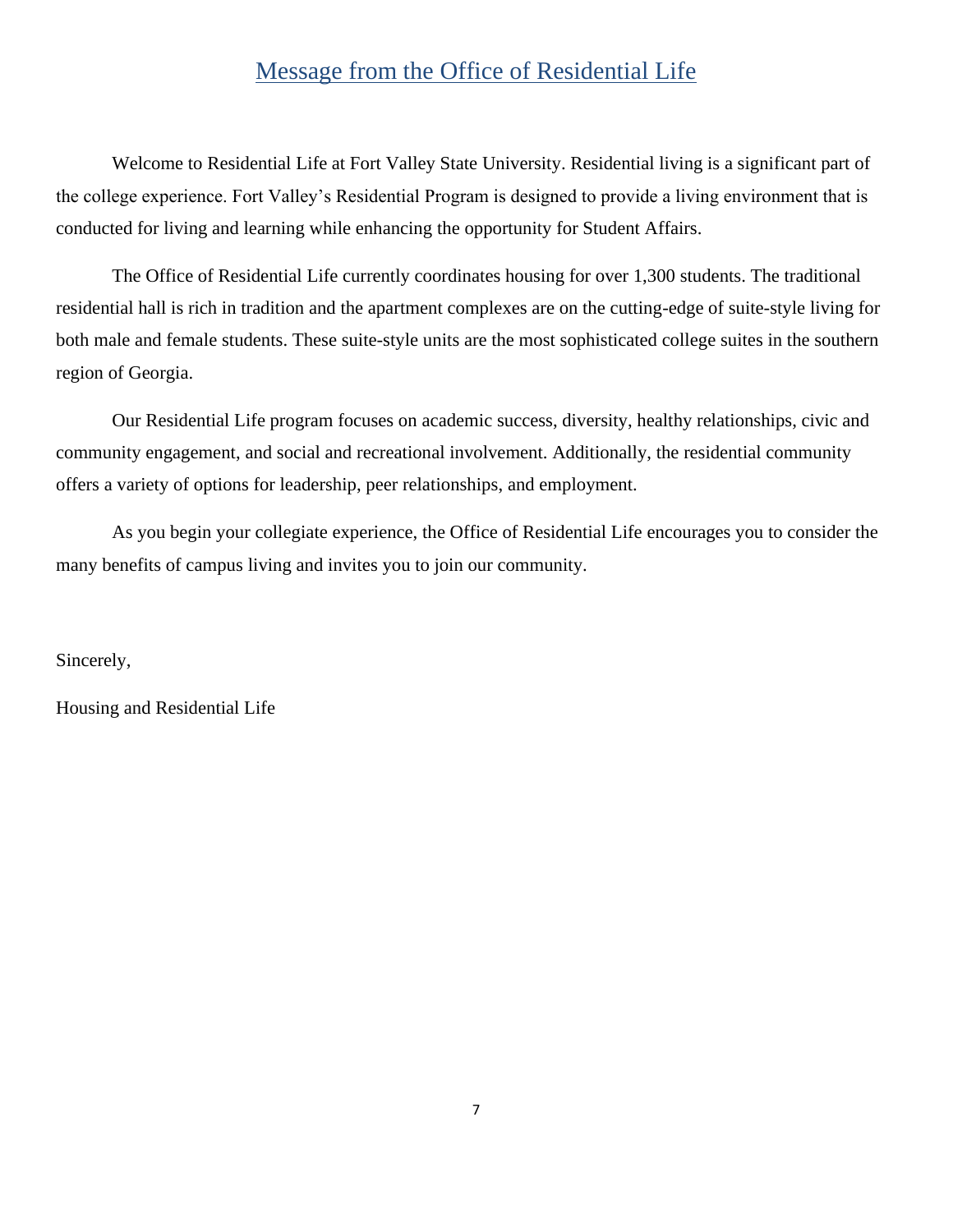# University Housing

#### Wildcat Commons Residential Halls

The Wildcat Commons provides the ultimate living-learning facility and college experience for student residents. The community has a Clubhouse that includes a recreation/gaming center and a pizza takeout. The apartments and suites have awesome amenities such as a full furniture package, high-speed internet access, computer labs, cable television, on-site management, individual leases, spacious lounge areas on each floor, and laundry facilities in each building.

#### **WC 1 & 2 University Apartments**

Wildcat Commons University Apartments are for upperclassmen and offer two-bedroom/two-bathroom and four-bedroom/two-bathroom apartments with full kitchens and living rooms.

#### **WC 3, 4, 5, 6, & 7 University Suites/Semi-Suites**

Wildcat Commons University Suites/Semi-Suites are for freshmen, which offers four-bedroom/two-bathroom suites with kitchenettes and living rooms; four-bedroom/two-bathroom and three-bedroom/one-bathroom semisuites.

#### Traditional Residential Hall

**Ohio Hall** was built in 1930 with funds contributed by the Episcopal Church of the State of Ohio. The building was renovated in 2011 and reopened in August 2012.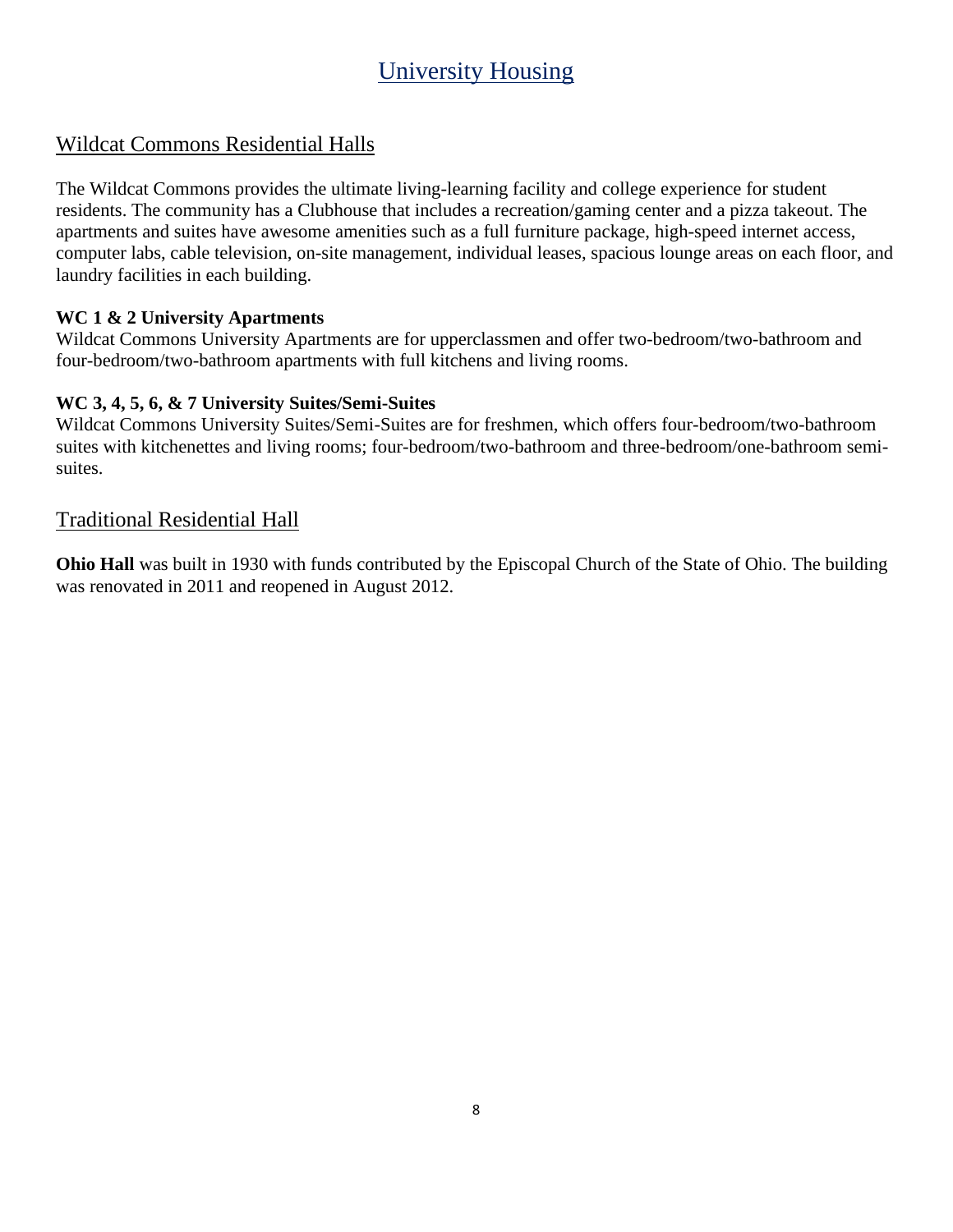# **University Housing Staff**

#### **Director of Housing and Residential Life**

The Director serves as the anchor of the central management team that provides leadership in developing a residential environment that fulfills the goals and visions of the Division of Student Affairs and the Office of Residential Life. The Director is a full-time staff member who lives on-campus and provides on-call services.

#### **Associate Director of Housing and Residential Life**

The Associate Director is a part of the central management team that provides leadership in developing a residential environment that fulfills the goals and visions of the Division of Student Affairs and the Office of Residential Life. The Associate Director is a full-time staff member who lives on-campus and provides on-call services.

#### **Assistant Director of Occupancy Management**

The Assistant Director of Occupancy Management is responsible for the management of the online housing portal (StarRez). This individual also coordinates the assigning of rooms, meal plans, and room changes.

#### **Administrative Assistant**

The Administrative Assistant is the central support system of the department. This individual is responsible for data compilations and researching/providing Residential Life information.

#### **Key Assignment Coordinator**

The Key Assignment Coordinator is responsible for the distribution and collection of keys during the check-in and check-out process. This individual monitor and tracks keys as well as submits documentation to support charging individuals for keys that are lost or not returned. **This individual is a team member of Fort Valley State University's Facilities Management Department.**

#### **Resident Director (RD)**

The Resident Director (RD) is the core of every residential facility. The RD is responsible for enforcing the code of conduct and encouraging programming and activities for the hall. Resident Directors live on campus and are available 24/7 for the needs of the community**.**

#### **Resident Assistant (RA)**

.

The Resident Assistant (RA) is the student hall leader who lives on each floor. RAs are responsible for assisting the Resident Director in planning and promoting residence facility activities, and the enforcement of university policies and procedures.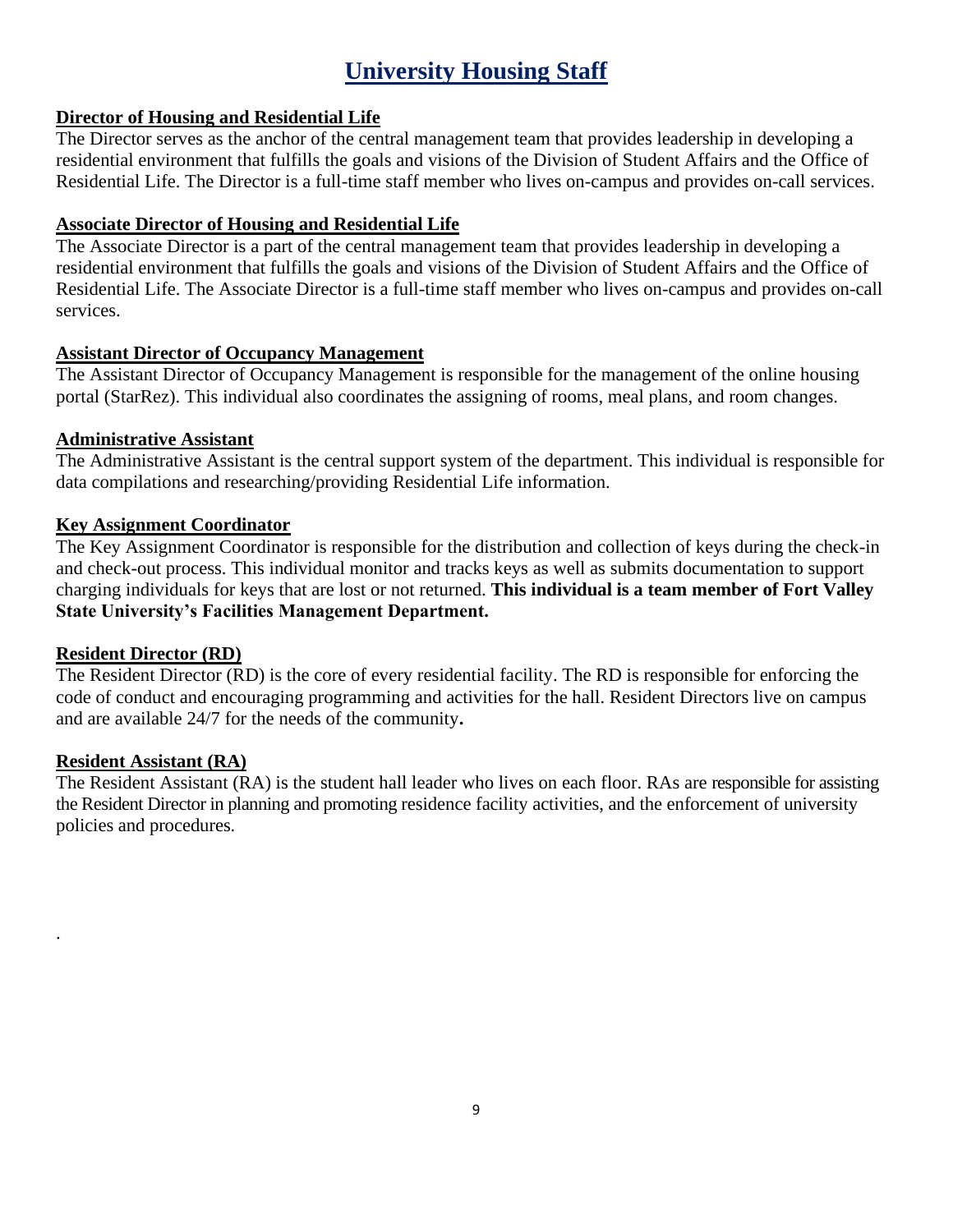## **GENERAL INFORMATION**

Information and changes to policies, procedures, deadlines, etc. are provided to students by Fort Valley State University's Office of Residential Life regularly and are published on the University's website. A student who has been issued a housing contract is charged with staying informed of changes and must comply, as necessary, with any changes that affect his or her housing privileges.

# **ELIGIBILITY**

**A student's failure to submit a housing application will not eliminate their obligation to live on campus. To complete the housing process, all students are required to be fully admitted into the university, submit a \$200 nonrefundable housing reservation fee and complete an online application through the StarRez portal.** Part-time students may be approved for occupancy at the discretion of the university.

All students shall have an equal opportunity to reside in the university housing facilities regardless of race, sex, marital status, creed, color, national origin, or disability. Separate housing may be provided based on sex and/or marital status, and it should be pointed out that the university reserves the right to cancel or refuse admission to the residential facility of any person(s), and to reassign, or terminate the residential life agreement. If a resident finds it impossible to live with a roommate or makes it impossible for someone to live with him/her, both people may be reassigned to new rooms if available, or if the resident has violated any rules, procedures, or university directives, the resident may be required to vacate the residence halls and is subject to additional action.

#### **Fort Valley State University On-Campus Residency Requirement and Exemption Policies**

National research shows that students who live in residence halls tend to experience greater academic and personal success during their college experience; therefore, Fort Valley State University has instituted the following policy.

#### **On-Campus Residency Requirements:**

- All full-time students, under the age of 21, who have earned fewer than 60 hours of academic credit must live oncampus and subscribe to an applicable dining requirement.
- To qualify for off-campus living, students must be 21 years old by the first day of classes.
- *Students enrolled in full-time, online classes, and those who reside at the legal permanent address of their parents/guardians and live within the following counties (Peach, Houston, Bibb, Macon, Crawford, or Taylor) are exempt from this policy with parental/guardian approval.*
- Students may apply for an exemption to this policy provided they meet the established criteria. All required documentation must be submitted before a review of the exemption will begin.

A student may request an exception to the On-Campus Residency Requirement based upon one of the following Exemption Criteria:

- Married: Students in this category must submit a copy of a valid marriage certificate.
- Single Parent: Students in this category must submit a copy of the children/children's birth certificate(s) and/or adoption paperwork and documentation demonstrating majority custody of the child/children.
- Special Circumstances: Students in this category must submit a written petition noting specifically why they should be granted an exemption to the housing residency requirement. Examples of situations that would *not* qualify for exemption include, but are not limited to, seasonal or other allergies that can be treated by allergy medications or lease agreements signed before an exemption is approved.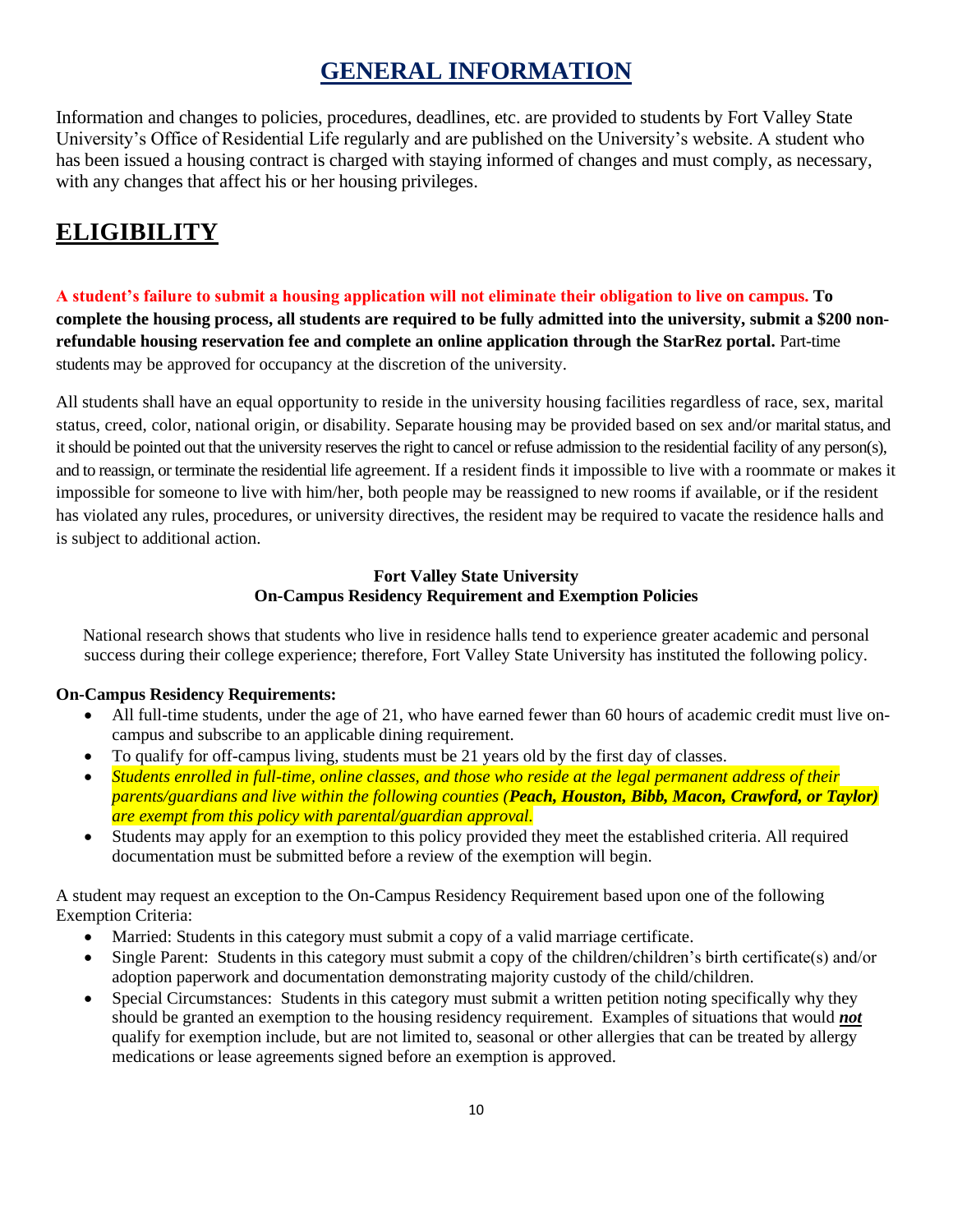A student seeking an exemption to the On-Campus Residency Requirement must complete an exemption form and submit it to the *Office of Residential Life, 1005 State University Drive, Fort Valley, GA 31030*, no later than 30 days before the first day of classes of the term for which the exemption is requested. Partial or incomplete submissions will not be considered. Submission of an On-Campus Residency Requirement Exemption Form does not guarantee, nor imply, that an exemption will be granted. Students should assume that their request has not been granted until they receive written notification of approval.

Students failing to submit an On-Campus Residency Requirement Exemption Form before the deadline will be assessed mandatory housing/dining fees.

**Students who reside off-campus and fail to meet the aforementioned criteria or receive the appropriate approval from FVSU will be held responsible for all room and board costs for the semesters in which they are enrolled. Students who have not been granted off-campus status are advised against signing a lease agreement for an offcampus residence. The Department of Residential Life will not recognize pre-arranged leases when determining the approval of an off-campus housing request.**

Students who have reached the age of 21, or earned 60 college credit hours by the first day of classes for the semester they intend to reside off-campus, do not need to apply for an exemption. **Students who sign an annual contract for housing in the fall will be required to fulfill the terms of the contract (fall & spring) despite reaching the age of 21 or having earned 60 credit hours.**

All requests documenting a specific need related to the Americans with Disabilities Act will be reviewed by Joyce Brown, director of Academic Counseling and Differently-Abled Services, in the Center for Retention Services. Her office number is (478) 822-1072.

## **HOUSING RESERVATION FEE**

A non-refundable \$200 room reservation application fee is required for all students who apply for university housing. **This fee applies to all available housing facilities and will be refunded ONLY if FVSU cannot provide housing accommodations for the student.** The non-refundable fee is paid once a year to reserve an on-campus housing space for the upcoming academic year. **All fees are subject to change without notice.** Fort Valley State University reserves the right to charge rates listed, herein, or to add new fees whenever such increases or additions are necessary.

#### **Refund of Residential Life Room and Board**

Refunds will be calculated on a percentage basis when a student is forced to withdraw from a residence hall or apartment. (A week is to consist of at least three days). Reasons for withdrawal include:

- **1.** Personal medical reasons confirmed in writing by a licensed physician.
- **2.** At the request of the university for reasons other than disciplinary issues.
- **3.** The death of a student (100% percent of fees will be refunded if a student dies).
- **4.** No refund shall be made if the student withdraws from the university or university housing for disciplinary reasons.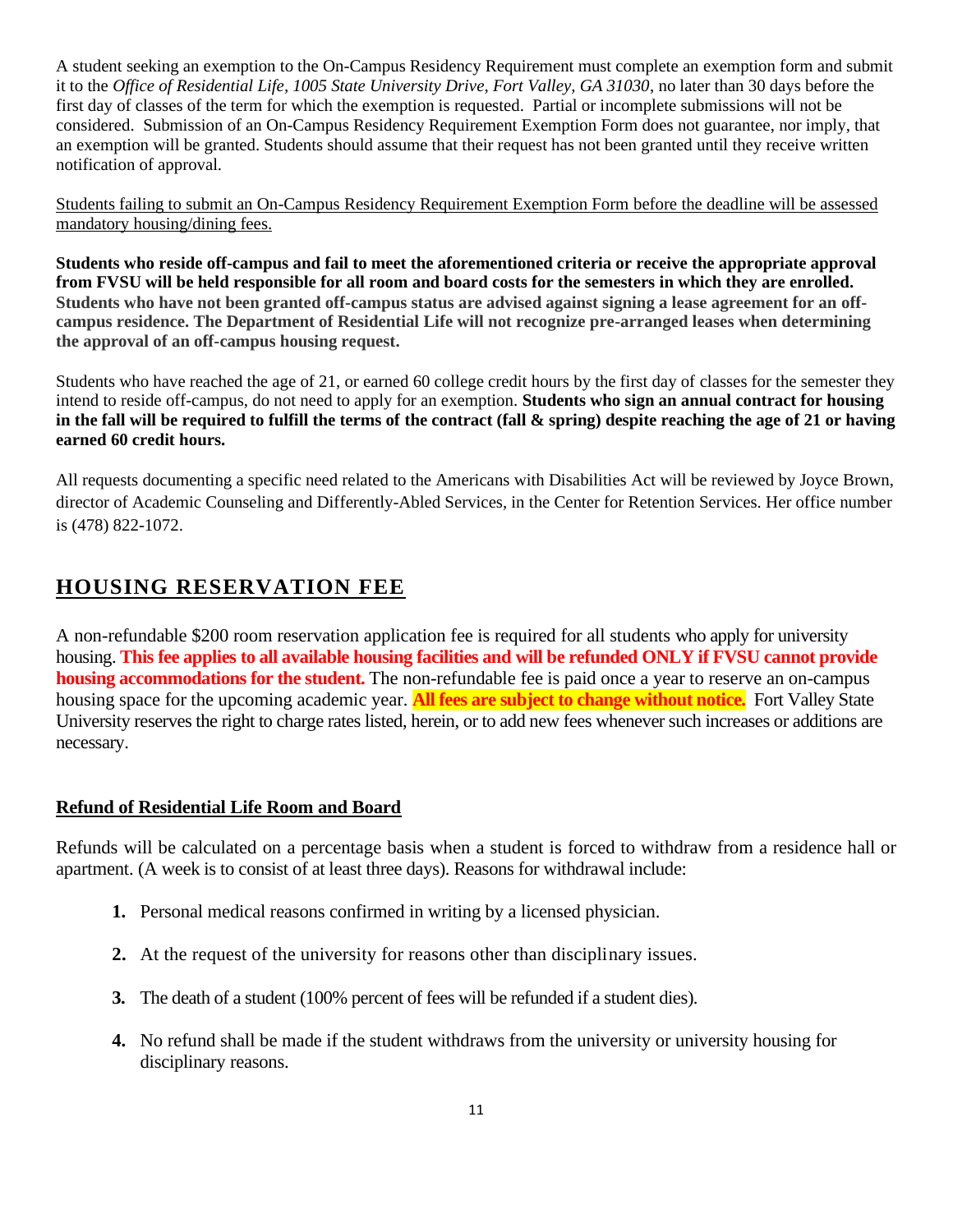## **CANCELLATION AND TERMINATION OF LEASE AGREEMENT**

Upon notification from the appropriate university office, your signed lease agreement can be canceled for residents who: 1) withdraw or who are required to withdraw from the university for reasons other than disciplinary sanctions; 2) fulfilled graduation requirements, or 3) participate in one of the university's short term programs **(CO-OP, internships and student teaching)** and will not return within the duration of the lease agreement. **Depending on the nature of the request, a cancellation fee may also apply.**

Students whose parents' permanent address is located in Peach County, Ga., may submit a written request to the Office of Residential Life for a one-semester lease agreement. The request must be submitted at least 15 days before the first day of registration for the affected semester and must be approved by the Director of Housing and Residential Life.

If the accommodations assigned to the student are destroyed or otherwise made unavailable and the university cannot provide other accommodations, the lease agreement can be terminated. All rights and liabilities of the parties hereto shall cease, and rental previously made by the resident shall be refunded on a percentage basis for the period for which accommodations were made available to the student.

#### **A lease breakage fee of fifty (50) percent of the rental rate will be charged for any cancellation during the pre-determined lease breakage timeframe. After the breakage period has expired, there will be no cancellations allowed.**

#### **CONTRACT TERMS AND CONDITIONS HOUSING AGREEMENT**

- **1.** The term of the housing application is binding from the date of assignment until the end of the academic year.
- **2. All housing fees must be paid in full or the student must be cleared by the Cashier's Office before moving into university housing. Residential Life staff cannot give anyone permission to move into any university housing facility.**
- **3.** There will be no refunds issued after the cancellation date for housing and meal plans.
- **4.** Opening and closing dates for room occupancy must be observed.
- **5.** Residents may not move into their rooms early, nor will they be allowed to deliver the personal property to their rooms before the residential hall opens.
- **6.** Residents must check in and check out of their room in the presence of a staff member, following the established guidelines. **Failure to do so will result in an improper check-in/out charge.**
- **7.** A resident shall not move out of the residential facility during the term of the agreement without the authorization of the RD, the Assistant Director of Occupancy Management, and the Director of Housing and Residential Life.
- **8.** A resident who vacates the residential facility before the end of the term of the application shall forfeit all pre-paid rent, except in the specific circumstances defined under deposit, cancellation, and refund policies.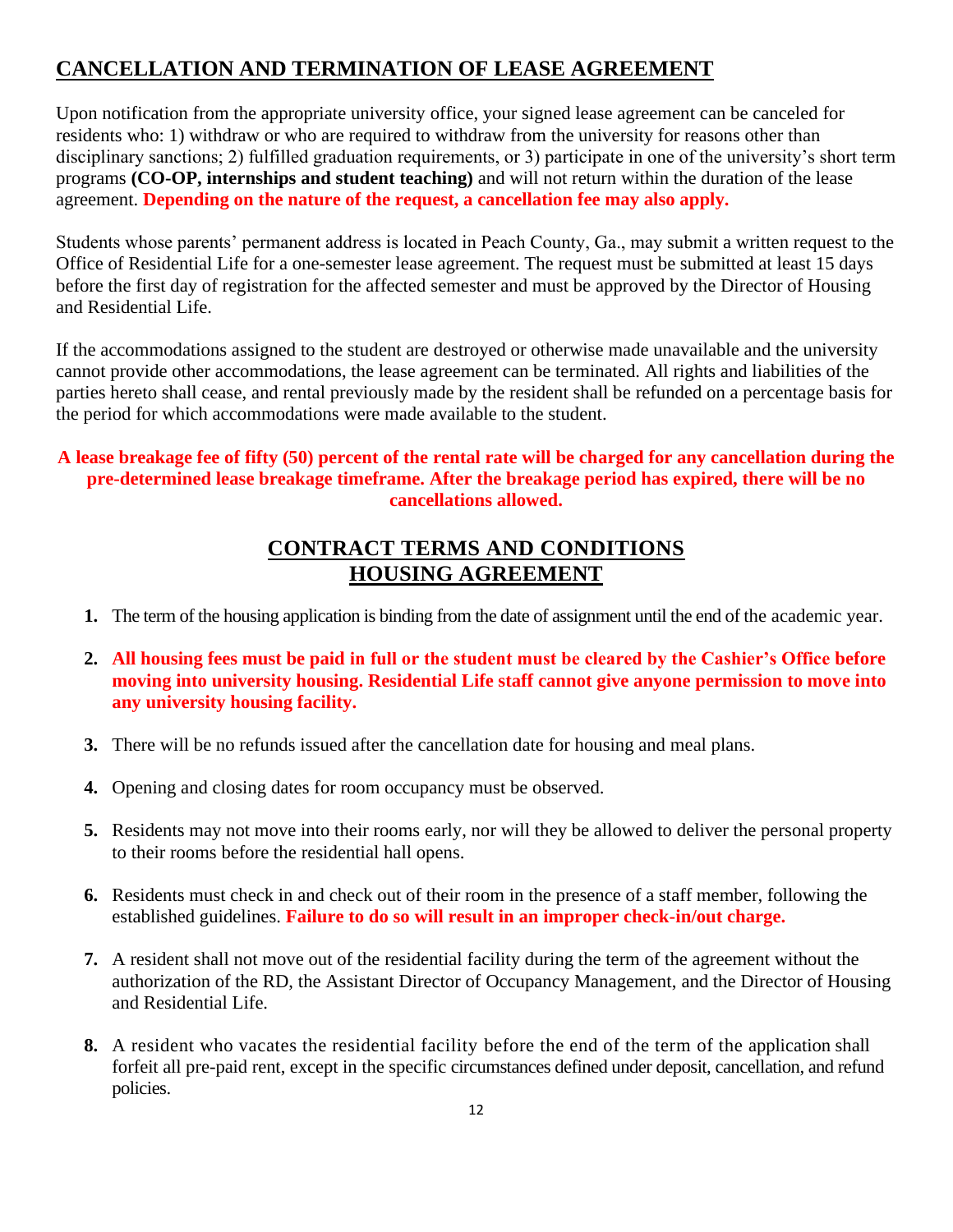- **9.** The RD and the Assistant Director of Occupancy Management must authorize room/suite/apartment changes within university housing. A room change fee may apply.
- **10.** Individuals may be required to consolidate into a different room/apartment, by consolidation assignments, at the request of the Assistant Director of Occupancy Management.
- **11.** Students residing in FVSU university housing are required to participate in the meal plan during the fall, spring, and summer semesters.
- **12.** Residents submitting the contract electronically accept the terms and conditions elaborated in this contract. Once it is submitted, it is a legal and binding document.
- **13.** Students must remove all personal items when checking out of the residential facility. **Any personal items left behind will be discarded.**

#### **REFUND OF HOUSING FEES**

There will be **NO REFUNDS** provided for housing or meal plans after the cancellation date.

#### **OCCUPANCY**

Residents may occupy assigned rooms on the opening date and time announced before each semester. Failure to occupy an assigned room within 24 hours of the opening date may result in a change of assignment. Residents shall vacate the residence halls by the day and time announced in advance of the closing of the residence halls. A resident must vacate the residence hall within 24 hours of withdrawal from the university, or cancellation or termination of the lease agreement during a given semester. When vacating the residence halls, residents shall be expected to follow the check-out procedures established by the Office of Residential Life.

#### **HOLIDAYS/BREAKS**

All university housing facilities will be closed during the **Fall, Thanksgiving, Winter, and Spring Breaks.** At the end of spring and summer semesters, all students are required to vacate university housing immediately. Students who were enrolled fall semester and are not returning to the university in the spring semester should officially check out of the university housing facility at the close of the fall semester. **Students are strongly encouraged to take all valuables home during each break.** 

#### **COMMUNITY LIVING**

#### **ROOMMATE(S)**

If you desire a specific roommate(s) all parties must be admitted, request the assignment, and pay their room reservation fee. The request must be noted on all applications. Roommate requests must be mutual. Every effort will be made to comply with your request; however, the university cannot guarantee specific roommates. For those not making special requests, the university will make assignments without regard to race, color, or creed.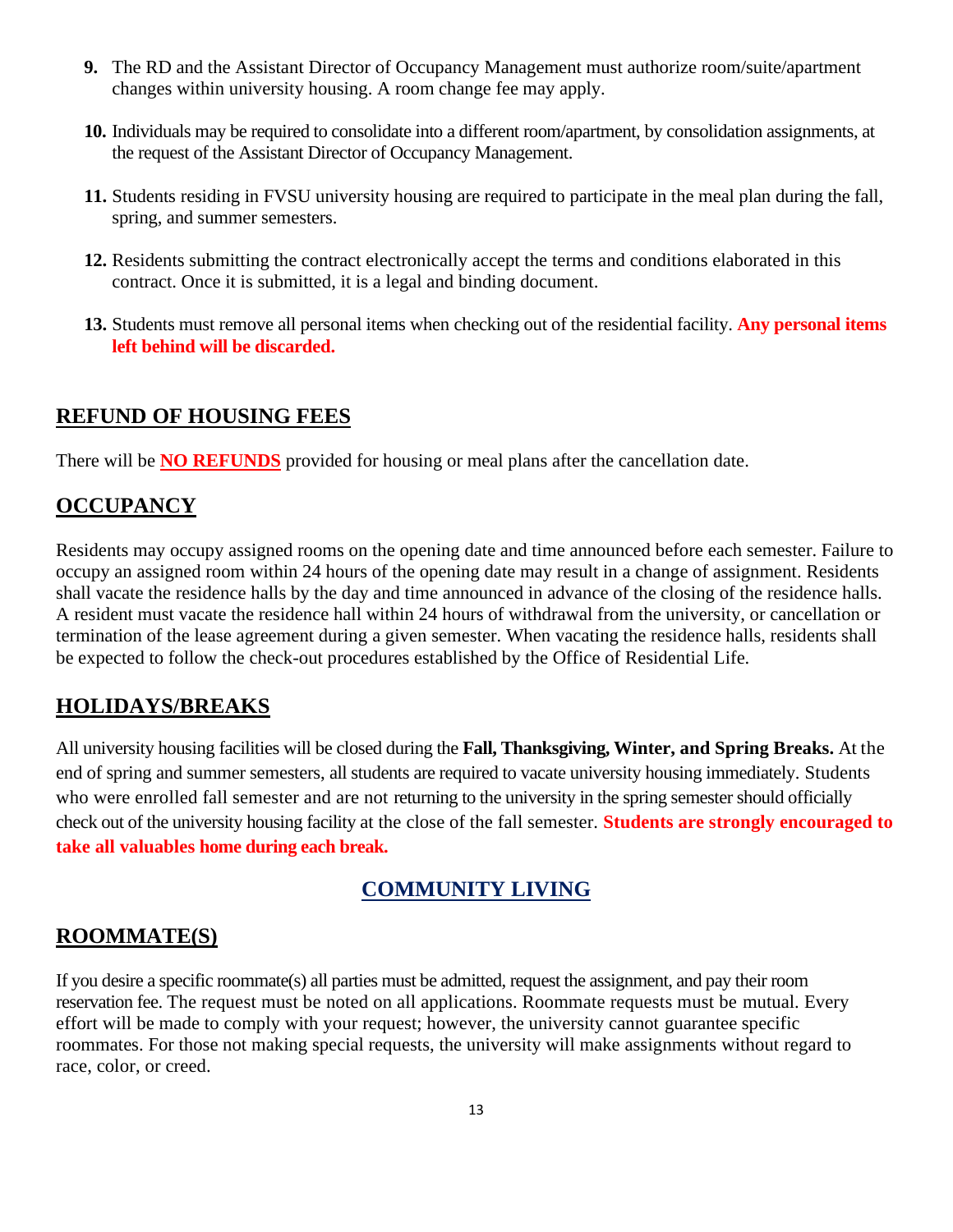## **ROOMMATE BILL OF RIGHTS**

As a Fort Valley State University residential hall community member, these are the rights you can expect and have a responsibility to maintain:

- The right to read and study free from undue interference in one's room (Unreasonable noise and other **distractions inhibit the exercise of this right).**
- The right to sleep without undue disturbance from the noise, guests of a roommate, etc.
- The right to expect that a roommate respects one's personal belongings.
- The right to free access to one's room and facilities without pressure from a roommate.
- The right to personal privacy.
- The right to host a guest with the expectation that guests are to respect the rights of the host's roommates, other hall residents, and the visitation policy.
- The right to address grievances (staff members are available for assistance in solving conflicts).
- The right to be free from fear of intimidation, and physical and emotional harm.
- The right to live in a clean environment.

## **POLICY ON HARM TO SELF AND/OR OTHERS**

Individuals who attempt to cause harm to themselves or others are subject to disciplinary action, which may include immediate eviction from the residence halls. Individuals who are deemed to need counseling or psychiatric help will be referred to the appropriate counseling center. Individuals who are taking prescription medication for depression or other illnesses should notify the Residential Life staff of their condition upon moving into the residence hall.

#### **POLICY ON OBSCENE LANGUAGE**

Obscene conduct and public profanity are prohibited. Furthermore, statements of intolerance and/or harassment due to sex, religion, disability, or sexual orientation are not appropriate and will not be tolerated.

## **POLICY ON APPROPRIATE DRESS**

It is strongly suggested that appropriate attire/dress be worn at all times while residing in a residential facility and when traveling around the campus. It is required that all residents dress appropriately when utilizing the public bathrooms, computer labs, laundry rooms, etc. within any residential facility. Shirts and shoes are to be worn at all times. As a caution, logos on hats and articles of clothing, which promote drugs, violence, sex, etc.; can promote unwarranted harassment and are discouraged. Pajamas are not allowed in the lobbies of the buildings or the classrooms.

## **RESIDENTIAL HALLS VISITATION RULES & REGULATIONS:**

## **VISITATION POLICY**

The term **"university housing visitation"** refers to the visitation of students, family, and friends in residential facility common areas and residents' rooms during regularly scheduled days and hours. Residents living in the building may not visit after established visitation hours without the consent of their roommate(s). **Any conflict as a result of a visitor will be resolved at the discretion of the Resident Director.**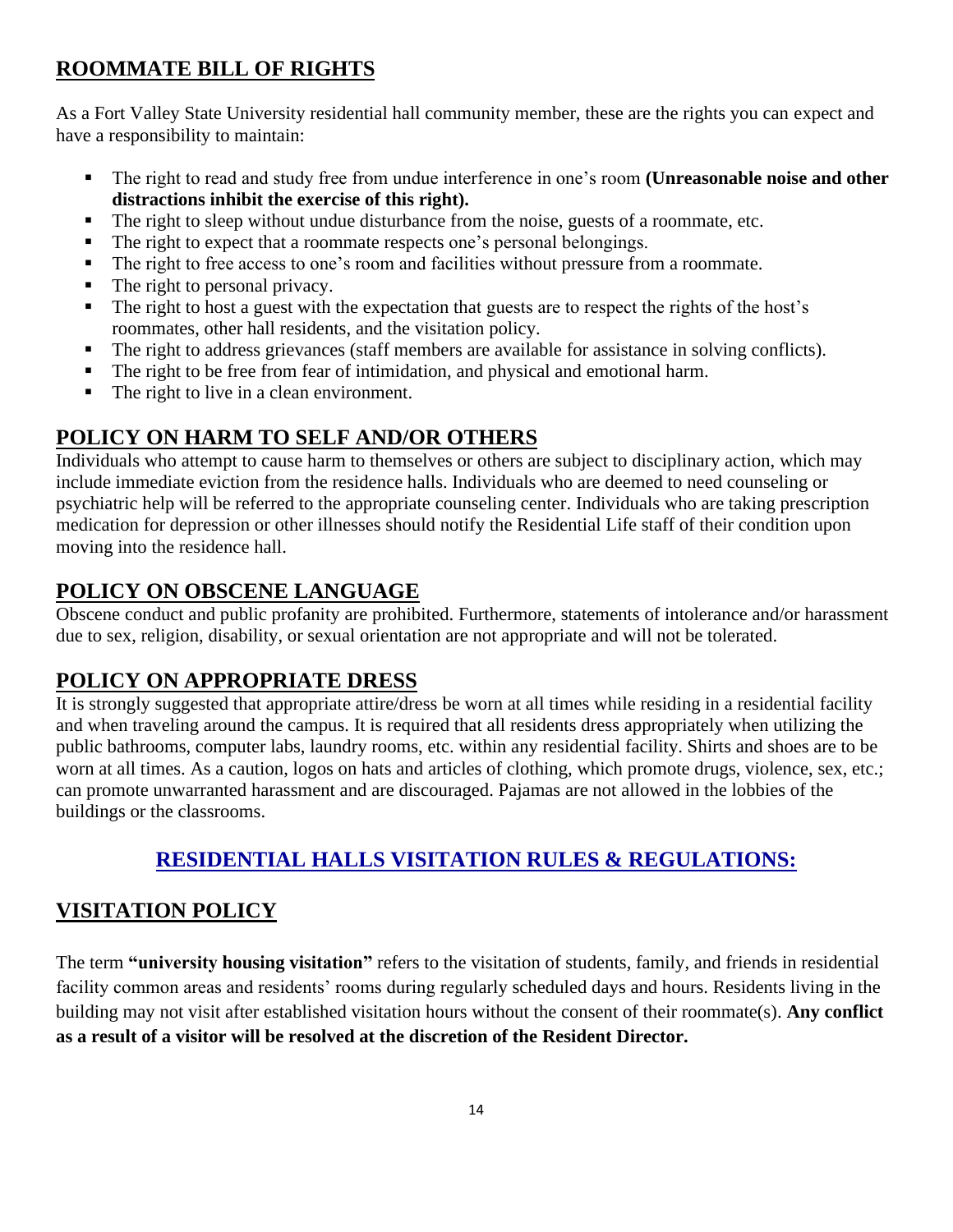University housing visitation shall be conducted under the following regulations:

**1.** Visitation hours are as follows:

Sunday through Saturday, from 11 a.m. until midnight**. Visitors are not allowed in University Housing after Midnight.**

- **2. Visitation shall not be scheduled during the weeks of Fall Break/Thanksgiving recess, Spring Break, mid-term, or final examinations.**
- **3.** In each residential facility lobby, a sign-in sheet will be maintained requiring the signature of the host/hostess before leaving the lobby area. Upon leaving, the guest must sign out and be counter-signed by the host/hostess. **Residents shall be responsible for the conduct and behavior of their guests.**
- **4.** A host shall escort his/her guest to the restroom designated for members of the opposite sex in the lobby of his/her respective hall.
- **5.** The host is allowed ONLY one guest at a time in his/her room during visitation hours.
- **6.** An overnight guest of the opposite sex of the resident is not permitted.
- **7.** Room checks may be made at any time.
- **8.** Non-students found in violation of the residence facility policies could be subject to arrest.
- **9.** Children under 18 years of age are not allowed to be unsupervised in university housing facilities at any time.
- **10.** FVSU's Campus Police and Safety will be notified immediately in the event of any resident not returning his/her guest to their residential hall lobby upon the completion of the visitation hours. Any resident found walking the halls of a residential hall without proper authorization during the visitation hours will be charged with violating the Student Code of Conduct.
- **11.** A resident found in repeat violation of university housing visitation regulations that threaten the health, safety, and welfare of others is subject, at the discretion of the appropriate residential life official, to suspension or termination of his/her privilege of living in university housing facilities, coupled with other sanctions. Such action shall be followed by the initiation of appropriate disciplinary procedures.

**PLEASE NOTE:** Students caught violating the above perimeters will be given the sanction of a monetary fine or suspension. If the student admits guilt and waives the right to a hearing, the Director of Housing and Residential Life, or his designate, may impose the sanction(s). Otherwise, the student will be referred to the Assistant Director of Occupancy Management.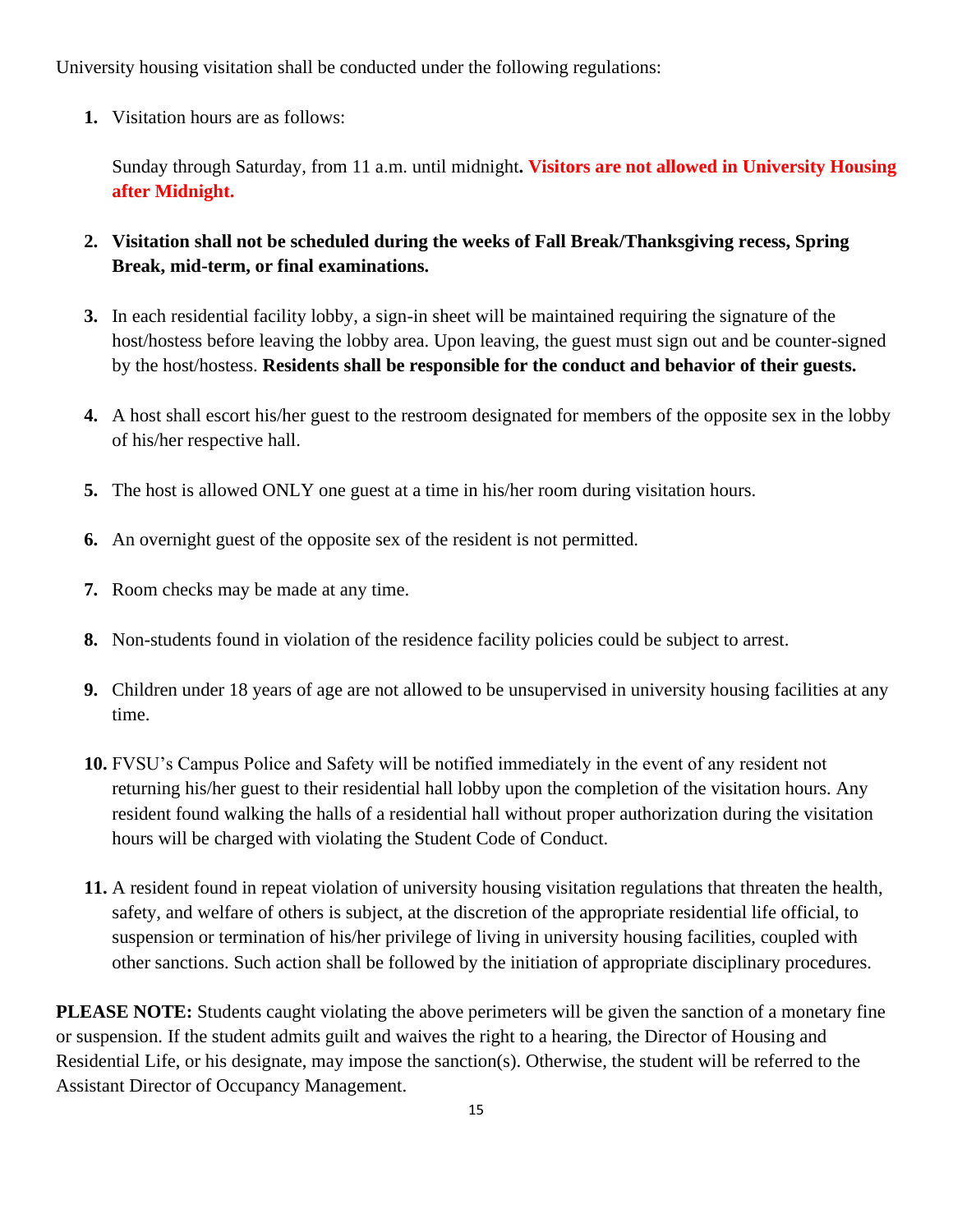Non-students caught entering residential halls violating the above regulations at Fort Valley State University may be charged with criminal trespass.

## **GUEST SIGN-IN / SIGN-OUT PROCEDURES**

The host must meet his/her guest at the front desk.

- 1. **A guest is defined as a person that does not reside in the residential facility of the host student. Parents are also considered a guest and must sign in at the front desk.**
- 2. All roommates must agree to the visitation of a guest in their apartment.
- 3. A resident must record the guest's name, time, and room of visitation at the front desk.
- 4. The host and guest must leave a Fort Valley State University ID card, driver's license, or other satisfactory identification at the front desk before leaving the lobby area.
- 5. The guest must remain with the host at all times. At no time is a guest permitted to remain in the room or hall without the host.
- 6. The host is responsible for the actions and behavior of his/her guest.

#### **QUIET HOURS**

University housing facilities should be reasonably quiet at all times for the benefit of those studying and sleeping. Stereos, televisions, and radios are to be used quietly. The university reserves the right to confiscate, store or request immediate removal of any audio device that is determined by the University housing facility staff to be disturbing to other students attempting to study and sleep. **While quiet hours are in effect at all times, these hours are emphasized from 7 p.m. to 7 a.m. During mid-term and final exams, "quiet" hours are in effect 24 hours a day.** If the problem persists, contact your Resident Assistant or Resident Director.

#### **RESIDENTIAL LIFE POLICIES AND SERVICES**

All general university regulations are binding concerning University Housing students. Residents shall be responsible for the condition of the room furnishing(s). Damages should be reported to the Resident Director.

**1.** Lounges, study rooms, lobbies, and other common areas are provided for the comfort and convenience of residents. Furnishings in common areas may not be removed. Furniture and equipment shall not be altered or removed from a residential facility or lounge area. Window blinds or screens shall not be removed at any time. Students who take any University items to their rooms or elsewhere on or offcampus without permission from the Director of Housing and Residential Life will be subject to disciplinary sanctions and/or arrest.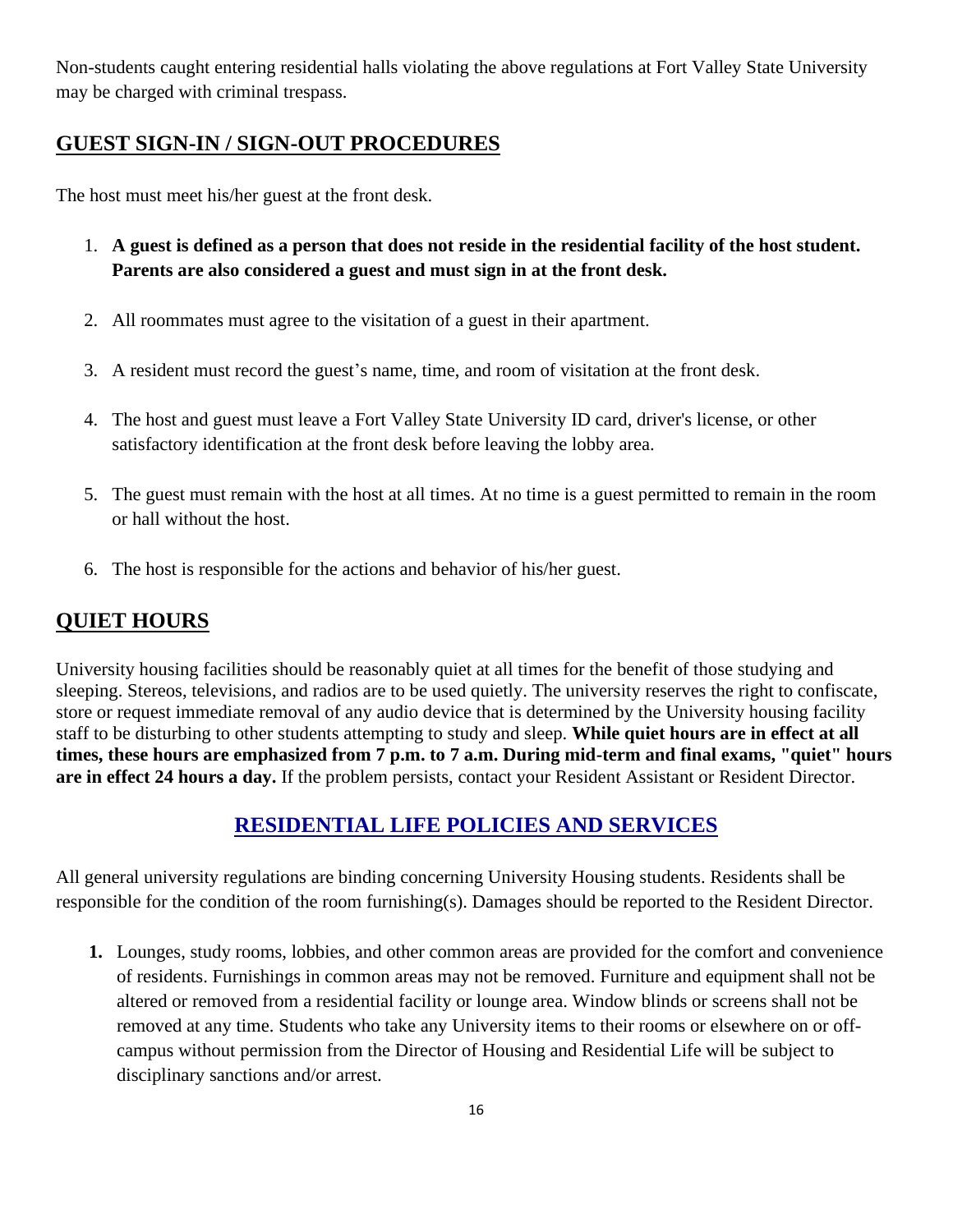**2.** Students identified as being responsible for damage to university housing furnishings and equipment will be charged the appropriate labor and material fees to repair/replace. **Damage to the public areas in the residential halls will result in a group assessment when the individual(s) responsible is/are not identified.**

#### **Apartment/Suite/Room Conditions**

Resident rooms will be inspected periodically by the residence facility staff for cleanliness. Resident rooms should be kept clean and orderly at all times. Notice will be given 24 hours before the inspection. The following suggestions will help maintain a livable area that is conducive to study, relaxation, and evaluation.

- **(a)** Beds should be neatly made with clean linen.
- **(b)** All clothes should be neatly hung in closets with the closet floor neat and orderly.
- **(c)** Floors and mirrors should be cleaned. Furniture, woodwork, and window sills should be dusted, wastebaskets should be emptied and books on shelves in order.
- **(d)** Paper and trash should not be swept in the hallway or thrown out of the window. All trash should be placed in the proper container. Students are required to take their trash to the outside dumpsters.
- **(e)** Toiletry items left unattended in the bathroom or public areas will be discarded.
- **(f)** All residents are responsible for discarding all personal and sanitary hygiene items.
- **(g)** Stoves, ovens, closets, and bathrooms in the apartments should be clean and orderly at all times.

#### **INSPECTION OF APARTMENTS/SUITES/ROOMS**

All rooms and apartments will be inspected by the Resident Director before occupancy. The condition of the room/apartment will be noted on the room occupancy and clearance form. Students are advised to review carefully the condition of the room/apartment indicated on the form. A completed room inspection form must be signed and returned to the office before moving into the room.

When you vacate the room/apartment, any damages or discrepancies from the original inspection will be noted and you will be charged for the damage(s). The university reserves the right to inspect rooms/ apartments for health, safety, and maintenance at any time.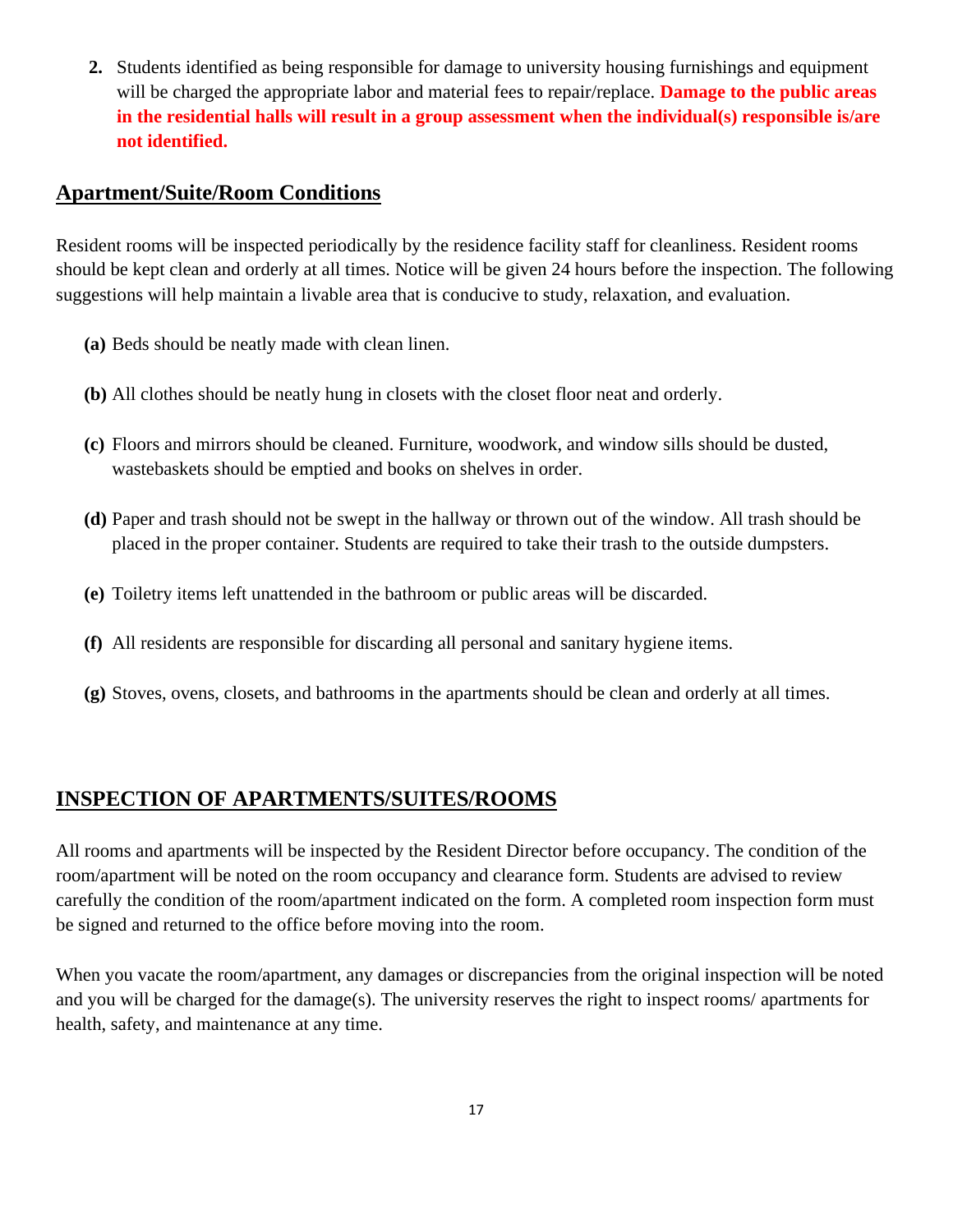## **ROOM INSPECTION AND SEARCH**

Fort Valley State University recognizes and respects the right of its students to have privacy concerning their persons and personal belongings. The university also recognizes the responsibility to preserve a wholesome learning and living environment on campus, provide adequate maintenance and protection of public property, and protect the health and safety of all persons on campus. These fundamental assumptions are embodied in the following commitments and procedures concerning the entry or search of students' rooms. **The university reserves the right to enter university-housing rooms under any of the following circumstances:**

- **1.** Where there exists an immediate threat to the health or safety of the occupants or University property.
- **2.** With a search warrant or with permission of the resident.
- **3.** With permission of FVSU's president, or designee, the Vice President for Student Affairs, or designee, when there is sufficient reason to believe university regulations or local, state, and federal laws have been violated.
- **4.** Facilities Management personnel and their designated agents only for repair, replacement, or inspection of University property.
- **5.** By Residential Life Staff in performance of their duties.

The University also reserves the right of entry to rooms by authorized University officials for search and seizure if there is a reasonable cause to believe that a student is using a University Housing facility for illegal purposes, seriously interferes with campus discipline, or constitutes a hazard. A search will be authorized by the Vice President for Student Affairs or a designee. The University also has the right to elect the use of a search warrant by Campus Police or the Fort Valley City Police.

A copy of the authorization form will be provided to the student(s) whose room is being searched, and a receipt will be given for any property confiscated. The University assumes no responsibility for the theft, destruction, or loss of confiscated property.

## **RESIDENTIAL FACILITY PROPERTY DAMAGE/ VANDALISM**

Students guilty of defacing or destroying University property will be charged with the cost of repairs and disciplined according to the offense. If the person(s) who defaces or damages property in a room or common area is not identified, the cost of repair will be levied against all occupants of the room, floor, or the university housing facility. Students in the university housing facility units may be assessed on a pro-rated basis for damage in corridors, bathrooms, lounges, and other common areas within or around a facility (by floor or by the entire facility). A charge shall be assessed for leaving an assigned room in such condition as to require undue time for cleaning the premises. Conditions that demand repair, including painting, shall result in a damage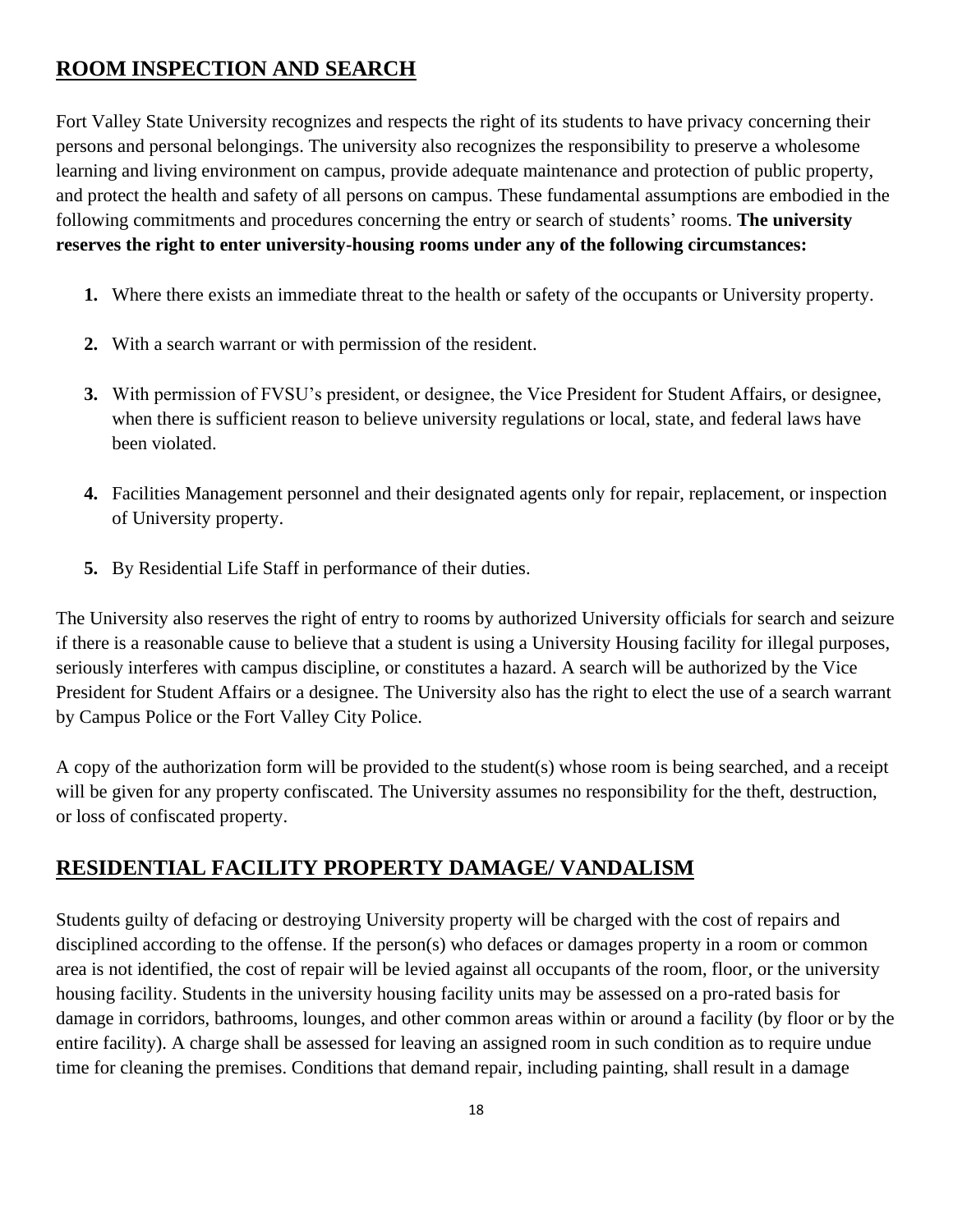assessment against the resident(s). Please refer to Assessment for Damage in University Housing for costs. All fees are subject to change.

## **CUSTODIAL SERVICES**

The University's custodial service is responsible for cleaning all public areas including bathrooms, corridors, hallways, vending, and laundry facilities. Proper disposal of garbage is the responsibility of the individual resident. All personal garbage must be taken to the outside dumpster.

## **MAINTENANCE**

Report all maintenance problems and repairs to the main office of the facility in which you reside. The University's Facilities Management Department schedules the necessary repairs based on the work orders submitted. Maintenance requests are prioritized and scheduled. Please allow maintenance technicians 72 hours to evaluate and make requested repairs.

# **RESIDENTIAL INFORMATION POLICY & PROCEDURES**

## **CHECK-IN/CHECK-OUT PROCEDURES**

Residents are notified each semester of check-in/check-out dates and times. Failure to properly check out of your residence hall and failure to check out at the designated time may result in additional charges. Failure to return your soft key or the hard key will result in a charge of \$50 for the soft key and \$150 for the hard key.

## **Check-In Procedures**

- **1.** Residential life staff will verify the student is housed in the facility and that all fees have been paid. Students who are not paid will be referred to the Cashier's Office for payment or permission to move in.
- **2.** Once verification is made, the student will receive three forms to complete. The resident will sign the roster once they receive the paperwork.
	- i. **(Form 1)** The **Student Information Sheet** should be completed in its entirety.
	- ii. **(Form 2)** The **Move-In/Move-Out Inventory & Condition Form** should be filled out on the top and the left side. The student should take this form to his/her room to complete the checklist for damages or missing items and return it to the office.
	- iii. **(Form 3)** The C**ontract Concerning Liability** form should be completed at the top and signed at the bottom. The student will be requested to list personal items with serial numbers on this form.
- **3.** Keys will be issued after the paperwork is completed and submitted. Please ensure you sign the key log.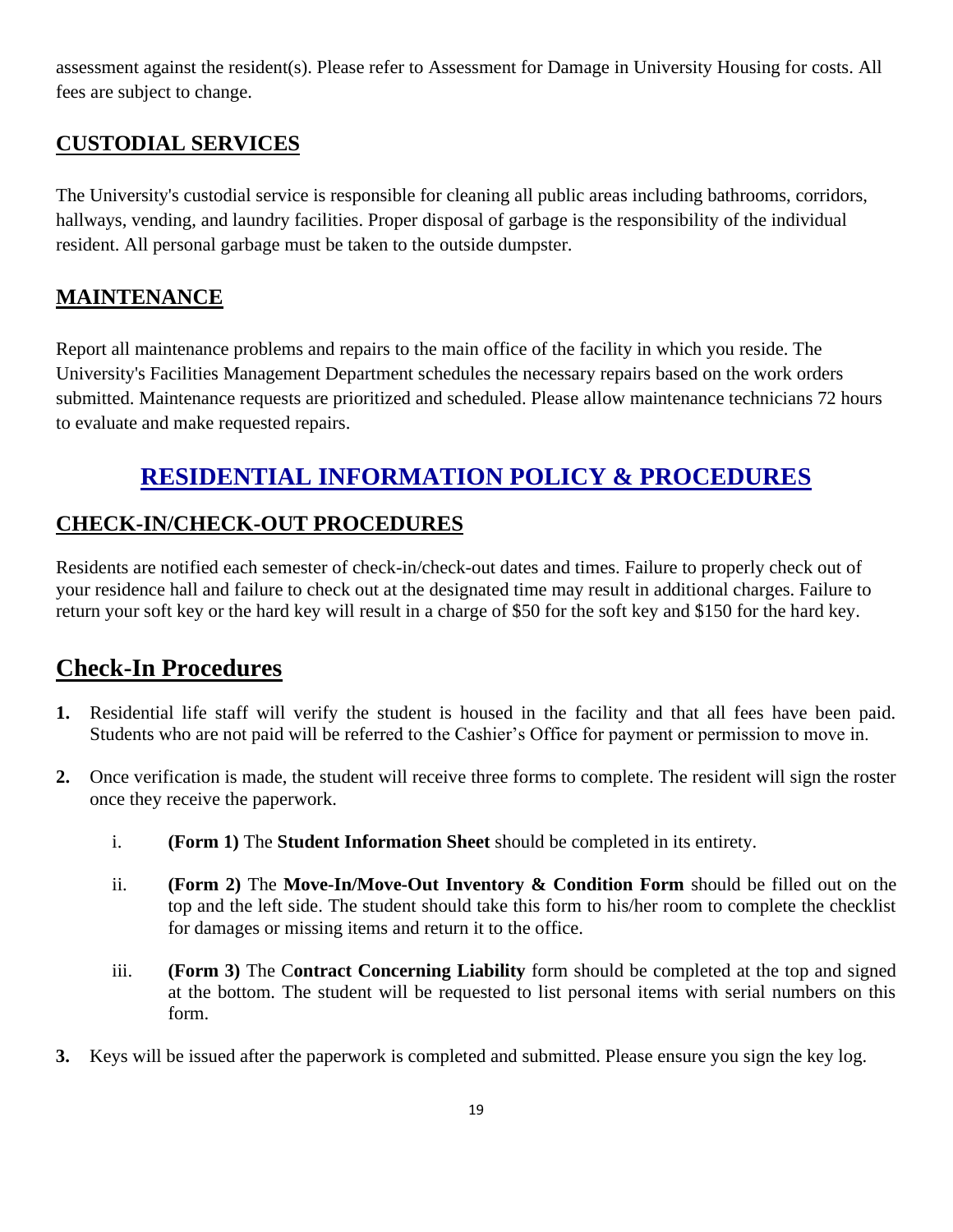**4.** The University is not responsible for any personal property loss, regardless of the reason, including damage caused by employees in the performance of their work. It is suggested that students obtain insurance protection against the risk of loss. Please refer to the link web address for additional information. **[www.nssi.com.](http://www.nssi.com/)** 

## **Check-Out Procedures**

To officially check out of university housing and not receive any charges for dirty rooms/apartments/suites, damaged/missing items, or lost/unreturned key(s), please follow the guidelines below.

- **1.** Please clean your room/apartment/suite before requesting to check out.
	- A. Remove all items from the desk and dresser drawers. Wipe out the drawers after removing personal items.
	- B. Vacuum all carpets.
	- C. Sweep and mop all floors.
	- D. Dust all furnishings.
	- E. Clean all toilets, tubs, and sinks (if applicable).
	- F. Clean the ovens, stovetops, cabinetry, refrigerators/freezers, and dishwashers.
	- G. Wipe down the kitchen countertops.
	- H. Clean under the bathroom and kitchen sinks.
	- I. Wipe the windowsills.
	- J. Dispose of all trash.

#### **2. Please remove all personal items out of the room/apartment/suite before going to the office to request to be checked out.**

- **3.** After insuring your apartment is ready for inspection, proceed to the office of that facility and request for a staff member to check you out of your room.
	- A. Make sure you request the Move-In/Move-Out Room Inventory Form that you completed when you moved into the apartment/room. This form will reflect any damages or missing items that you noted when you moved in. **If you did not return this form, then any damages or missing items will be your responsibility.**
	- B. Go with the staff member when he/she goes to check your apartment/room/suite. **If you do not check the apartment with a staff member, then you could be charged for damages in your room/apartment/suite that was the result of a roommate.**
	- C. To avoid being charged for any damages that may be found during the FINAL inspection that will be conducted by the Resident Director of the facility, point out all damages that you are aware of in the apartment/room/suite. **Make sure you and the person checking you out sign and date the Move-In/Move-Out Room Inventory Form.**
- **4.** Once your room has been checked, make sure you return the hard/soft key and sign the key log indicating you returned your key(s). **If you do not sign the key log, it may result in you being**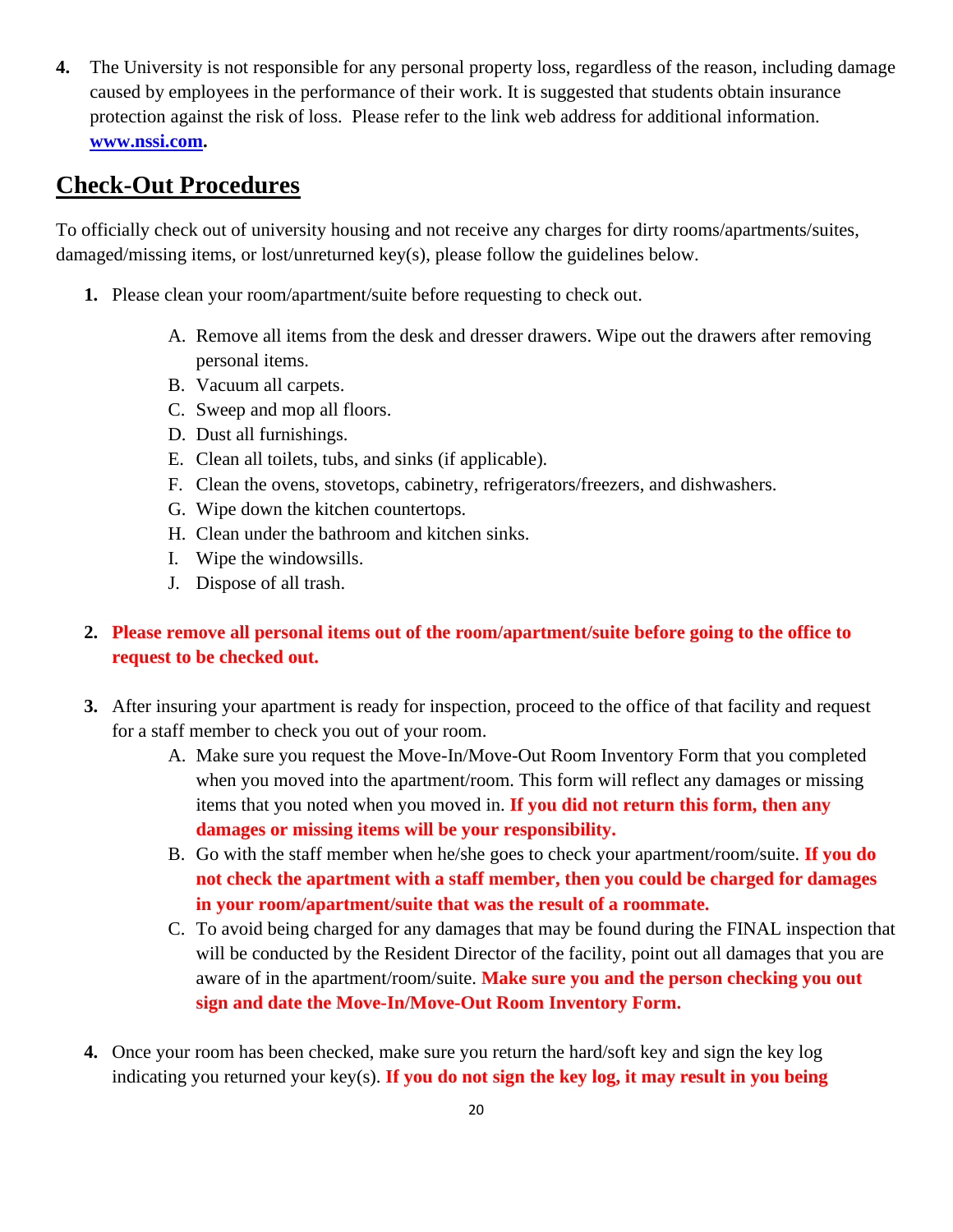**charged for lost or missing key(s).** If you have lost your key(s), please inform the staff member checking you out and complete a lost key form. By not completing the lost key form, you will be charged an additional \$65 for improper check-out.

**5.** The students who receive any fines or holds will be notified after the Resident Director completes an end-of-the-year assessment. This form will be forwarded to the business department, and the proper charges will be placed on the student's account. Once a charge or hold is placed on a student's account, the student must pay the fine or clear the hold before the account is cleared.

#### **ROOM ASSIGNMENTS**

The acceptance of the housing lease agreement by the University does not guarantee the assignment of a particular type of accommodation or a specific room. It does, however, reserve the student space in a residence hall and establish priority for assignments. Attempts will be made to honor building preference and mutual roommate requests, whenever possible. If preferences for an assignment cannot be honored, room assignments will be made at the discretion of the Residential Life staff. Residents who switch without administrative approval will be subject to a fine. Residents who would like to request a room change must see the Assistant Director of Occupancy Management who is located in the Wildcat Commons Clubhouse to request a room change for \$150.

#### **STUDENT IDENTIFICATION CARDS**

Students are required to keep their ID cards on them at all times. This card will allow residents to access the building where they are currently housed. You are required to show your ID card to University officials whenever you are requested. **DO NOT LOAN OR GIVE YOUR ID TO ANYONE!!**

#### **ROOM KEY**

Each resident is issued a key to his/her room at the time he/she checks into University housing. Residents are expected to carry their room keys with them at all times. The University keying system for residents' rooms has been developed to protect residents. Whenever a resident leaves and does not return their key, the lock is automatically changed for safety and security reasons. In addition, the resident is charged a **\$150** re-coring cost for each hard key, and **\$50** for each soft key. Unauthorized duplicated residential hall/apartment/suite keys will not be accepted. **DO NOT LOAN OR GIVE YOUR KEY TO ANYONE!!**

#### **ROOM DECORATING RULES/VIOLATIONS**

- Residents may not paint their room. Residents may request that FVSU's Facilities Management Department paint their rooms. If the room has not been scheduled for repainting, the resident must pay for the cost of painting the room. Please consult your Resident Director. Residents may not use nails or glue on walls: this is prohibited. Masking tape should be used to attach posters and pictures.
- Residents may not use permanent adhesives (double-sided masking tape, contact paper, etc.).
- Residents may not dismantle any University furniture. **Removal of the guard rails on the elevated (Lofted) beds in Ohio Hall is prohibited.** Each resident is responsible for the loss of or damage to furniture and other equipment in his/her room. Since furniture has been inventoried for your room, furniture may not be transferred from one room to another or exchanged between rooms or suites.
- Furniture in the lobbies is not to be moved from those areas under any circumstances. Disciplinary action and a moving charge will be assessed for any furniture or University property removed from public areas.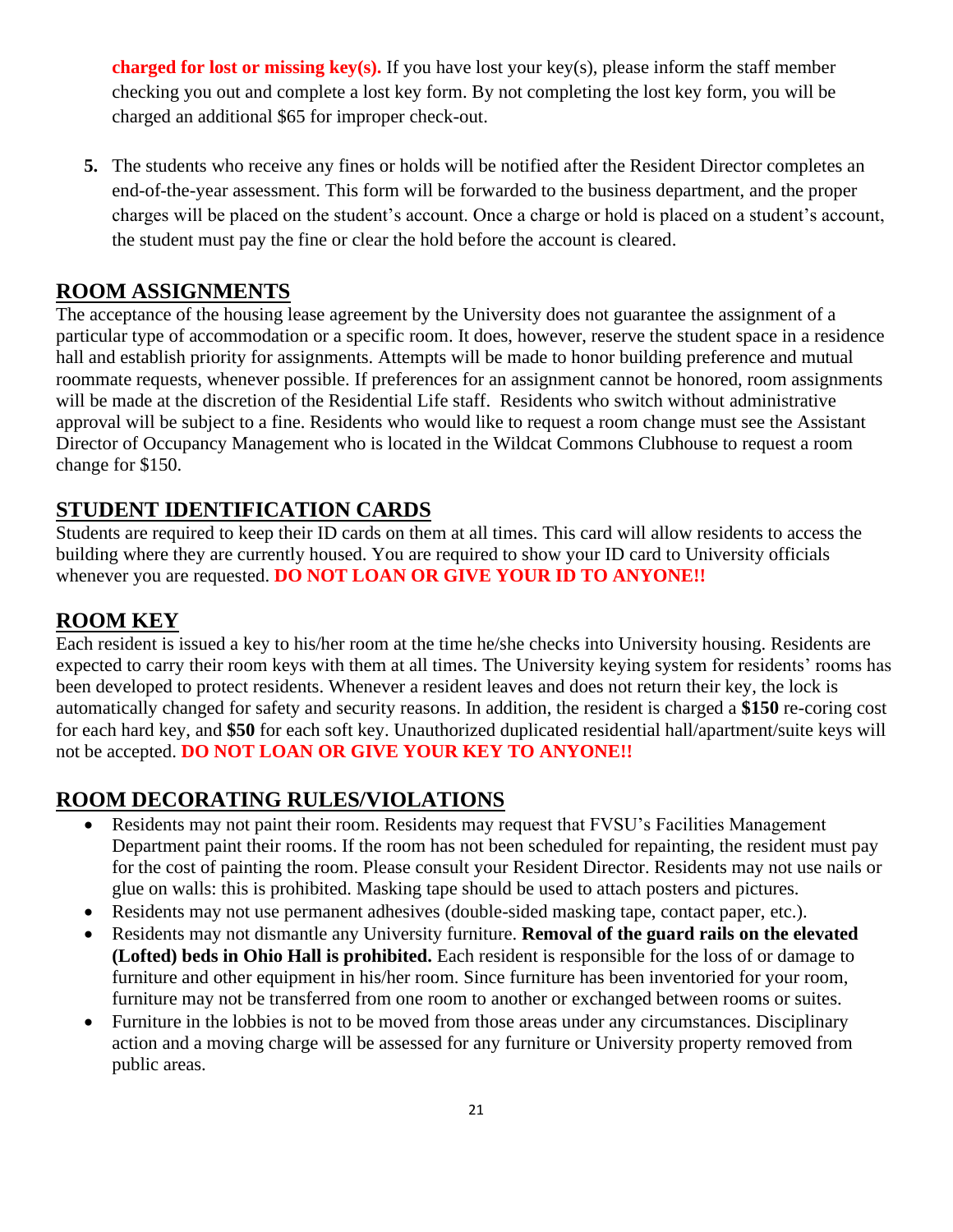- Residents may not affix anything permanently to the walls, ceilings, and doors. This includes bunk beds, bookcases, wallpaper, and glued corkboards.
- Residents may hang their drapes (at their own expense). However, Facilities Management may be requested to install all drapery rods. Draperies must be fireproof and bear a manufacturer's label signifying that the material will not support flames.
- Waterbeds, due to their excessive weight and the chance of water damage, are not permitted in the residential halls.

#### **RESIDENTIAL HALL MEETINGS**

All incoming freshmen and new students are required to attend a mandatory hall meeting. The Resident Director will announce the time. Mandatory University housing facility meetings are held periodically during the semester. Residents are held responsible for all information that is disseminated during the meeting; therefore, all meetings are mandatory. Students without a valid excuse may be fined for not attending mandatory meetings.

#### **WITHDRAWING FROM THE UNIVERSITY**

Students who are withdrawing or being withdrawn from the university must vacate the residence hall within 24 hours unless special permission is granted by the Director of Housing and Residential Life.

## **SIGN/FLYER POLICY**

#### **FVSU Flyer Posting Policy Student Organizations and Off-Campus Groups**

- **1.** Flyers for parties and social events should not promote alcoholic beverages, tobacco products, or drug usage. Use of the institution's name or logo is **PROHIBITED** on any promotional materials.
- **2.** Any materials of an explicit sexual nature are **PROHIBITED.**
- **3.** Advertising materials not approved by appropriate university personnel will be removed immediately and are subject to the sanctions listed below. **FVSU's Office of Campus Life located on the 2nd floor of the Student Amenities Building must stamp all flyers for approval. Their telephone number is (478) 825-6292.**
- **4.** The **sponsoring organization** must be listed on the flyer and have approval from the on-campus advisor.
- **5.** Flyers or posters should not exceed 11" x 17".
- **6.** No more than two flyers for the same event per posting board.
- **7.** Unless approved, no flyers or posters should be placed on the following surfaces on campus: **trees, lampposts, windows, and doors.**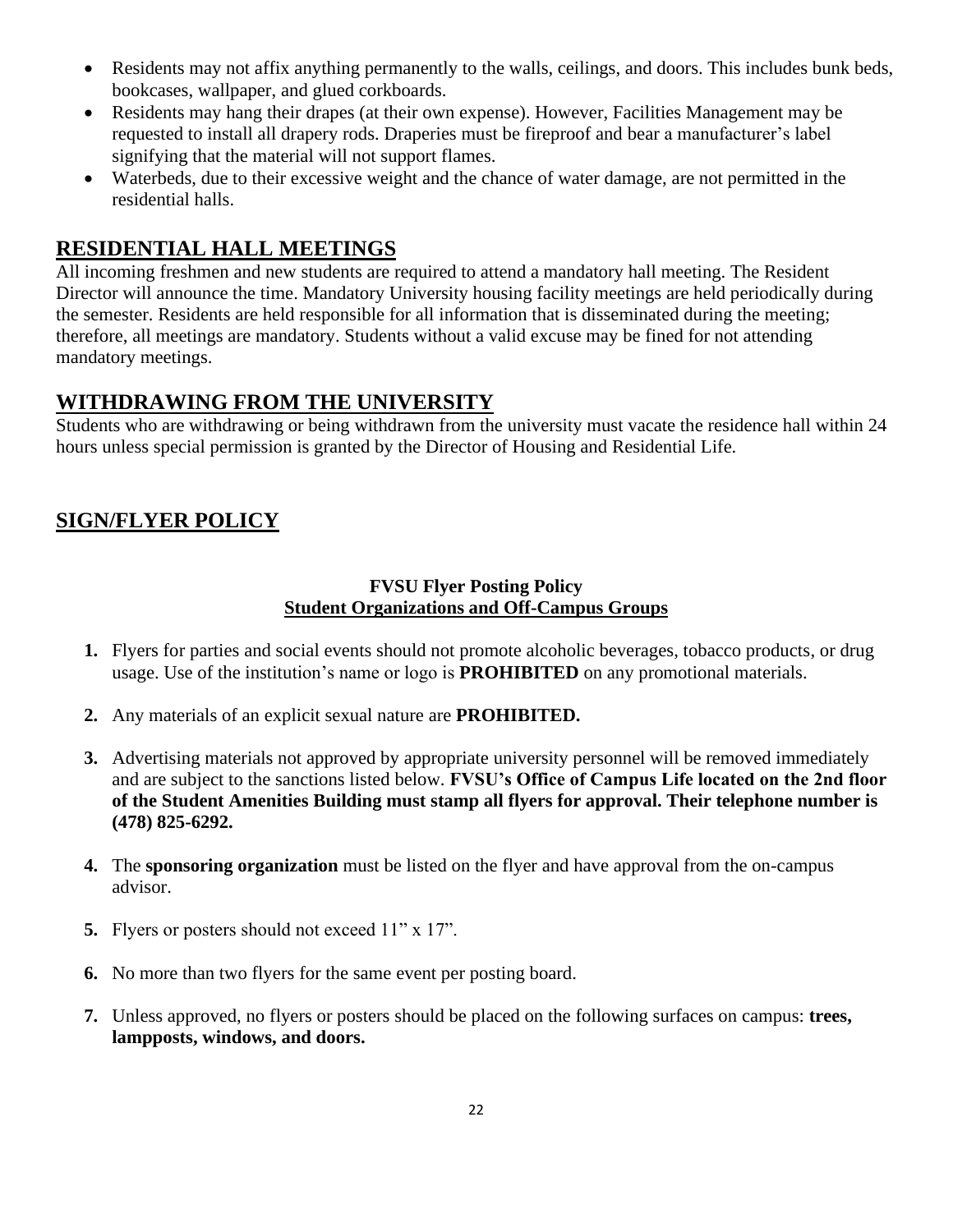- **8.** Flyers and/or posters with adhesives such as duct tape and glue that may damage surfaces are **PROHIBITED.** Students /organizations found using such items risk losing posting privileges and are subject to a monetary fine. **PUSH PINS** or **THUMB TACKS** should be used to post flyers/posters.
- **9.** Using paint and/or other permanent markings on university property including but not limited to sidewalks, trees, benches, organizational images, and other university surfaces is prohibited without the express written permission of FVSU.
- **10.** A maximum of 25 flyers per event will be approved for posting throughout the campus.
- **11. Residential Hall Managers** must be notified before posting **approved flyers** in the residence halls.
- **12.** All Approved Flyers will be stamped to expire after a **maximum of seven days**. It is the responsibility of the sponsoring organization to remove the flyers.
- **13.** Placing advertising materials on vehicles on-campus is **PROHIBITED.**
- **14.** All off-campus advertising materials (flyers, handbills, posters, etc.) must be approved through the FVSU Office of Campus Life or by FVSU's Campus Police and Safety.
- **15.** Approved flyers and or handbills should be posted in appropriate areas (bulletin boards, information desks) not dispersed on sidewalks, grass areas, etc. Violators will be sanctioned accordingly.

#### **Students and/or organizations will be subject to disciplinary actions for not adhering to the university posting policy**

**\*\*Disciplinary Sanctions include but are not limited to:** 

**1) Written Warnings,**

- **2) Loss of Posting Privileges,**
- **3) Loss of Organizational Privileges, and**
- **4) Monetary Fines.**

#### **LOCKOUTS**

It is the resident's responsibility to always have the room key in his/her possession. Accidental lockouts occasionally happen, and Resident Assistants (RA) can help in such cases. Resident Assistants will open the door only for the room occupant(s). If a resident is unable to locate a staff member for assistance, contact FVSU's Campus Police and Safety. **The first room entry fee per semester will be \$5. Any lockouts thereafter will result in a \$10 room entry fee per lockout. This fee must be paid to FVSU's Student Financial Services once the fine is posted.** If lockouts become habitual, disciplinary action may be taken, and/or the residence staff may request for a new lock to be installed at the cost of the resident(s).

#### **TELEPHONE SERVICE**

Telephone service is available in all of the residence halls, but it is the responsibility of the student (s) to have the service connected through the University's phone service provider.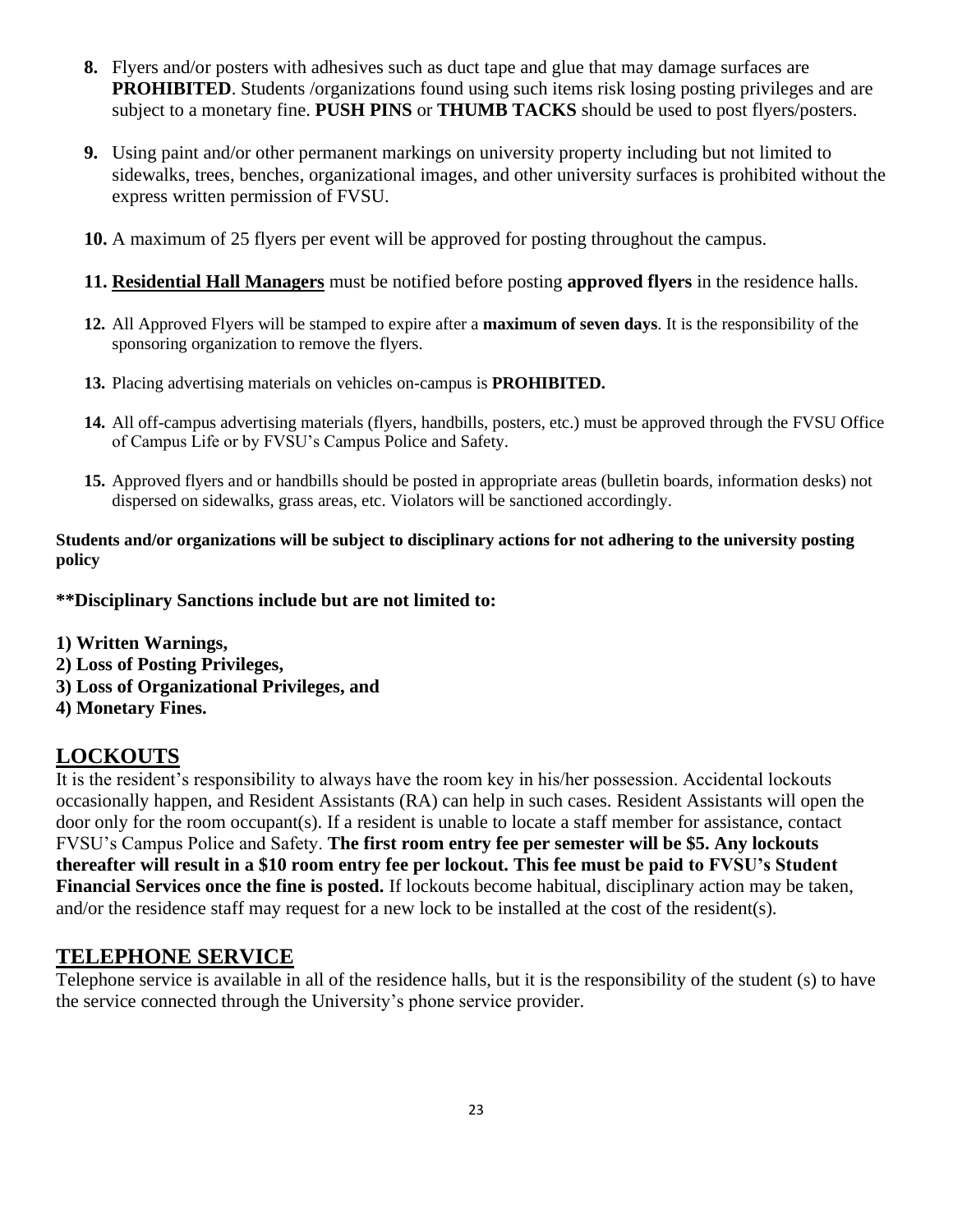## **PEST CONTROL**

The University has a contract with a certified pest control company. The contractor regularly treats the residential halls/apartments/suites for pests. Any problems must be reported to the Resident Director. Properly dispose of trash and garbage to reduce pest problems. You play an important role in pest control. A fee will be assessed for rooms that are not in compliance with the room inspection policy.

## **LAUNDRY FACILITIES**

Washers and dryers are located in the residential halls. Deliberate, malicious damage to washers and dryers will result in removing machines and prosecution if required. Malfunctioning machines should be reported to RD. If money is lost in the machines, please check with your Resident Director, he/she will assist you in collecting your lost funds.

## **AIR CONDITIONERS / SPACE HEATERS**

Individual air conditioners and/or heaters are not permitted in the residential halls at any time. Residential halls have air conditioners. Residents may bring small fans for use in their rooms.

#### **DOORS / ALARMS**

To ensure the safety and security of the buildings and residents, exterior and stairway doors *are not* to be propped open. Residents found responsible for propping doors open will be subject to disciplinary action. Opening a door with an alarm will result in disciplinary action. A monetary fine may also be charged to violators**.**

#### **WINDOW POLICY**

Windows should remain closed when the air or heat is operating. This is done for the security of personal property and the safety of the occupant(s) of the room. Windows are not for the use of discarding the trash, drying personal belongings, engaging in conversation (i.e., shouting out of the window), throwing objects(s), or displaying food and drink items on the window seals. No type of decorations, signs, etc., may be posted or hung between the window and blind or directly on the window (inside or out). All violators will be disciplined and/or fined. Repeat offenders will be subject to suspension from University housing.

#### **INCENSE / CANDLES**

Items that require the use of flammable liquids or an open flame to operate or which produce heat (lighted candles, Bunsen Burners, incense, etc.) and obnoxious odors are not allowed in residents' rooms/apartments. **The burning of incense, incense paraphernalia, and candles are not allowed. The use of halogen lamps and bulbs are also prohibited.**

#### **PETS**

Pets are not allowed in a residential facility unless approved through Differently-Abled Student Services.

## **COOKOUTS**

Residents should not cook food on open grills near the residential halls unless authorized by Campus Police and Safety and supervised by the Resident Director and staff.

## **SMOKING POLICY**

Fort Valley State University is a tobacco and smoke-free campus. **Smoking is not allowed in residential**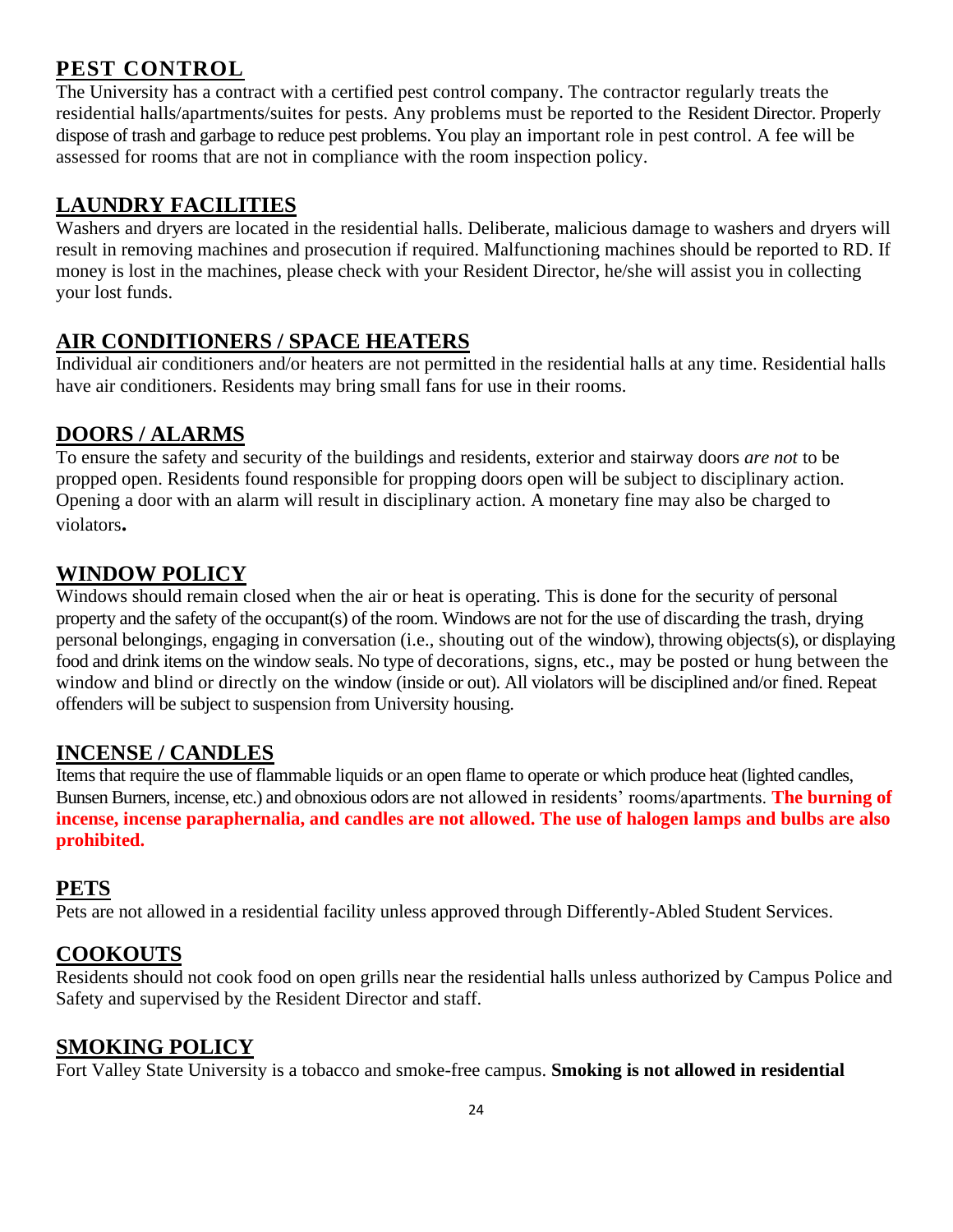**facilities.** Please see the policy in the Student Code of Conduct Handbook.

## **ALCOHOL**

The use and/or possession of any alcoholic beverages are prohibited on campus. **Empty alcoholic beverage containers either on one's person or in-room/ and or apartment will constitute a violation. For additional information, please see the Student Code of Conduct Handbook.**

## **WEAPONS/FIREARMS**

It is against university policy for residents to possess firearms, bullets, fireworks, knives, explosive devices, or any such items that can be used as a weapon in a residence hall. Violators will be subject to disciplinary action and possible criminal prosecution. **For additional information, please see the Student Code of Conduct Handbook.**

## **ELECTROSHOCK/TASERS**

Any person who is 18 or older, as well as any individual currently enrolled in classes regardless of age, can have in his/her possession a commercially available electroshock device.

## **HARASSMENT OF STAFF**

Harassment of the University staff, whether physical or verbal, will not be tolerated. Individuals found to violate this policy will be subject to disciplinary action and may be evicted from the residence halls. All residents and their guests are expected to abide by the requests of the University staff.

#### **PORNOGRAPHY**

Posting pornographic materials is prohibited in all residents' rooms/and or apartments.

## **SMALL BUSINESS**

Residents are not permitted to operate businesses out of university housing (i.e., hair salons and manicurists, barber shops). Small businesses of any type are not allowed in university housing. **Violators will be disciplined.**

## **CLOTHES DRYING**

Residents are provided with a laundry facility for the drying of clothes. Other public displays of laundry including hanging items out of windows, and from sprinklers, are not permitted.

#### **CHILDREN**

Children under the age of 18 are not permitted to reside in the University housing/apartments/suites. The University assumes no responsibility, nor does it make provisions for children. **Students are not permitted to use their assigned room/ apartment for babysitting.**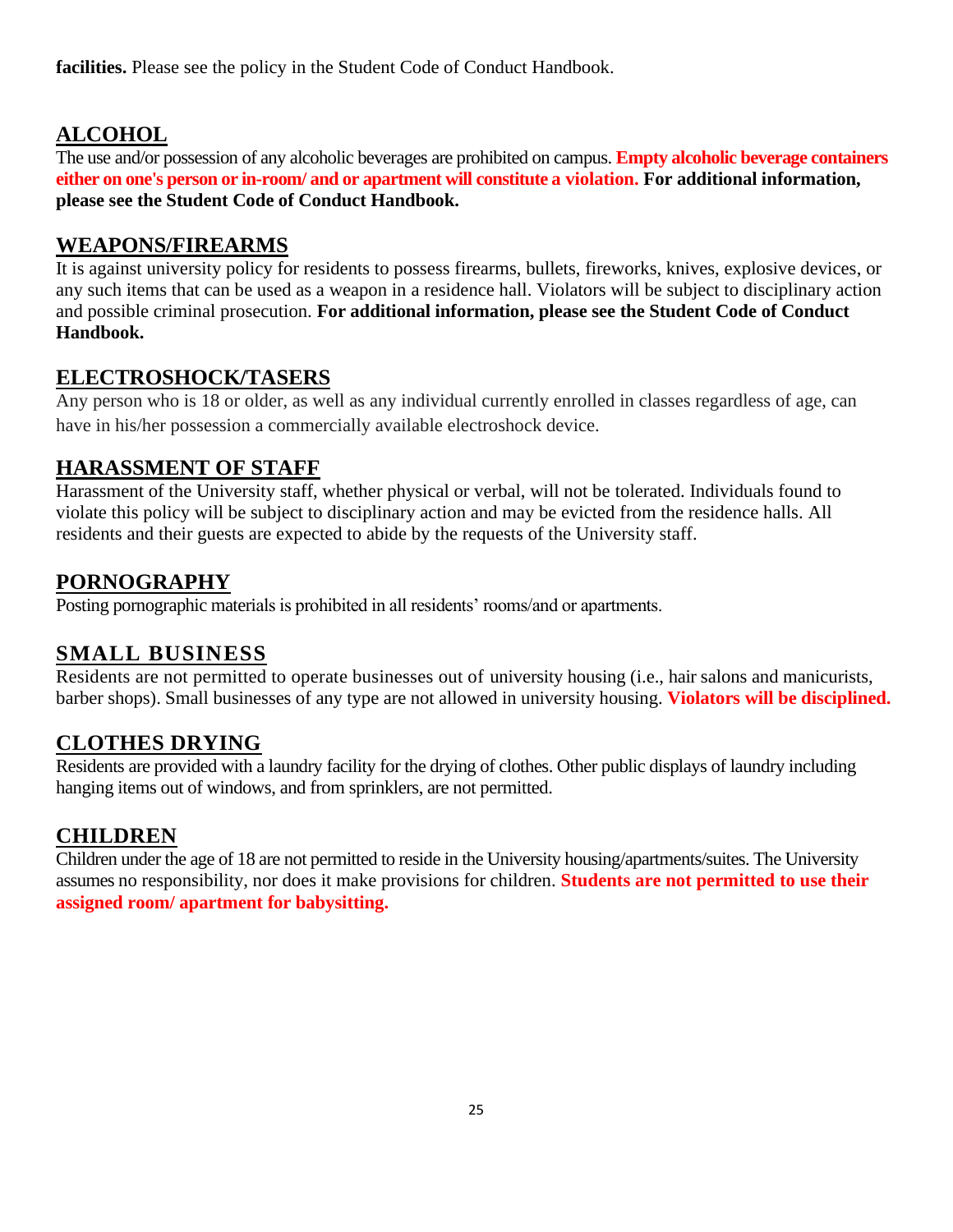# **RESIDENT LIVING SAFETY REGULATIONS**

For reasons of safety, at no time should the exit doors of the residential facility be propped open? Residents are required to use only the main entrance 24 hours a day. By using the emergency exit doors, the safety and security of the residents cannot be ensured. Failure to comply will constitute a major violation of residence facility regulations.

- **A.** Students are advised not to leave the University housing facility alone after dark. Students shouldn't stay alone in classrooms or other buildings.
- **B.** All incidents of fires should be reported to campus safety and the RD immediately. Students should then activate the nearest fire alarm and exit immediately. Residents are advised to become familiar with the location exits, fire extinguishers, and alarms. Tampering with life-supporting equipment is a serious matter and is a misdemeanor. Intentionally pulling false fire alarms and/or discharging a fire extinguisher is a misdemeanor according to Georgia state laws. Violators will be charged a fee if the fire department has to respond and the student(s) will absorb the cost.
- **C.** Residents are to never drop any hot and/or burning items in trash receptacles.
- **D.** Bicycles, motorcycles, or other vehicles shall not be stored in rooms, on patios, in hallways, in stairways, or other areas of the residence.
- **E.** The use of exercise weights in the University housing facilities is prohibited.
- **F.** If a resident is not going to be in his/her room for more than three days, the resident should contact his/her RA or RD and provide a telephone number. If the residence facility staff does not know a student's whereabouts after four days, the staff is required to contact the Director of Housing and Residential Life who will contact the Vice President for Student Affairs, Dean of Students, and the FVSU Police Department.
- **G.** Students should leave expensive clothing and jewelry at home. The University will not assume any responsibility for items stolen in the Residential Facility.
- **H.** It is recommended that residents avoid borrowing items. It helps to discuss your feelings about borrowing or lending to your roommate(s) and/or friends to avoid conflict.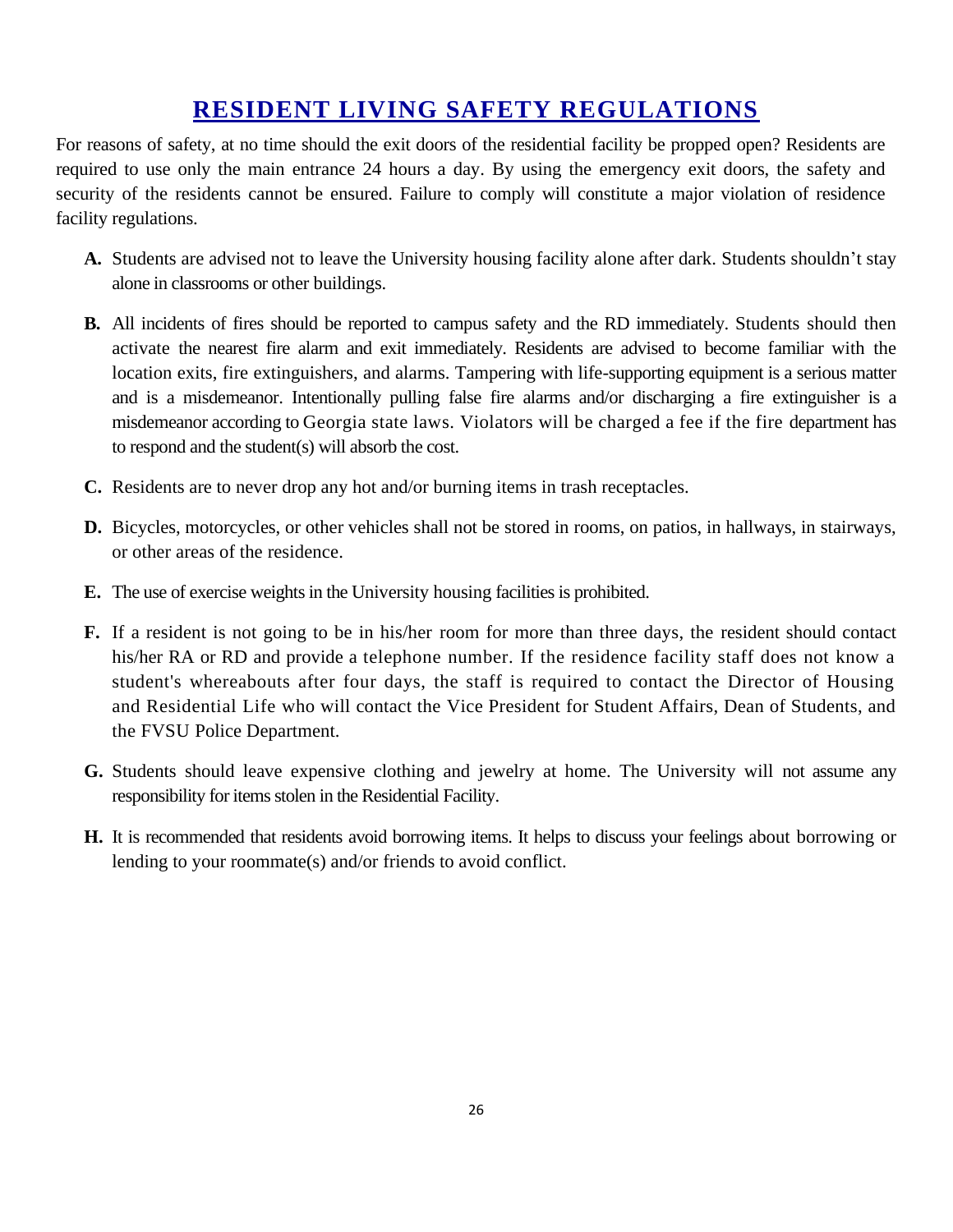#### **TORNADOS**

If a tornado is spotted, campus police will warn residents by blowing portable horns and police vehicle horns. Every facility should also establish an in-house warning system. Intra-campus telephone communication will be used whenever possible.

During a **"Tornado Watch",** (which means weather conditions favorable for tornado development), be alert for the non-continuous sounding of a police vehicle or blowing horns.

- a) Prop open vents and doors between classrooms and hallways.
- b) Open all windows slightly.
- c) Store portable equipment, breakable items, etc., inside the building away from shelter areas.
- d) Generally, buses may continue to operate; be watchful.

During a **"Tornado Warning",** (which means a tornado has been sighted and/ or has touched down on the ground), listen for the continuous sounding of a police vehicle or blowing horns.

- **a)** Open and secure exterior glass doors; otherwise, they may shatter and add to flying debris within the building. Leave outside doors closed.
- **b)** Secure or store articles that may act as missiles indoors.
- **c)** Buses should not operate. Transportation personnel should be instructed in tornado procedures.

#### **If a driver sees a tornado approaching, he/ she should:**

- 1. Drive away from the tornado's path at right angles, if possible.
- 2. Evacuate the bus and take shelter in a pre-designated building or other substantial building along the route.
- 3. Evacuate the bus and direct students to a ditch or hollow and have them lie down, hands overhead. Students should be kept far enough from the bus so it cannot turn over on them. (Take precautions to avoid flooded areas).
- **d)** If there is sufficient time to take shelter:
	- 1. Evacuate the room quickly, quietly, and orderly.
	- 2. Check restrooms or nearby vacant rooms for students, staff, and visitors.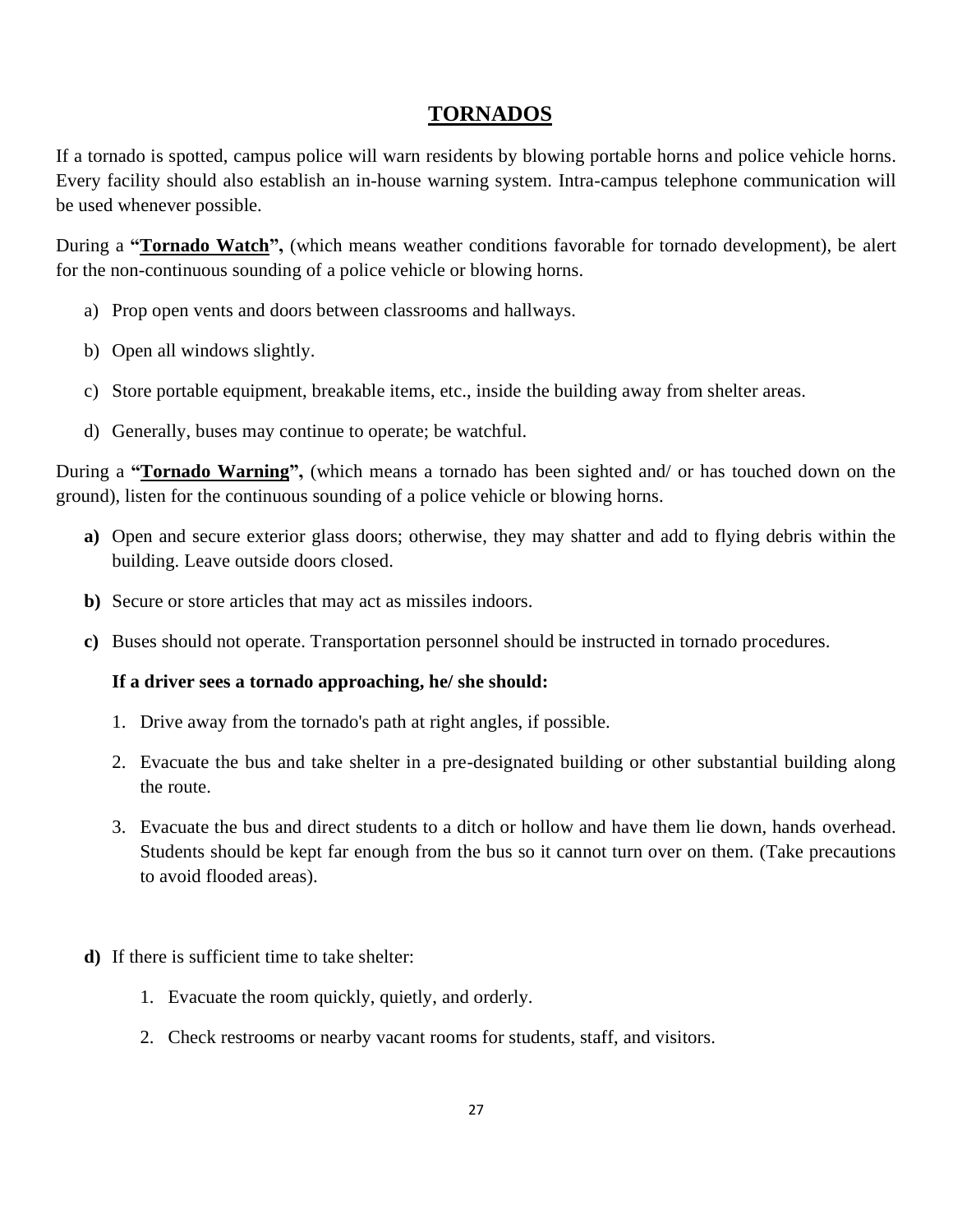- 3. Take personal belongings only if they are at a desk and will provide extra protection (large books, notebooks, or coats may be held overhead and on shoulders).
- 4. Professors should take roll book and take attendance.
- 5. Once in a shelter, report missing students. (Directors and principal administrators should take similar accounting).
- 6. Take a position for greatest safety by crouching on knees, head down, with hands placed at the back of the neck.

#### **A. In multi-story buildings:**

- 1. Use identified fallout shelters.
- 2. Use the basement.
- 3. Use first-floor interior hallways.
- 4. Use restrooms or other enclosed small areas away from large glass areas and large open rooms.

#### **B. In one-story buildings:**

- 1. Use identified fallout shelters.
- 2. Use basement
- 3. Use first-floor interior hallways.
- 4. Use restrooms or other enclosed small areas away from large glass areas or large open rooms.

If hallways are not suitable, use the inside wall of a room, or rooms on the opposite side of the corridor from which the storm is approaching. End rooms generally should not be used. In either one or multi-story buildings, restrooms are usually suited for small groups, especially if the room is generally located.

Auditorium, gymnasium, cafeteria or other large rooms are least suitable as shelters. Free-span roofs will usually be blown away from this type of room and the walls may collapse. Rooms having large glass areas should not be used for shelters.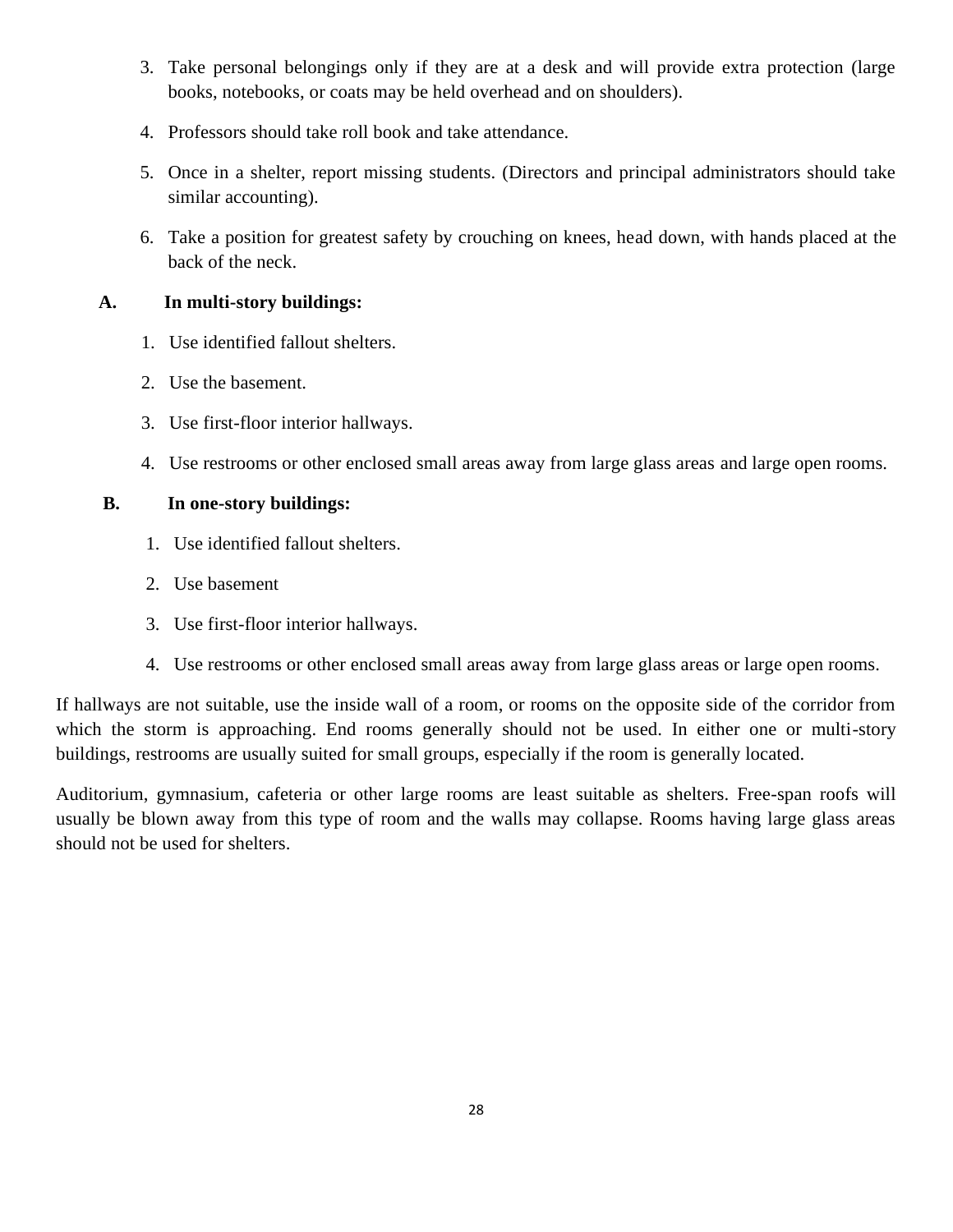#### **BOMB THREAT**

If you observe a suspicious object or potential bomb on campus, **DO NOT HANDLE THE OBJECT!** Clear the area immediately and call FVSU's Campus Police and Safety at (478) 825-6211.

- **1.** Any persons receiving a bomb threat over the telephone should ask the caller the following questions:
	- a. When is the bomb going to explode?
	- b. Where is the bomb located?
	- c. What kind of bomb is it?
	- d. What does it look like?
	- e. Why did you place the bomb?
- **2.** Keep talking to the caller as long as possible and record the following information:
	- a. Time of call,
	- b. Age and sex of the caller,
	- c. Speech pattern: accent, possible nationality, etc.;
	- d. Emotional state of caller, and
	- e. Background noise.
- **3. IMMEDIATELY** notify FVSU Campus Police and Safety at (478) 825-6211 about the incident.
- **4.** Campus police officers will conduct a detailed bomb search. Employees are requested to make a cursory inspection of their areas for suspicious objects and to report the location to the campus police. DO NOT TOUCH THE OBJECT! Do not open the drawers, cabinets, or turn lights on or off.
- **5.** If an emergency exists, ACTIVATE the building alarm. **CAUTION: The building alarm rings only in some buildings; you must ALSO report the emergency by telephone.**
- **6.** When the building evacuation alarm is sounded an emergency exists: walk quickly to the nearest marked exit and ask others to do the same.
- **7.** ASSIST THE HANDICAPPED IN EXITING THE BUILDING! Remember that elevators are reserved for handicapped persons. **DO NOT USE ELEVATORS IN CASE OF FIRE. DO NOT PANIC!!**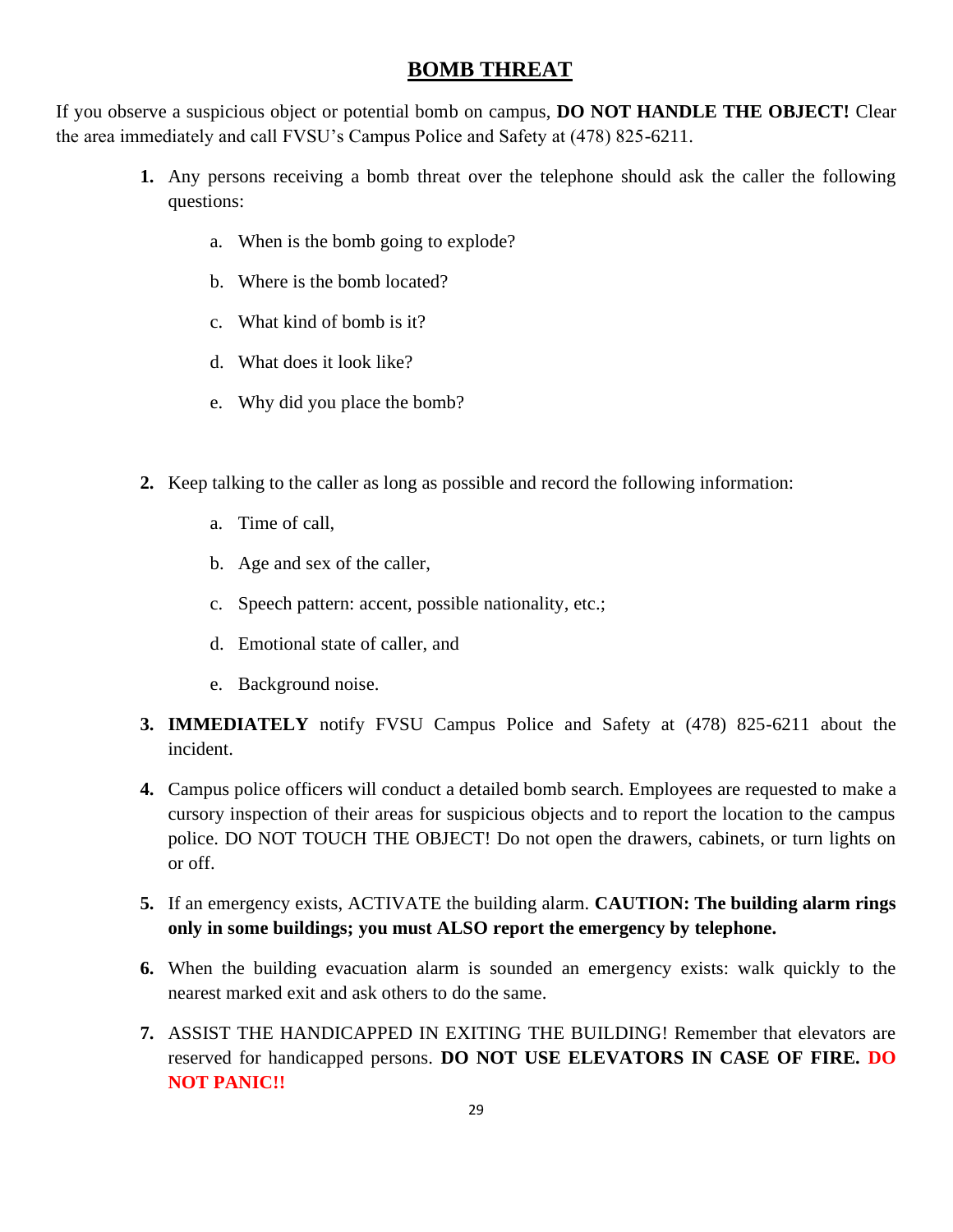## **FIRE AND SAFETY**

The fire code prohibits anyone from tampering with fire and safety equipment in the residential halls or any campus building. Tampering includes pulling false fire alarms, discharging fire extinguishers, removing exit signs, hanging items from the sprinklers, and interfering with smoke detectors. Interference with smoke detectors and the activation of the sprinkler system mandates immediate attention. **Residents responsible will be assessed for the damages and the hourly rate of the repairman's labor.** All violators are subject to disciplinary action and possible criminal prosecution.

## **FIRE DRILLS**

- **1)** Know the location of fire extinguishers, fire exits, and alarm systems in your area and know how to use them. Training and information are available through FVSU's Campus Police and Safety.
- **2)** If a minor fire appears controllable, IMMEDIATELY contact campus police. Then promptly direct the charge of the fire extinguisher toward the base of the flame.
- **3)** If an emergency exists, **ACTIVATE** the building alarm. **Please contact Campus Police.**
- **4)** For large fires that do not appear controllable, IMMEDIATELY notify campus police, activate the fire alarm, then Evacuate all rooms, closing all doors to confine the fire and reduce oxygen to the blaze. **DO NOT LOCK DOORS.**
- **5)** When the building evacuation alarm is sounded, it means an emergency exists. Please walk quickly to the nearest marked exit and ask others to do the same.
- **6) ASSIST THE HANDICAPPED IN EXITING THE BUILDING!** Remember that elevators are reserved for handicapped persons. **DO NOT USE ELEVATORS IN CASE OF FIRE.** Smoke is the greatest danger in a fire, so stay near the floor where the air will be less toxic. **DO NOT PANIC!!!**
- **7)** Once outside, move to a clear area that is at least 500 feet away from the affected building(s). Keep streets, fire lanes, hydrants, and walkways clear for emergency vehicles and crews. Know your area assembly points.
- **8)** A campus emergency command post may be set up near the emergency site. Keep clear of the command post unless you have official business.
- **9)** DO NOT RETURN TO AN EVACUATED BUILDING unless told to do so by a University official.

**NOTE:** If you become trapped in a building during a fire and a window is available, place an article of clothing (shirt, coat, etc.) outside the window as a marker for rescue crews. If there is no window, stay close to the floor whereas the air will be less toxic. Shout at regular intervals to alert emergency crews of your location. **DO NOT PANIC!!!**

**IMPORTANT: After any evacuation, report to your designated campus area assembly point. Stay there until an accurate headcount is taken. The Resident Director will take attendance and assist in the accounting for all building occupants.**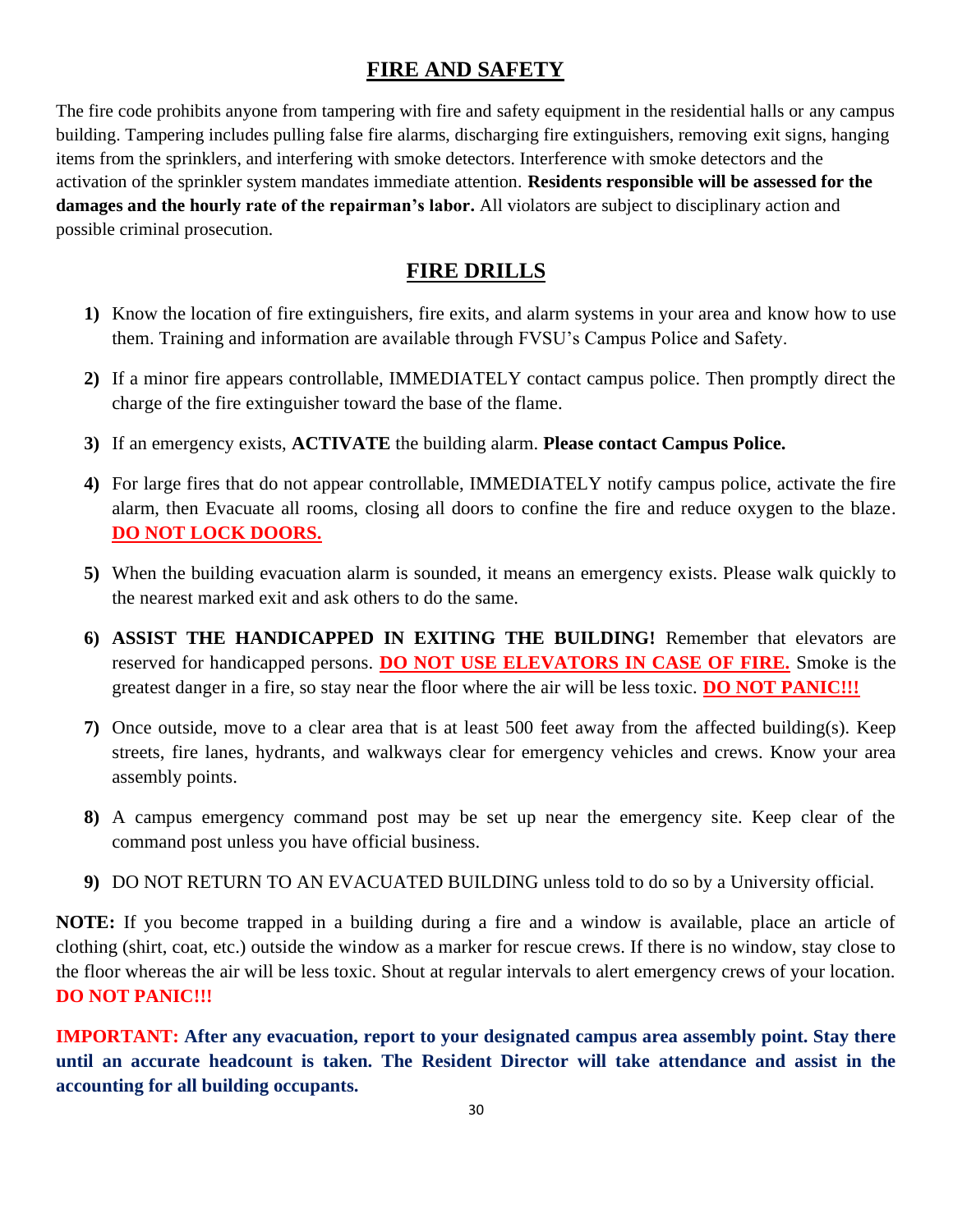## **RESIDENTIAL LIFE JUDICIAL PROCESS Housing Review Board (HRB)**

The Office of Residential Life is committed to providing a safe and comfortable environment for all students. When a student violates one or more of these policies designed to ensure the safety and comfort of others, the student will be held responsible for his/her actions through the Housing Review Board (HRB). This process is designed to be fair, uphold student rights, and be as educative a process as possible. The process begins with the incident report.

## **Incident Reports**

Incidents that occur in the residence halls are documented on an incident report form. Usually, these incidents are residence hall policy or regulation violations that have occurred. Students will be advised that an incident report is being written about an infraction that just occurred. The incident report is then forwarded by the Resident Director (RD) to the Housing Review Board representative. When a student is accused of violating the Residential Life policy or the FVSU Student Code of Conduct, he/she may be summoned to an HRB conference.

## **Housing Review Board (HRB) Conference**

During the conference, the student will be advised of their rights as FVSU students and will be allowed to explain what occurred during the alleged policy violation. Also, the student will be given the option to have their case adjudicated by the HRB representative or the HRB committee. If the choice is to have the case adjudicated by the HRB representative, the student must waive their right to appeal and assume responsibility for the alleged violation. Failure to appear for a Housing Review Board conference may result in additional charges.

## **Students' Rights and Responsibilities**

It is your responsibility to understand the process and how it impacts you.

# **Your Rights**

It is your right:

- To know the university housing policies and regulations that you are asked to uphold.
- To see any charges or allegations against you in writing.
- To be able to state your response to a university housing official.
- To receive a written outcome of the case upon resolution.
- To appeal the outcome based on appropriate criteria for appeal.

# **Your Responsibilities**

- You are responsible for knowing and adhering to university housing policies.
- You are responsible for reading your housing agreement and residential life handbook.
- You are responsible for keeping scheduled appointments for the housing review board.
- You are responsible for being honest and accurate when providing information to university housing officials.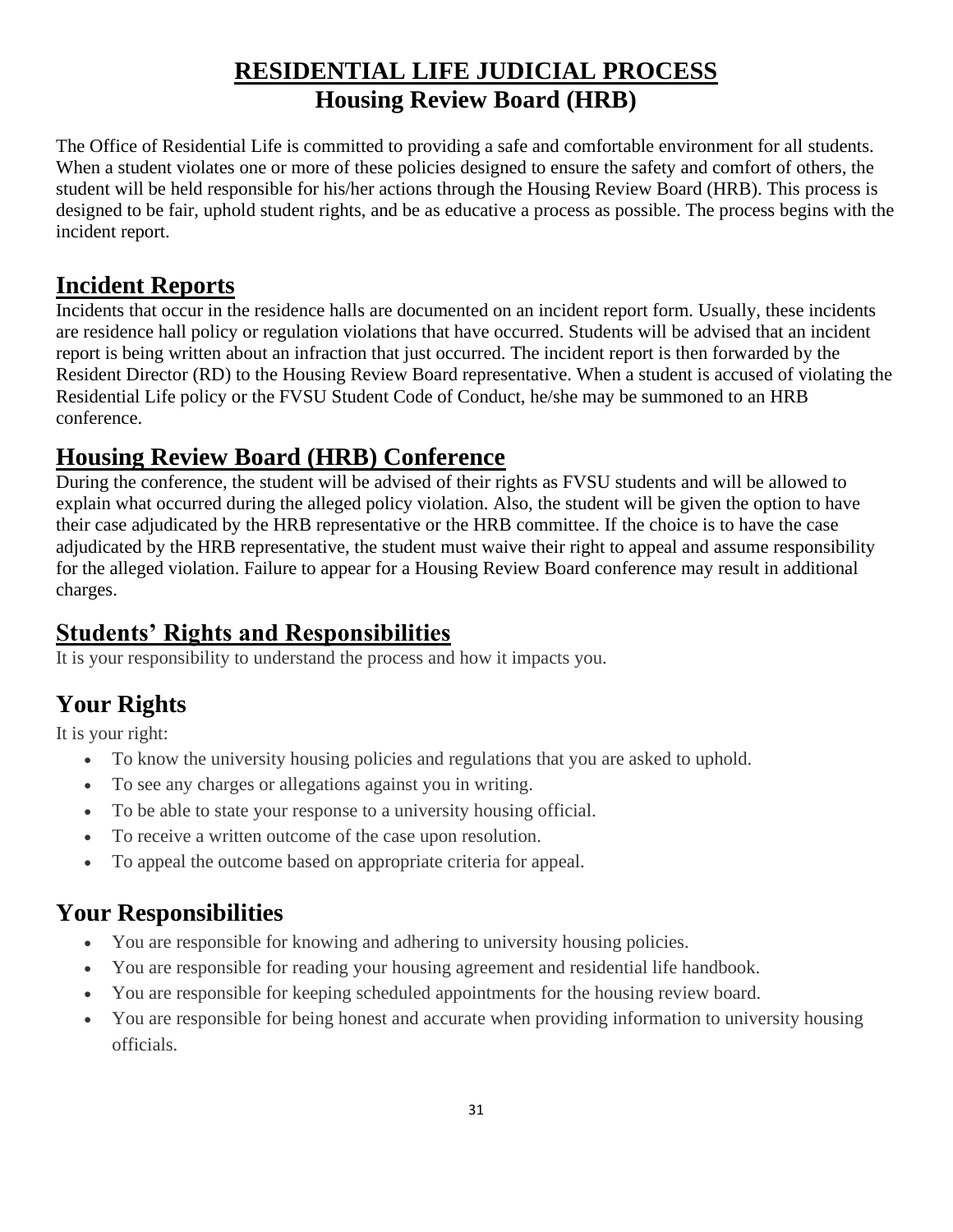# **Steps Involved in the Housing Review Board Process**

- First, an alleged violation occurs and your name is cited as being a witness or alleged involved party. Most often, this is in the form of an incident or police report.
- The Housing Review Board representative will notify the student in writing, or by email, that they are in potential violation of a housing policy, and a conference is requested.
- The conference process:
	- 1. Introduction of representative and process overview
	- 2. Introduction of student and details of the incident
	- 3. Representative will deliberate to determine what violation(s) if any, occurred
	- 4. Once a student has been told the violation(s), they will admit or deny responsibility
		- 1. If admitting responsibility, a representative will issue sanctions
		- 2. If denied responsibility, a representative will set a hearing with Housing Review Board Committee
- Housing Review Board Committee is made up of a Chairman and/or Co-chair, Resident Directors (a minimum of one and a maximum of three), student representatives (a minimum of one and a maximum of two), or other university officials.
- The hearing process:
	- 1. Introduction of Board members
	- 2. Student will give an introduction
	- 3. Board will hear the student's perspective *\*If witnesses are present, we will hear their perspective*
	- 4. The Board will deliberate to determine the level of your involvement and/or responsibility for the incident and alleged policy violation(s)
	- 5. The Board will call the student back into the hearing to render their findings and give the appropriate sanctions
- A letter will be sent with your sanctions listed.
- If a student feels that they were not treated fairly during the process, they may request an appeal of their sanction (protocol and criteria will be listed on your sanction letter).
- If it is determined you are not responsible for the incident or policy violation(s), no further action will be taken. You will receive a letter stating you are not being held responsible.

# **SANCTIONS**

- *If it is determined you are not responsible for the incident or policy violation, no further action will be taken. You will receive a letter stating you are not being held responsible.*
- *If it is determined you are responsible for the incident or policy violation, the following outcomes may be employed depending on the nature of the incident and policy violation and/or previous involvement in other incidents and/or policy violations:*
- *Residential warning:* This sanction is typically imposed for minor violations.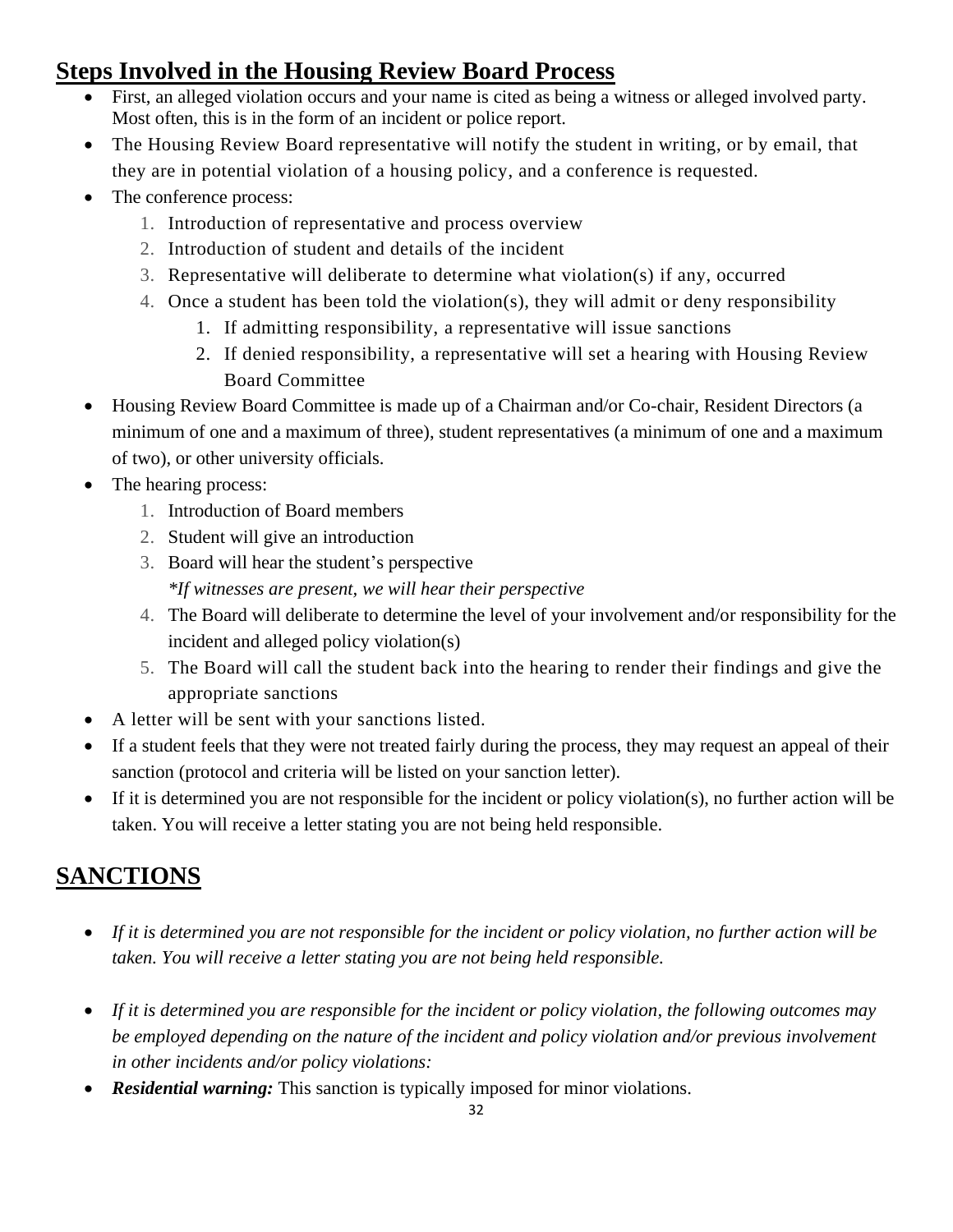- *Residential probation:* This sanction is typically imposed for more serious violations of standards as well as for repeated minor violations.
- *Required move:* Some situations may warrant moving a resident to a new residence hall, either for their benefit or for the benefit of their residential community.
- **Removal from housing:** Removal from college housing is a sanction that is typically used for serious violations of standards including endangering behavior, theft, and significant property damage, and for students who repeatedly violate policies and show no sign of changing behavior.
- *Restitution:* Residents who cause damage or vandalize college property will typically be expected to pay restitution.
- *Fines:* Fines will be imposed for some violations, as deemed appropriate, based upon circumstances.
- *Referral*: You may be referred to other campus support services for intervention, education, and support.
- *University judiciary***:** You may be referred to the university judicial affairs for further conduct review.

*\*You will receive an official letter outlining the policy violations for which you are being held responsible and the sanctions resulting from said violations. You will also receive your appeal (see rights and procedures).*

## **Appeals Process**

A student may choose to appeal a decision made by the Housing Review Board Committee. The appeal must be received by the Director of Housing and Residential Life within three business days of receiving the decision. The reasons for appeal must be based on the following:

- 1. There is sufficient evidence that contradicts the finding(s) of violation of university or college policies.
- 2. There is additional evidence that could not be considered at the time of the initial hearing and which is likely to change the decision.
- 3. There was no procedural fairness at the initial hearing.
- 4. The sanction given was inappropriate given the findings of fact.

## **Summary**

This overview of the Housing Review Board process is provided so that you have a clear understanding of how the process works and your rights and responsibilities within our housing review system. Keep in mind, however, that this process is very fluid. Factors affecting the outcome of the process may include but are not limited to, the severity of the violation, the amount of cooperation given to the reporting staff member, or the willingness of the student to accept responsibility for their actions.

The range of sanction levels includes administrative resolution, warning, or disciplinary probation. Depending on the severity of a violation, students may be asked to leave university housing on a first offense. The HRB process is designed to be flexible, but this flexibility does not take away the student's right to due process.

Students will be given written notification of alleged violations before a meeting with the HRB committee and have the opportunity to share their information regarding the reported violation. They also have the right to appeal the decision and/or the assigned sanctions. All records will be kept on file in the offices of the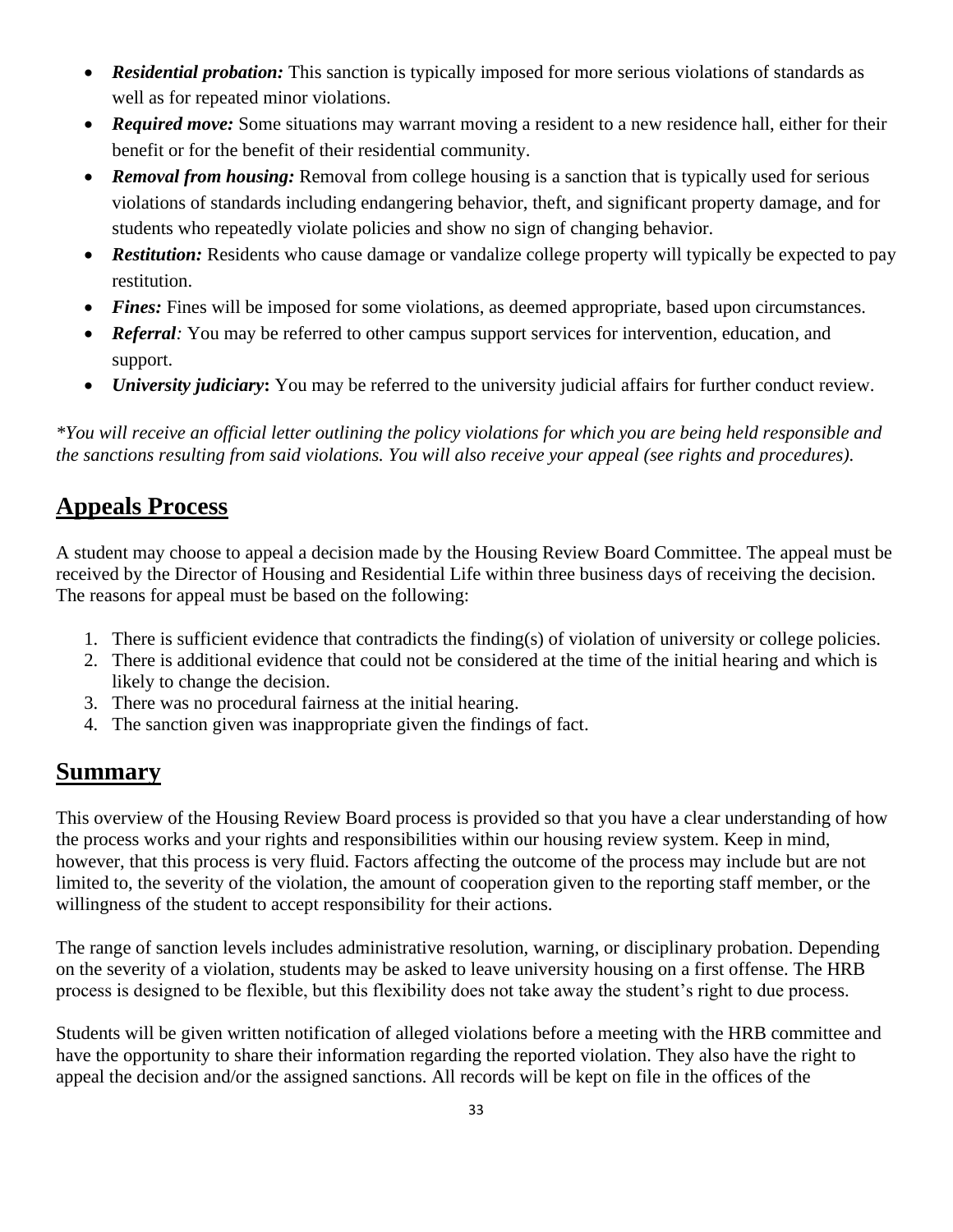chairperson or co-chair. Those violations resulting in a disciplinary level above the Housing Review Board resolution are on file at the Office of the Director of Housing and Residential Life and Housing and the Office of Judicial Affairs.

#### **RESIDENTIAL HALL CONDUCT AND DISCIPLINARY SANCTIONS**

Conduct in university housing which may subject a resident to sanctions related to his/her status as a resident, shall include, but not be limited to the following:

- Failure to cooperate or comply with directives of university housing staff members and other university officials acting in the performance of their duties.
- Possession or use of alcoholic beverages and empty alcohol containers.
- Unlawful possession or use of any drug, controlled substance, and paraphernalia.
- Smoking in the university housing facilities.
- Gambling in any form.
- Possession of explosives, fireworks, or flammable materials, such as gasoline.
- Possession of bullets, firearms, or other dangerous weapons.
- Possession or use of any device that produces an open flame or obnoxious odor.
- Possession or use of water balloons or guns.
- Allowing unauthorized students to reside in the resident's room, without permission from the RD.
- Disturbing other residents by rowdy, boisterous, disorderly behavior.
- Using sound-producing equipment in any manner that disturbs other residents.
- Ignoring a fire alarm or refusing to evacuate the premises when an alarm is sounded.
- Tampering with fire alarm mechanisms, fire extinguishers, or sprinkler systems.
- Disorderly conduct or misbehaving by any resident or guest. (Residents shall inform their guests of university housing rules and regulations, and are responsible for their guest's conduct).
- Propping open stairway, entry, exit, or apartment doors.
- Dropping, throwing, or hanging objects from the window.
- Property damage to any university housing facility, equipment, or furnishings.
- Theft of any kind in the university housing facility.
- Subletting or permitting any unauthorized person in the university housing facility.
- Changing or modifying room locks or installing additional locks.
- Loaning out or borrowing a room key is a gross violation of university policies and procedures. Any violations will subject you to housing suspension or termination.
- Violation of any university housing rules and regulations published in the Student Resident Handbook.

#### *Zero Tolerance Policies*

Students that fail to abide by the University's Zero Tolerance Policy, as listed below, will result in your housing contract being terminated. Students whose housing contract is terminated are also banned from entering any residence facility, except with special permission from the Director of Housing and Residential Life. Zero tolerance violations include:

- **1.** Hazing/Bullying
- **2.** Sexual assault (**Incidents will be processed through Title IX)**
- **3.** Weapons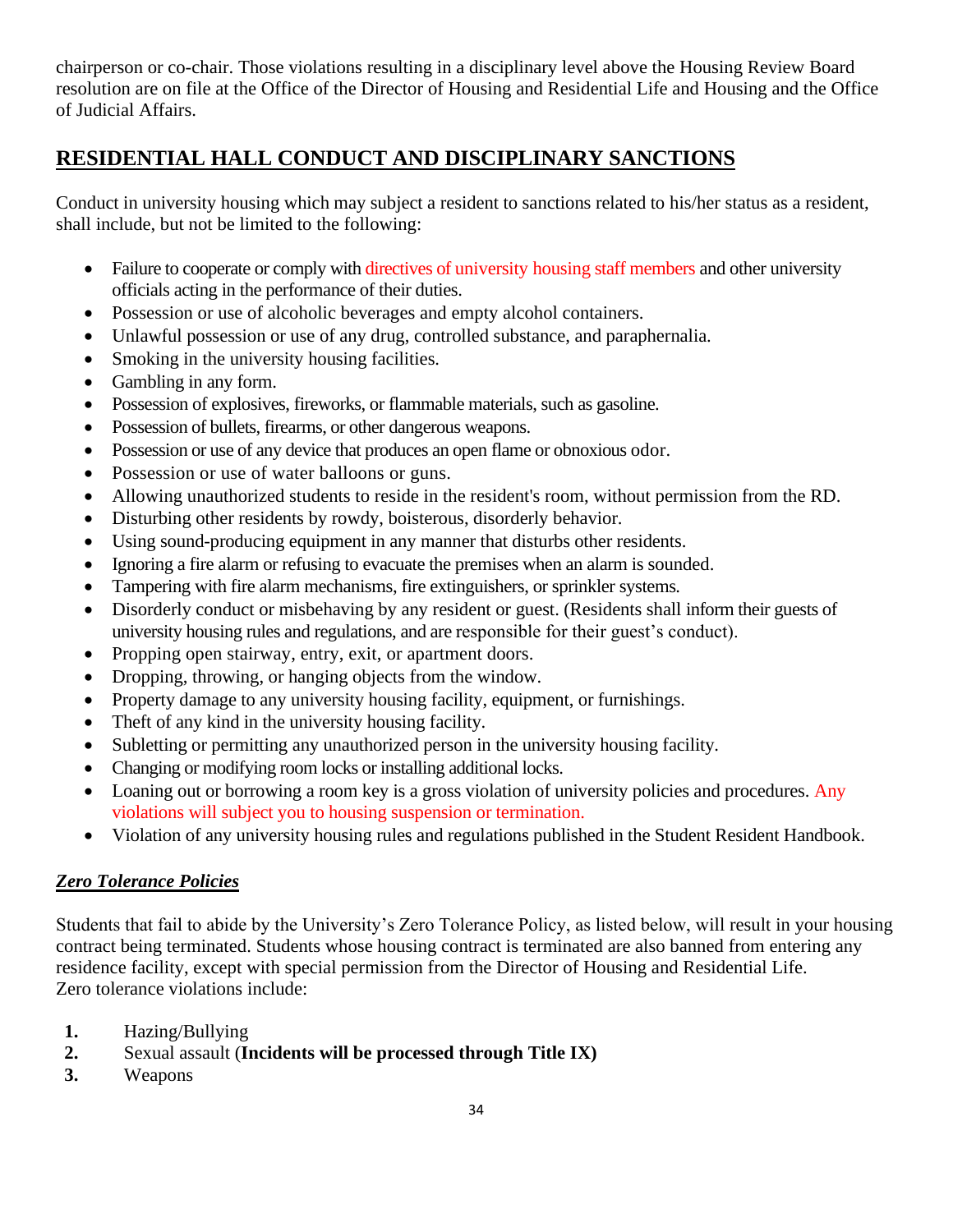- **4.** Fighting
- **5.** Gang affiliation
- **6.** Drugs
- **7.** Alcohol
- **8.** Deliberate property damage
- **9.** Tampering or destruction of safety and security equipment or devices

Students suspended or expelled for disciplinary reasons are not entitled to a refund of any fees paid. Students who are asked to vacate their residence hall room as a result of disciplinary actions (but who are allowed to continue classes) are not eligible for a refund on any portion of any fees charged for their housing or meal plan.

## **DAMAGE ASSESSMENT**

When damage occurs within a resident's room, or in areas adjacent to it (i.e., windows, doors, study area), it is ultimately the responsibility of the occupant to pay for the cost to replace or repair, the damaged property. The purpose of the room inventory form that residents complete with their RD or RA at check-in is to establish the condition of the room at occupancy so that residents can be assessed fairly if damages occur. It is the responsibility of the student to complete the inventory form accurately. If you do not receive an inventory form at the time of check-in, it is your responsibility to obtain one from your RD or RA. The university, at its sole discretion, shall determine the number of assessments for damage, loss, and cleaning. Failure to pay an assessment will result in a hold being placed on a student's registration, graduation, or issuance of a transcript.

| <b>ITEM</b>                      | <b>DAMAGE COST</b>         | <b>CODE</b> |
|----------------------------------|----------------------------|-------------|
| <b>Keys:</b>                     |                            |             |
| <b>Initial Lock-Out Fee</b>      | \$5                        | <b>ILOF</b> |
| <b>Repeated Lock-Out Charges</b> | \$10/\$15/\$20             | <b>RLOF</b> |
| Soft Key-Lost                    | \$50                       | <b>SKEY</b> |
| Hard Key-Lost                    | \$150                      | <b>HKEY</b> |
| Soft Key - Not Returned          | \$50                       | <b>SKEY</b> |
| Hard Key-Not Returned            | \$150                      | <b>HKEY</b> |
| Carpet:                          |                            |             |
| Carpets - Extra Cleaning Charge  | <b>Cost of Cleaning</b>    | <b>RCLN</b> |
| Carpet Pad                       | <b>Cost of replacement</b> | <b>RCPC</b> |
| Carpets-Replace Pads             | <b>Cost of replacement</b> | <b>RPCP</b> |
| <b>Carpets -Need Replacement</b> | <b>Cost of replacement</b> | <b>RPCC</b> |

## **RESIDENT DAMAGE CHARGES**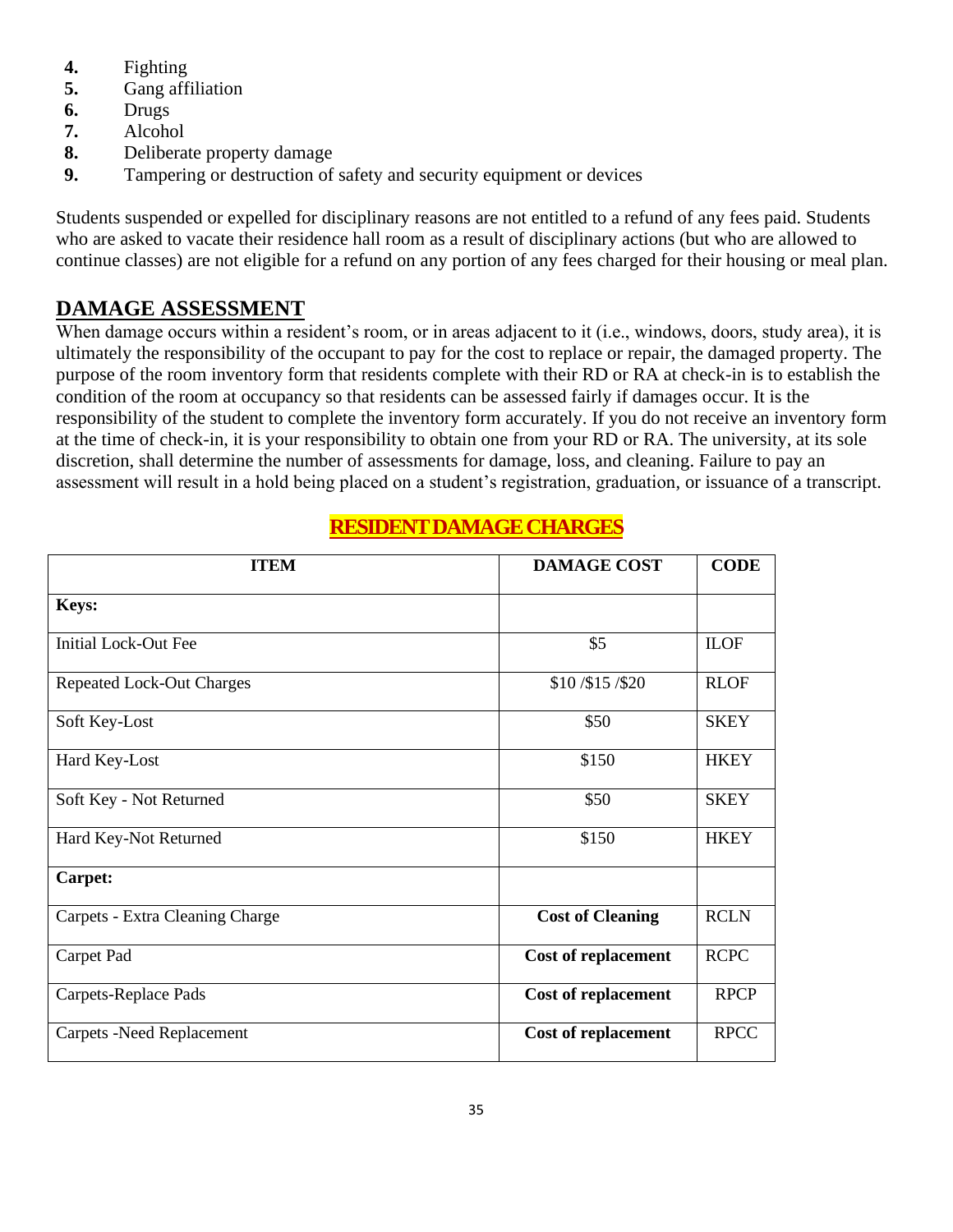| <b>Floor:</b>                          |                            |             |
|----------------------------------------|----------------------------|-------------|
| <b>Clean Floors</b>                    | \$65                       | <b>RCLN</b> |
| Replace Floor Tile                     | <b>Cost of replacement</b> | <b>DMGE</b> |
| Doors:                                 |                            |             |
| Doors -Scratches                       | \$100                      | SGOD        |
| Doors - Closet Door Broken             | \$150                      | <b>BWOD</b> |
| Doors -Replacement (Entry or Bathroom) | \$200                      | <b>BWOD</b> |
| Door-Replace External                  | \$250                      | <b>BWOD</b> |
| Door-Replace Interior                  | \$250                      | <b>BWOD</b> |
| Door-Frame                             | \$150                      | <b>BWOD</b> |
| Kitchen:                               |                            |             |
| Clean Countertops/Cabinets/Sinks       | \$30 each                  | <b>RCLN</b> |
| Clean Oven/Stove                       | \$65                       | <b>RCLN</b> |
| Clean Refrigerator                     | \$65                       | <b>RCLN</b> |
| <b>Replace Refrigerator Racks</b>      | \$45 each                  | <b>DMGE</b> |
| Replace Ice Maker                      | \$85                       | <b>DMGE</b> |
| Replace Disposal                       | \$85                       | <b>DMGE</b> |
| Replace Vent hood                      | \$70                       | <b>DMGE</b> |
| <b>Bathroom:</b>                       |                            |             |
| Clean Toilet                           | \$35                       | <b>RCLN</b> |
| Clean Tub                              | \$50                       | <b>RCLN</b> |
| <b>Bathroom - Not Cleaned</b>          | \$65                       | <b>RCLN</b> |
| Replace Shower Head                    | \$30 each                  | <b>RPSH</b> |
| <b>Replace Shower Rods</b>             | \$60 each                  | <b>RPSR</b> |
| <b>Replace Tub Stoppers</b>            | \$15                       | <b>RPTS</b> |
| Replace Toilet Seat                    | \$45                       | <b>RPTS</b> |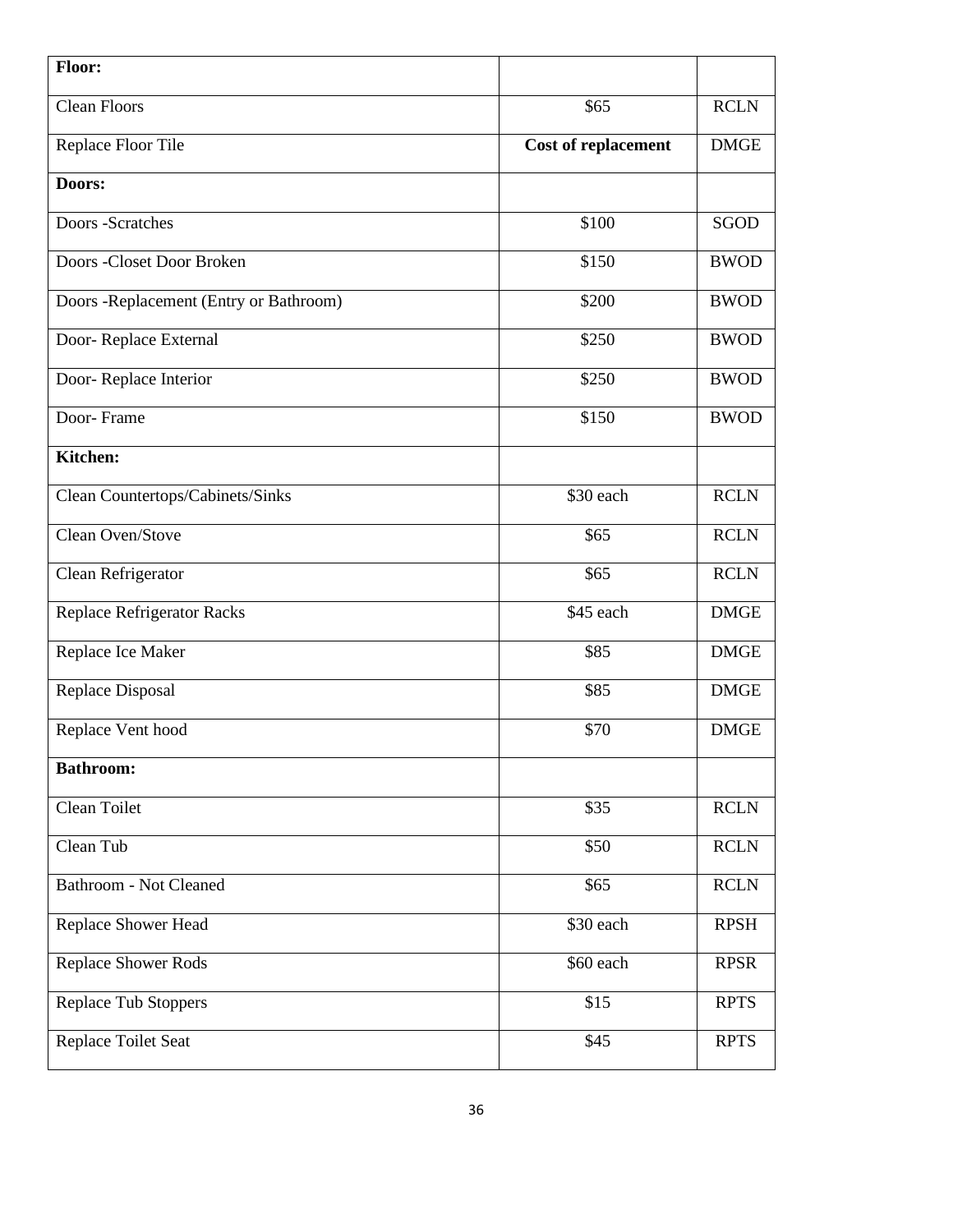| Replace Towel Bar                           | \$40           | <b>RPTB</b> |
|---------------------------------------------|----------------|-------------|
| Replace Bath Tile                           | \$100          | <b>RPBT</b> |
| <b>Furniture:</b>                           |                |             |
| Remove Furniture                            | \$100 per item | <b>MFDA</b> |
| Furniture - Not Returned to Proper Position | \$100 per item | <b>MFDA</b> |
| <b>Replacement Cushion</b>                  | \$180          | <b>HFCC</b> |
| Repair Cushion                              | \$150          | <b>HFCR</b> |
| Arms Broken on Furniture                    | \$150          | <b>HFAB</b> |
| Legs Broken on Furniture                    | \$150          | <b>HFLB</b> |
| <b>Back of Furniture Broken</b>             | \$150          | <b>HFBB</b> |
| Burns on Any Furniture                      | \$300          | <b>HFCB</b> |
| <b>Lobby Furniture:</b>                     |                |             |
| Replace Couch (Lobby)                       | \$600          | <b>HFCR</b> |
| Replace Chair/Lounge Cushion                | \$100          | <b>HFDC</b> |
| Replace Chair/Lounge                        | \$400          | <b>HFDC</b> |
| Replace Chair/Desk                          | \$250          | <b>HFDC</b> |
| Replace Coffee Table, End Table             | \$250 each     | <b>BFUR</b> |
| <b>Bedroom Furniture:</b>                   |                |             |
| Soiled/Ripped Mattress                      | \$100          | <b>HCSM</b> |
| <b>Replace Mattress</b>                     | \$200          | <b>HMMC</b> |
| Replace Bed                                 | \$275          | <b>MBRL</b> |
| Replace the Chest of Drawers                | \$300          | <b>BFUR</b> |
| Replace Vanity                              | \$250          | <b>BFUR</b> |
| Replace Desk                                | \$250          | <b>BFUR</b> |
| Replace Desk Chair                          | \$200          | <b>HFDC</b> |
| <b>Replace Night Stand</b>                  | \$250          | <b>BFUR</b> |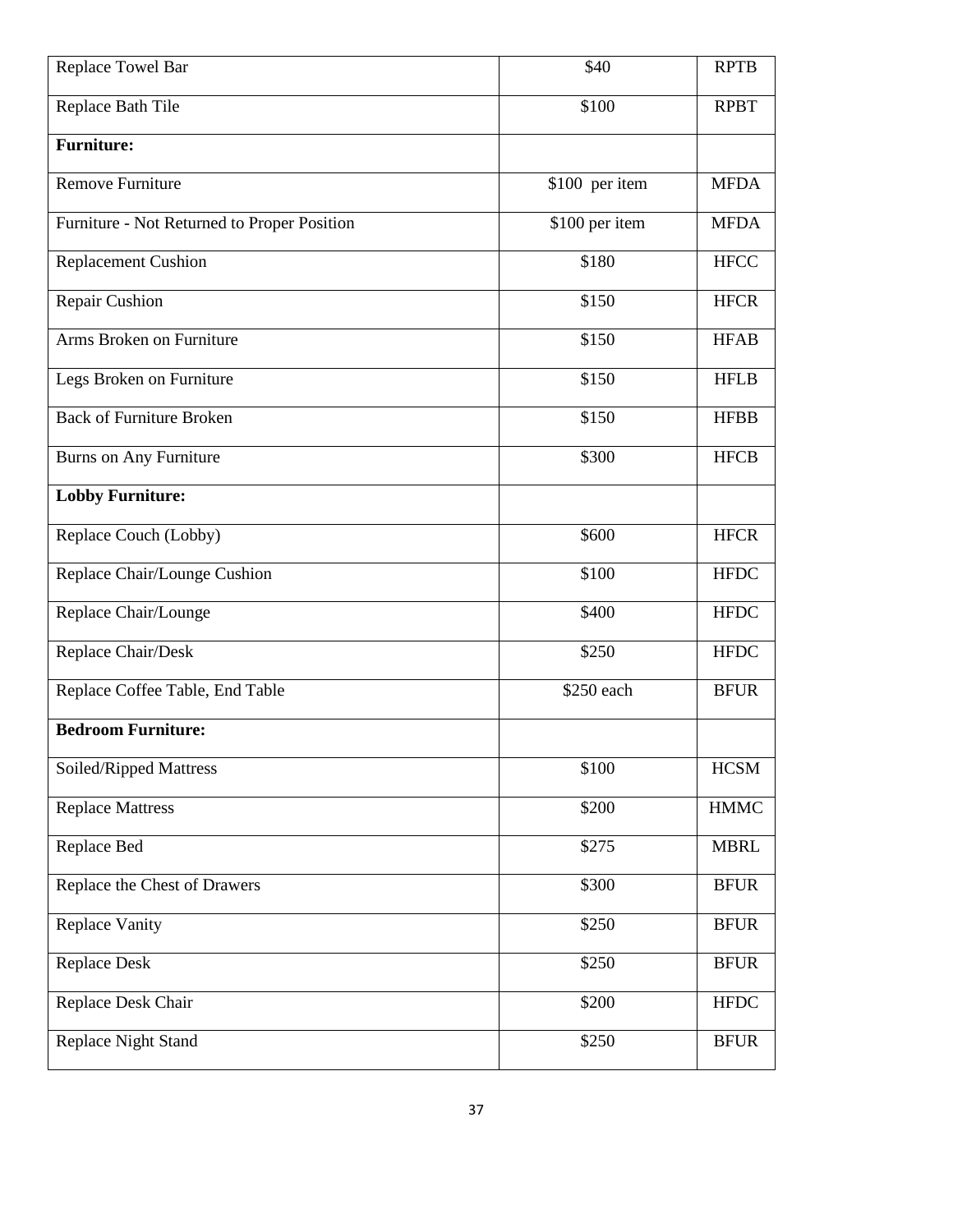| <b>Living Room Furniture:</b>                |                            |             |
|----------------------------------------------|----------------------------|-------------|
| Replace Coffee Table, End Table              | \$250 each                 | <b>BFUR</b> |
| Replace Sofa                                 | \$600                      | <b>HFCR</b> |
| Walls & Ceilings:                            |                            |             |
| Staples, Nails, & Screw Removal              | \$25                       | <b>DMGE</b> |
| Holes In Wall                                | \$200 & up                 | <b>DMGE</b> |
| Painting (above normal wear & tear)          | \$300 and up               | <b>DMGE</b> |
| Repair Sheetrock (Small)                     | \$75                       | <b>DMGE</b> |
| Repair Sheetrock (Medium)                    | \$85                       | <b>DMGE</b> |
| Repair Sheetrock (Large)                     | \$125                      | <b>DMGE</b> |
| <b>Wall Damage</b>                           | \$150 and up               | <b>WDMG</b> |
| Holes In Common Area                         | \$150 and up               | <b>WDCA</b> |
| Graffiti (Interior)                          | \$500-\$1,000              | <b>IHFG</b> |
| Graffiti (Exterior)                          | \$500-\$1,000              | <b>EHFG</b> |
| <b>Windows:</b>                              |                            |             |
| Window Blinds - Damaged                      | \$80                       | <b>MRLB</b> |
| <b>Replace Window Blinds</b>                 | \$80                       | <b>MRLB</b> |
| Replace Mini-Blinds                          | \$80                       | <b>MRLB</b> |
| <b>Replace Vertical Blinds</b>               | \$80                       | <b>MRLB</b> |
| <b>Unauthorized Removal of Window Screen</b> | \$45 per occurrence        | <b>BWIN</b> |
| Replace Window                               | <b>Cost of replacement</b> | <b>BWIN</b> |
| <b>Trash:</b>                                |                            |             |
| <b>Remove Trash</b>                          | \$45 per garbage bag       | <b>TICA</b> |
| Other:                                       |                            |             |
| Destroying of Bulletin Board                 | \$900 and Up               | <b>HBBC</b> |
| <b>Replace Outlet Plates</b>                 | $$10$ each                 | <b>DMGE</b> |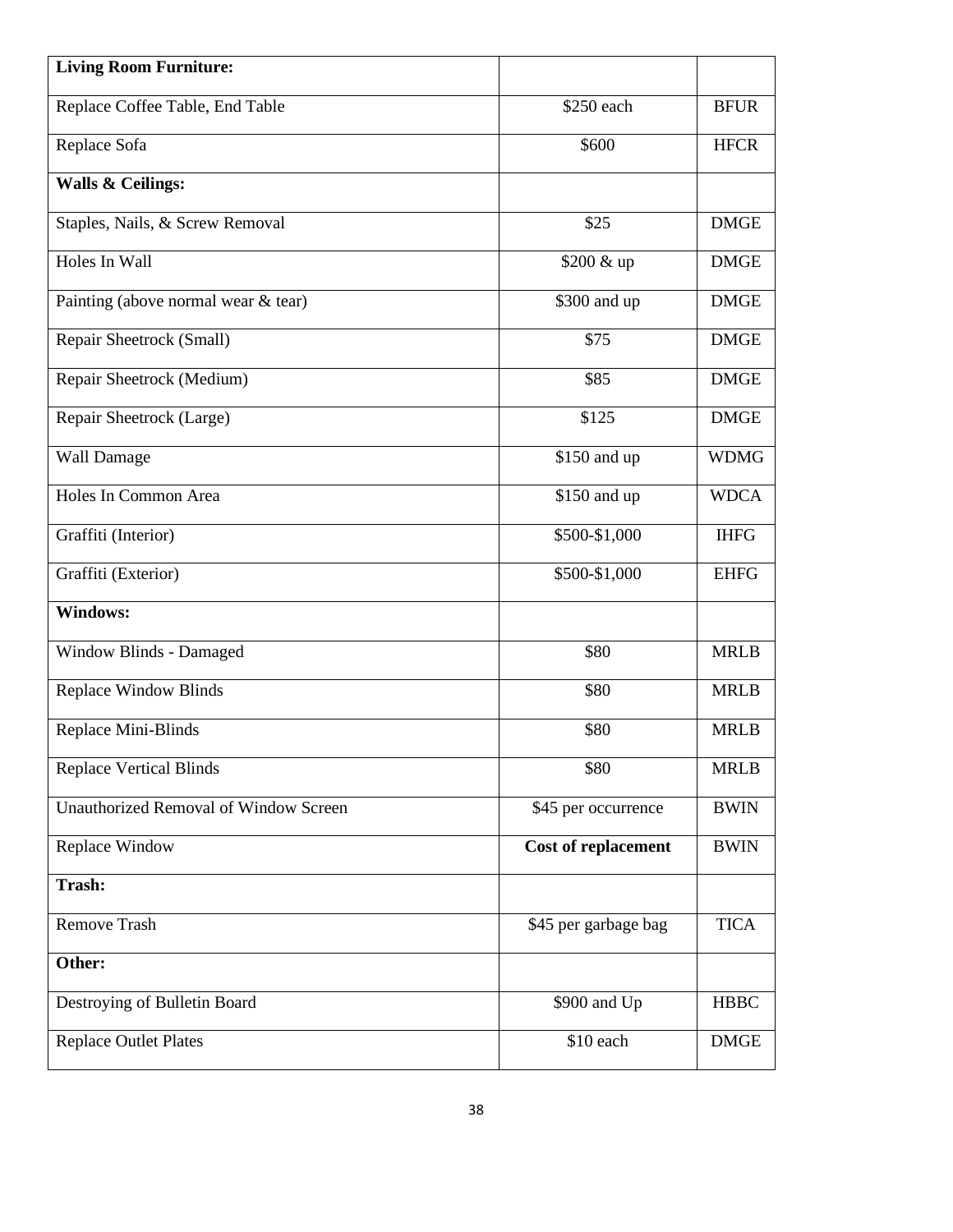| Replace Ceiling Fan                                                   | \$100                      | <b>DMGE</b> |
|-----------------------------------------------------------------------|----------------------------|-------------|
| <b>Replace Sink Stoppers</b>                                          | \$10                       | <b>RPTS</b> |
| <b>Resurface Vanity Countertop</b>                                    | <b>Cost of replacement</b> | <b>DMGE</b> |
| <b>Resurface Countertops</b>                                          | <b>Cost of replacement</b> | <b>DMGE</b> |
| Tampering with Fire Equipment                                         | \$200                      | <b>TFSE</b> |
| Pulling of Fire Alarm (Falsely Reporting)                             | \$200                      | <b>FPFA</b> |
| Replace Fire Extinguisher                                             | \$100                      | <b>DMGE</b> |
| Replace Smoke Detector                                                | \$100 each                 | <b>DMGE</b> |
| Pets In Building                                                      | \$250                      | <b>PIRL</b> |
| <b>Unauthorized Visitation</b>                                        | \$100                      | <b>UAVI</b> |
| Unauthorized Use of Door                                              | \$150                      | <b>UADF</b> |
| Unauthorized Children In Residential Halls                            | \$300 & Up                 | <b>HFCC</b> |
| Loitering Fine                                                        | \$100                      | <b>LHFT</b> |
| Threaten/Harassing Staff                                              | \$500                      | <b>TSRL</b> |
| <b>Smoking (Tobacco Products)</b>                                     | \$150 per incident         | <b>HFSM</b> |
| *Charges will be assessed to items, not on this list based on damage. |                            |             |

*\*Students with fines and charges on their account may log into their Banner Web Account or visit the Cashier's Office to pay the fine and have holds removed.*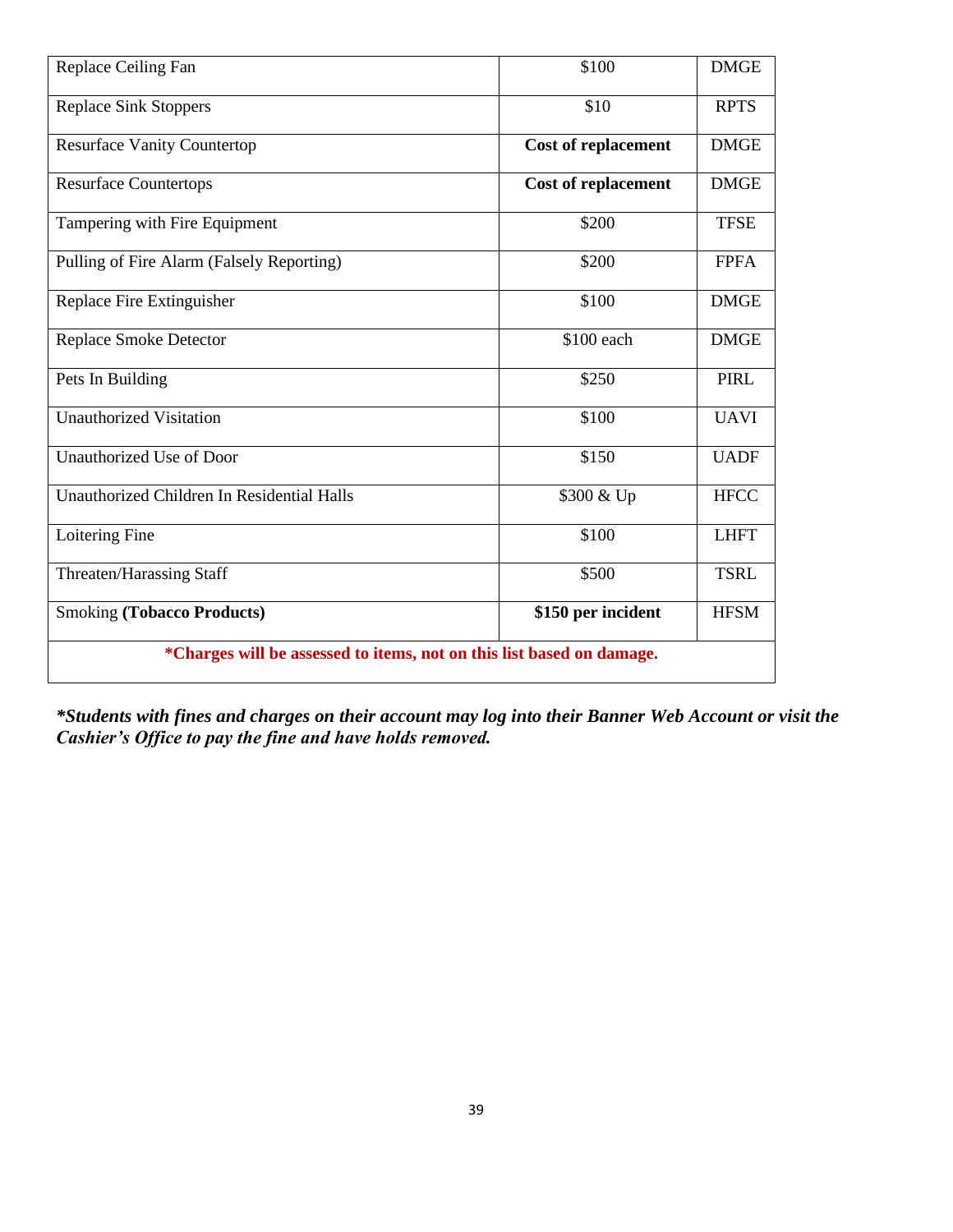## **RESIDENTIAL LIFE CAMPUS SAFETY & SECURITY**

#### **CAMPUS POLICE & SAFETY**

Campus Police and Safety patrol the parking lots, walk the grounds, check the identification of suspicious individuals, and provide the University housing staff with immediate police assistance if needed.

#### **THEFT**

It is suggested that students obtain **insurance protection** against loss, damage, or theft of personal property. Remember to lock your door when leaving your room and keep your key with you at all times. Never leave unattended valuables in plain sight or clothing in the laundry room. An engraving machine to mark your valuables is available at Campus Police and Safety. Personal belongings found in the bathrooms, lounges, or recreation rooms should be turned in to the Resident Director. Report all thefts to Campus Police and Safety as soon as possible, and then contact your Resident Director**.** *The university is not responsible for any personal property loss, regardless of the reason, including damage caused by employees in the performance of their work.*

#### **CODE BLUE EMERGENCY TELEPHONE**

There are emergency phones throughout the campus with direct lines to Campus Police & Safety. The phones are colored for identification purposes.

## **CAFETERIA HOURS OF OPERATION**

#### **Monday – Friday**

Breakfast: 7:00am until 9:30am Lunch: 11:00am until 2:00pm Dinner: 4:30pm until 7:00pm

**Saturday and Sunday** Brunch: 9:00am until 2:30pm Dinner: 4:30pm until 7:00pm

#### **FOODSERVICE ID CARD**

After registration and payment of fees, each student is issued an identification card (ID) as an official University identification of student status. Your Fort Valley State University ID Card serves as your meal card. Your ID can be used for the entire length of time you attend FVSU. If you misplace your ID card, you should report it immediately to the Cashier's Office. **There is a \$25.00 fee for a replacement card.**

**NOTE:** Students who have diets prescribed by physicians may forward their diet plan to Business and Finance for review.

#### **HEALTH SERVICES**

The Florence J. Hunt Student Health Center serves students for daily sick calls as well as those confined for short-term illnesses. The health center provides proactive health promotion and primary prevention services, and medical/clinical services for the students. No charges are made for routine drug usage in the treatment of illnesses; however, antibiotics, special prescriptions, x-rays, ambulance fees, special laboratory tests, consultations, and private nursing care are at the expense of the students. *Students are encouraged to obtain insurance to assist in defraying medical costs.*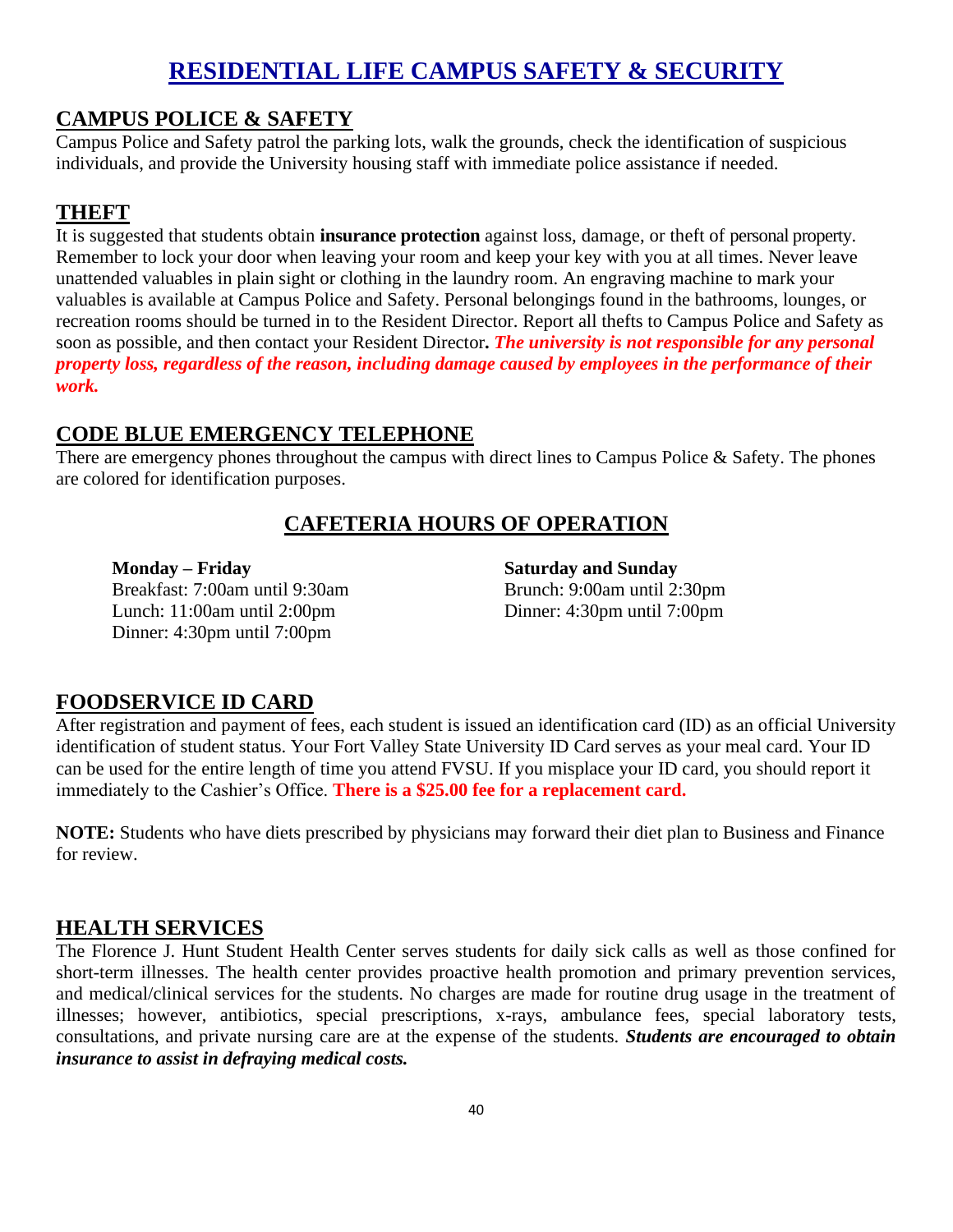## **UNIVERSITY MAIL SERVICES**

The campus post office is located in the Lyons Student Center. All resident students are required to have a campus mailbox. Stamps and money orders may be purchased; certified and registered mailings may be mailed or received. Boxes are assigned each semester, and the same box may be retained by a student of a succeeding semester as long as the student is enrolled and notifies the post office in advance. Mailboxes may be retained only while the student is enrolled, between semesters, or temporarily away for the summer. A valid forwarding card must be submitted at the post office as previously stated. Boxes not reserved will be closed at the end of the semester and made available for reassignment before registration for the next semester. Mail is not forwarded over short breaks (between semesters, Thanksgiving holidays, winter break, etc.).

#### **STUDENT LIFE**

The Office of Student Life and Development serves to support Fort Valley State University students with a variety of programs and opportunities. By getting involved, students experience an identity with the university community, quickly develop social networks and find opportunities for intellectual, spiritual, physical, and occupational growth. With this in mind, FVSU provides many opportunities to involve the student in cocurricular life activities. By participating in student activities, serving on a committee in an organization, or becoming a part of an intramural team, a student can have fun and meet other students, faculty, and staff while developing leadership, organizational, and decision-making skills and other life skills. We encourage you to get involved and make the most of this unique and rewarding experience.

# **FORT VALLEY STATE UNIVERSITY DIRECTORY**

| (478) 827-3966 |
|----------------|
|                |
|                |

## **University Housing**

## **OTHER IMPORTANT NUMBERS**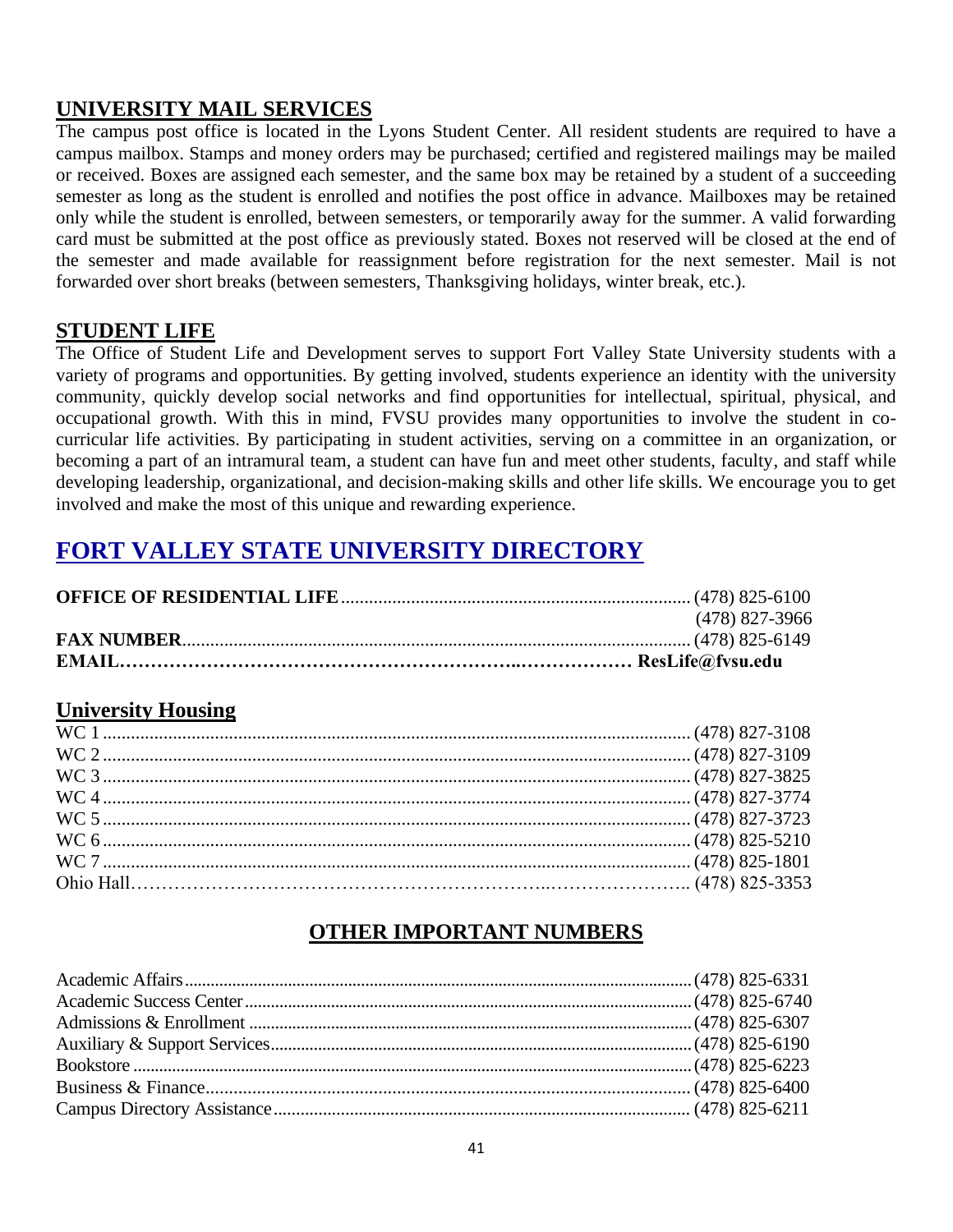

Fort Valley State University is accredited by the Commission on Colleges of the Southern Association of Colleges and Schools to award associate, baccalaureate, and master's degrees. Contact the Commission on Colleges at 1866 Southern Lane, Decatur, Georgia 30033-4097 or call (404) 679-4500 for questions about the accreditation of Fort Valley State University.